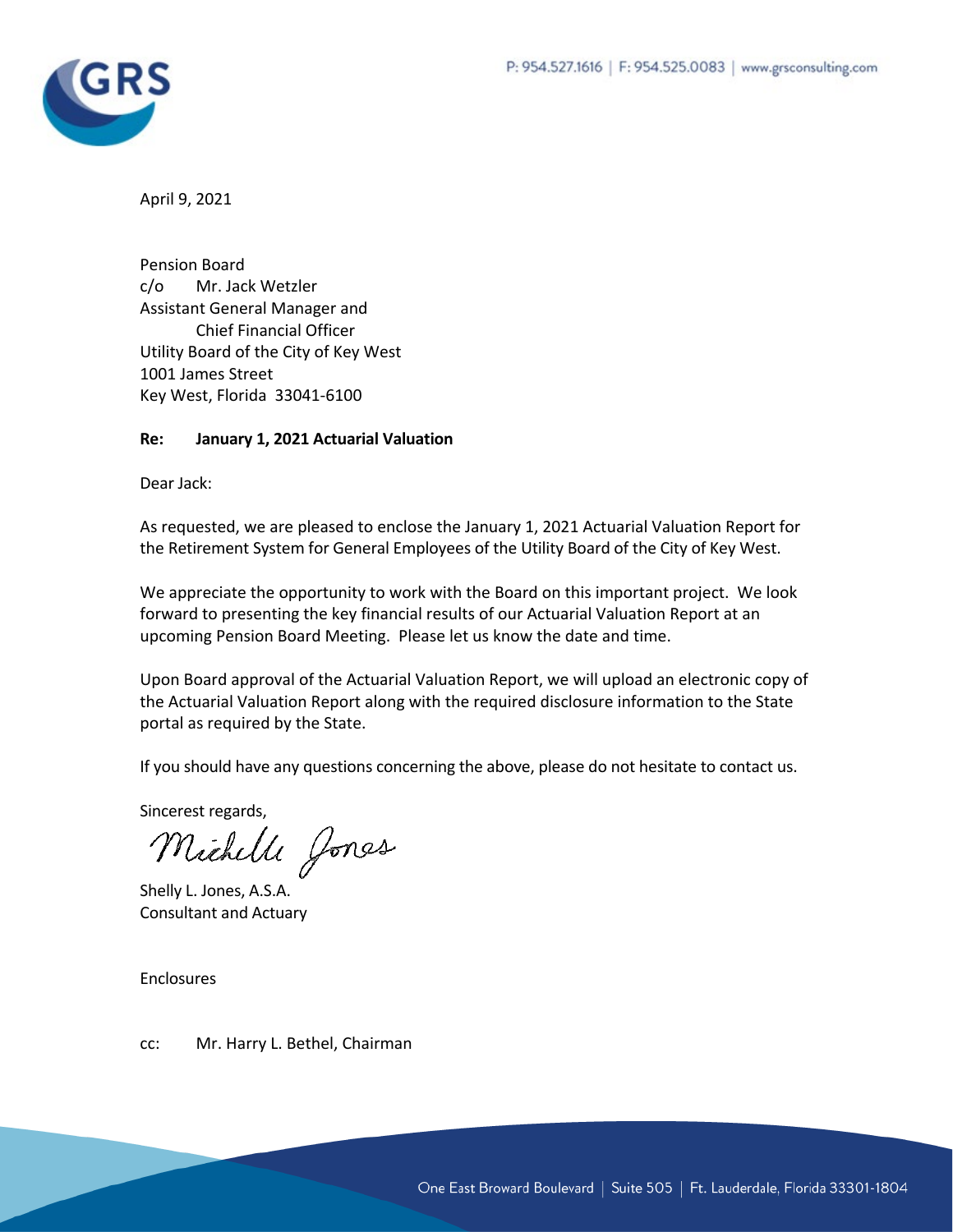# RETIREMENT SYSTEM FOR GENERAL EMPLOYEES OF THE UTILITY BOARD OF THE CITY OF KEY WEST Actuarial Valuation as of January 1, 2021

This Valuation Determines the Annual Contribution for the System Year January 1, 2021 through December 31, 2021 to be Paid in the Calendar Year Ending December 31, 2021

April 9, 2021



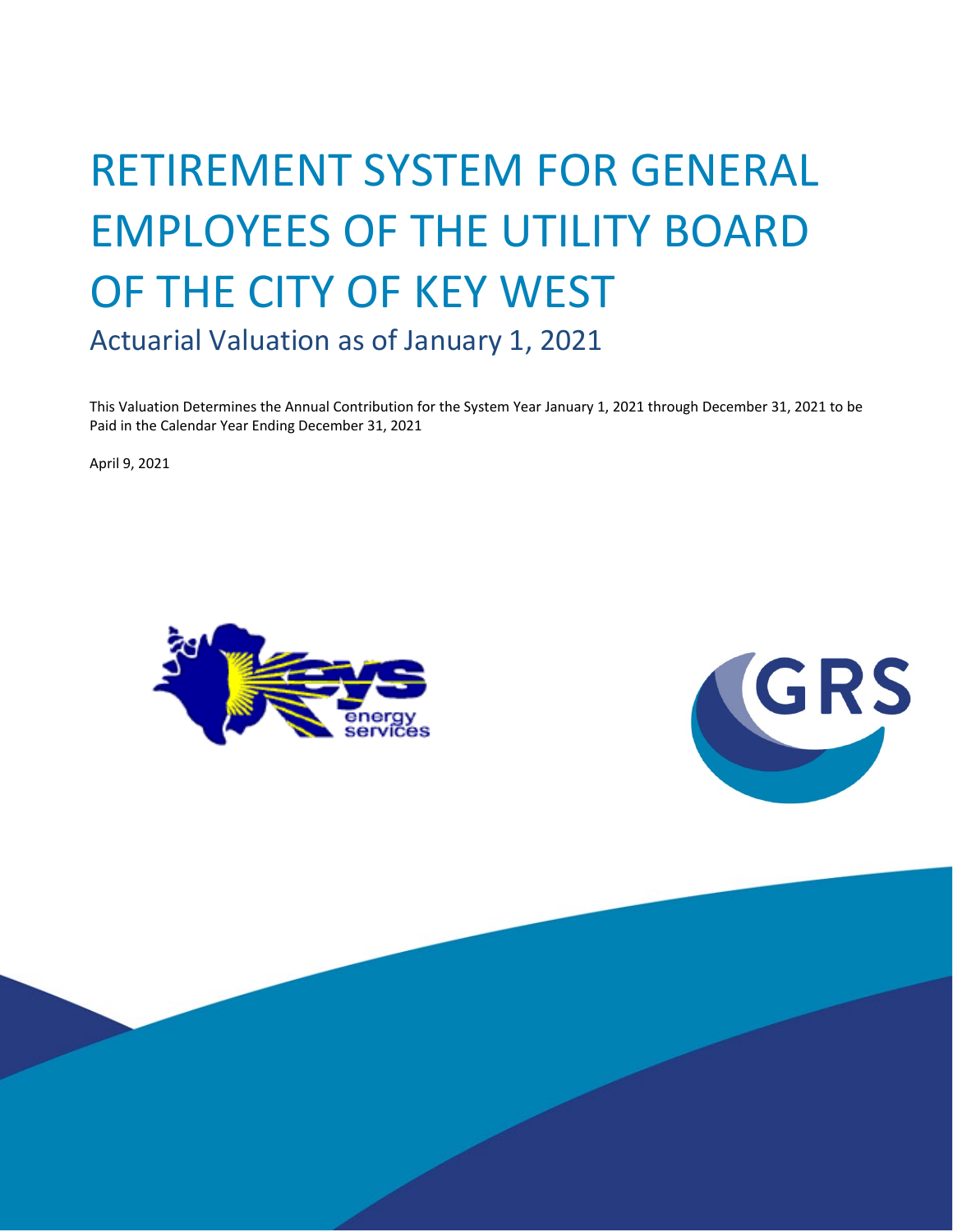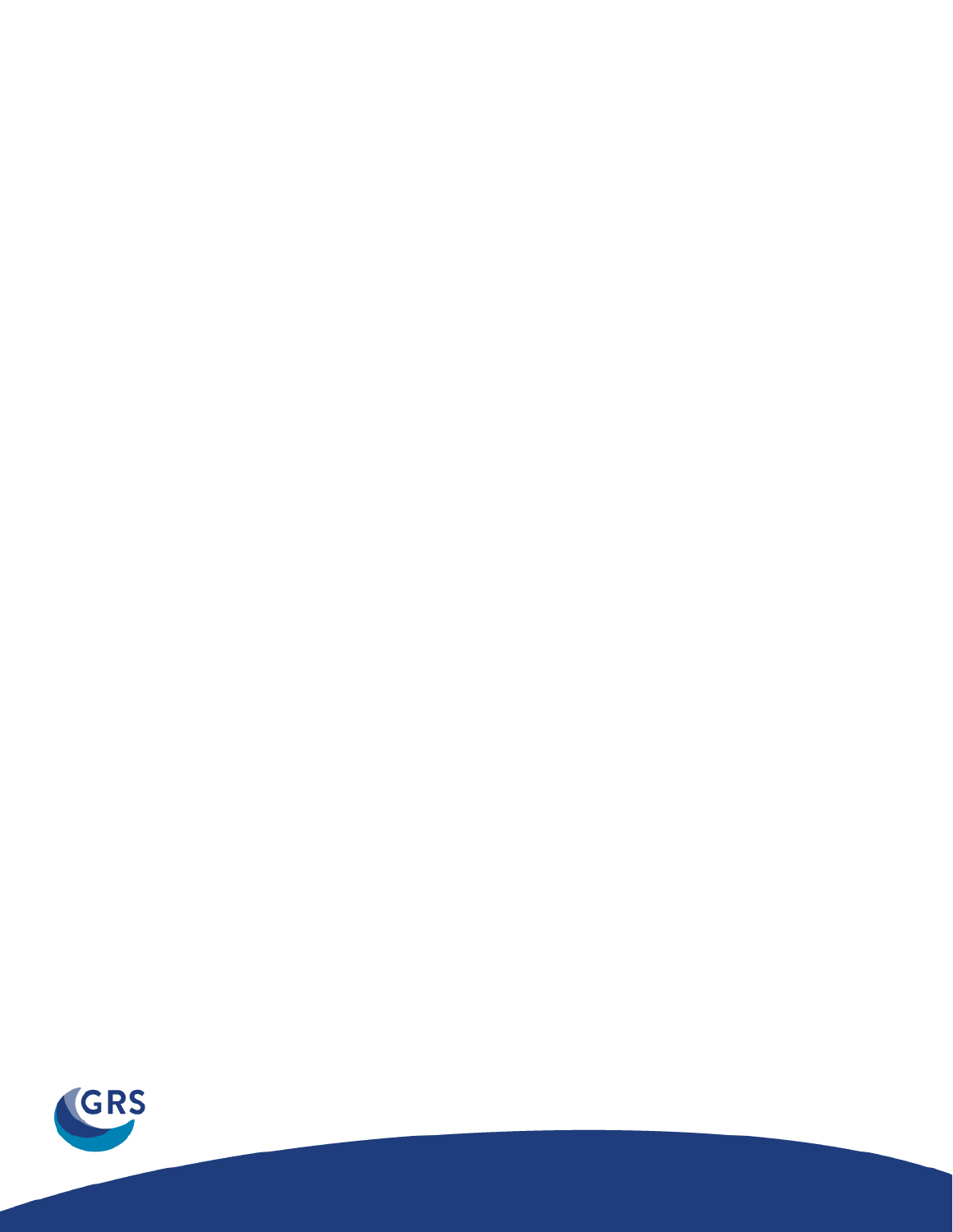# **Retirement System for General Employees of the Utility Board of the City of Key West**

## **TABLE OF CONTENTS**

|       |                                                                                 | Page |
|-------|---------------------------------------------------------------------------------|------|
|       | Commentary                                                                      | 1    |
| Ι.    |                                                                                 |      |
| Ш.    |                                                                                 |      |
| III.  |                                                                                 |      |
| IV.   |                                                                                 |      |
| V.    |                                                                                 |      |
| VI.   |                                                                                 |      |
| VII.  |                                                                                 |      |
| VIII. |                                                                                 |      |
| IX.   |                                                                                 |      |
| Х.    |                                                                                 |      |
| XI.   |                                                                                 |      |
| XII.  | Distribution of System Participants by Attained Age Groups and Service Groups39 |      |
| XIII. | Statistics for Participants Entitled to Deferred Benefits and Participants      |      |
| XIV.  | Review of Compensation, Termination and Investment Return Experience 41         |      |
| XV.   |                                                                                 |      |
| XVI.  |                                                                                 |      |
| XVII. |                                                                                 |      |

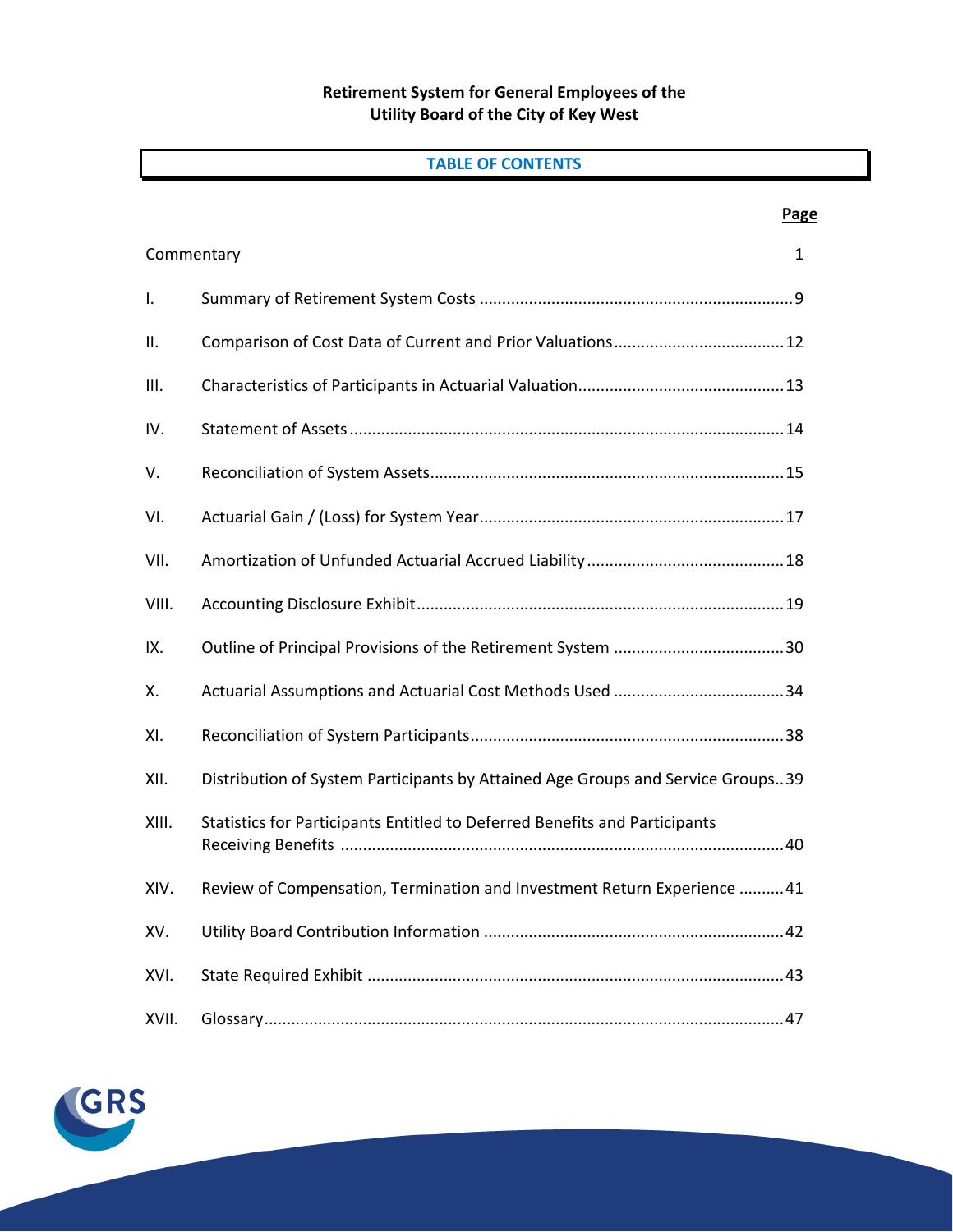

April 9, 2021

Board of Trustees c/o Mr. Jack Wetzler Assistant General Manager and Chief Financial Officer Utility Board of the City of Key West 1001 James Street Key West, Florida 33041-6100

#### **Re: Retirement System for General Employees of the Utility Board of the City of Key West**

Dear Trustees:

We are pleased to present our January 1, 2021 Actuarial Valuation Report for the Retirement System for General Employees of the Utility Board of the City of Key West (*System*). The purpose of this Report is to indicate appropriate contribution levels, comment on the actuarial stability of the System and to satisfy State requirements. Gabriel, Roeder, Smith & Company (*GRS*), as System actuary, is authorized by the Board of Trustees to prepare an annual actuarial valuation under Section 8.04(f) of the System.

This Report consists of this commentary, detailed Tables I through XV, the State Required Exhibit on Table XVI and Technical Definitions on Table XVII. The Tables contain basic System cost figures plus significant details on the benefits, liabilities and experience of the System. We suggest you thoroughly review the Report at your convenience and contact us with any questions that may arise.

#### **Pension System Costs**

The minimum payment consists of payment of annual normal costs and amortization of the components of the unfunded actuarial accrued liability over various periods as prescribed by law. The minimum payment for fiscal year ending December 31, 2021 is **36.6% (\$3,862,826)** of covered payroll. The figure in parentheses is the System cost expressed as the percentage of covered annual payroll applied to projected covered payroll as of January 1, 2021 (\$10,557,428).

We understand under Resolution 20-08, the minimum payment above may be increased by 8% with the intent to increase the System's Fiduciary Net Position as a Percentage of Total Pension Liability to 95%, subject to a cap of 45% of covered payroll. The System's Fiduciary Net Position as a Percentage of Total Pension Liability as of December 31, 2020 is 92.39%. Therefore, after applying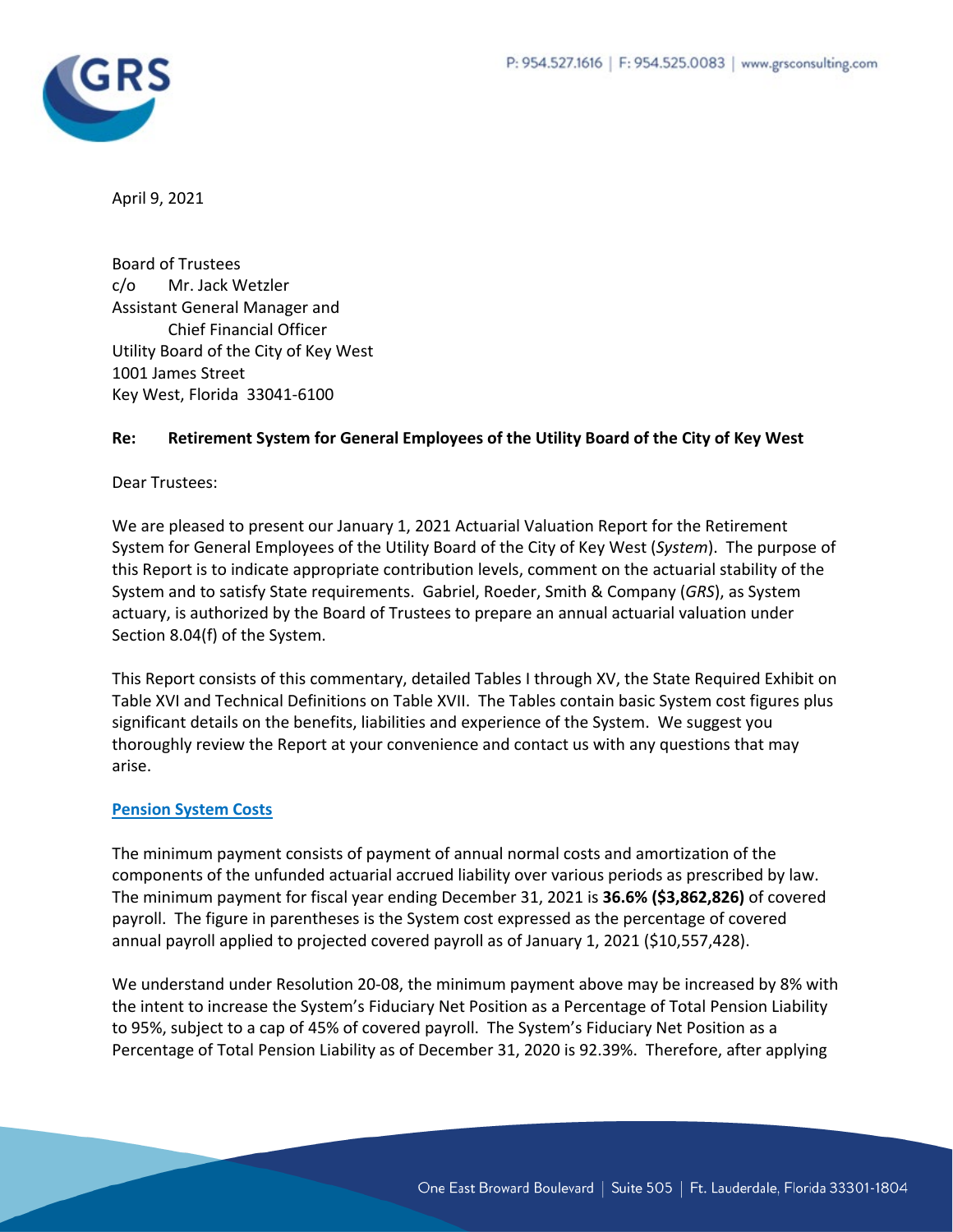Board of Trustees April 9, 2021 Page Two

Resolution 20-08, the payment would increase from 36.6% to 44.6% of covered payroll or \$884,594 – for a total payment of \$4,707,420.

## **Changes in Actuarial Assumptions, Methods and System Benefits**

System benefits remain unchanged from the System benefits considered for the January 1, 2020 Actuarial Valuation. System benefits are summarized on Table IX.

Assumed investment return has been updated. The remaining actuarial assumptions and methods are unchanged from the January 1, 2020 Actuarial Valuation. The actuarial assumptions and methods are outlined on Table X.

## **Comparison of January 1, 2020 and January 1, 2021 Valuation Results**

Table II of our Report provides information of a comparative nature. The right columns of the Table indicate the costs as calculated for the January 1, 2020 Actuarial Valuation. The middle columns indicate the costs as calculated for January 1, 2021, prior to the update in actuarial assumptions. The left columns indicate the costs as calculated for January 1, 2021, after the update in actuarial assumptions.

Comparing the right and middle columns of Table II shows the effect of System experience during the year. The number of active participants decreased by approximately 3% while and covered payroll increased slightly. Total normal cost, unfunded actuarial accrued liability and the minimum funding requirement all decreased both as a percentage of covered payroll and as a dollar amount.

Comparing the left and middle columns of Table II shows the effect of the update of actuarial assumptions. Total normal cost, unfunded actuarial accrued liability and the minimum funding requirement all increased both as a percentage of covered payroll and as a dollar amount.

The present value of vested accrued benefits exceeds the market value of System assets. The Vested Benefit Security Ratio is 98.9% (99.5% prior to update in actuarial assumptions). This is an increase from 91.1% as of the January 1, 2020 Actuarial Valuation. The Vested Benefit Security Ratio is based upon the market value of assets.

Table VII provides figures on recent System payroll growth experience. Recent System covered payroll growth experience indicates actual payroll growth averaged approximately 0.5% annually for the ten (10) fiscal years ended December 31, 2020. The payroll growth assumption is 3.0%, not in excess of the ten (10) year average annual payroll growth assumption. The cap on payroll growth assumption is provided under Florida Statute. The payroll growth assumption of 0.5% remained level from the prior year.

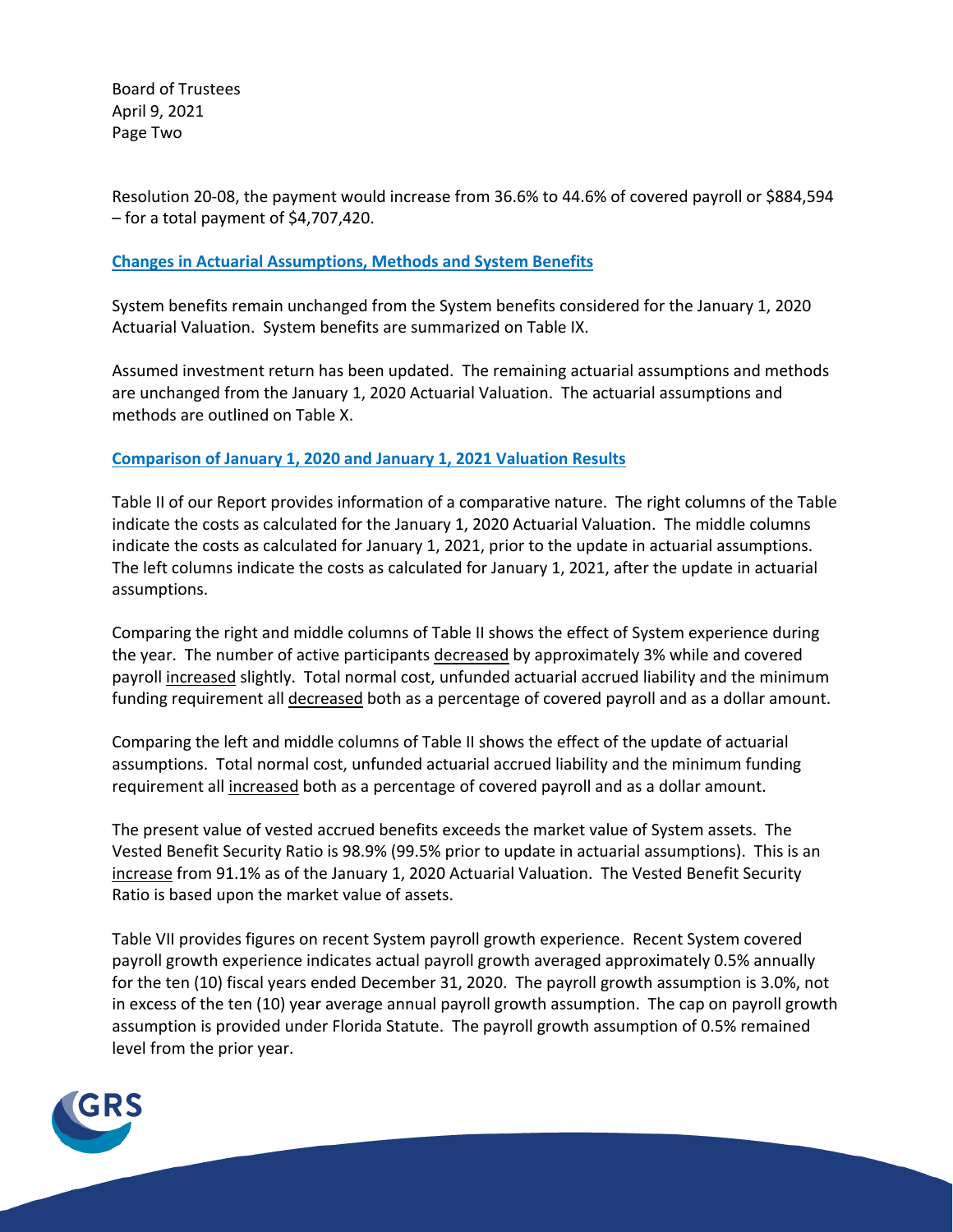Board of Trustees April 9, 2021 Page Three

## **Actuarial Gains / (Losses)**

The System experienced an actuarial gain of **\$4,333,947** for 2020. Our Actuarial Valuation Report tracks the actual experience in three areas that are very significant in determining whether a gain or loss occurs. Table XIV presents compensation experience, tracks employee turnover and provides information on investment return.

Table XIV provides statistics on increases in pay enjoyed by active System Members. During 2020, pay increases to active Members averaged 4.5%. Pay increases were below the average pay increase assumption of 5.1%. This suggests pay increases were generally a source of actuarial gain this year. Three, five and ten-year average annual pay increases are 4.9%, 4.5% and 4.5%, respectively.

In addition, Table XIV provides statistics for active System Members terminating service in comparison to the number of active System Members who were assumed to terminate under the withdrawal assumptions. Member turnover during 2020 was 110% of the assumed turnover. This suggests employee turnover was an additional source of actuarial gain this year. Three, five and ten-year average termination experience is 50%, 40% and 60% of expected turnover, respectively.

Table XIV also provides comparative statistics on the investment experience for the System. During 2020, the System experienced a smoothed investment return of approximately 11.45%. Smoothed investment return was above the 7.40% (prior assumption) anticipated rate of return. Smoothed investment return was an additional source of actuarial gain this year. The average smoothed actuarial value rate of return over the last three, five and ten-years is 8.1%, 8.2% and 7.8%, respectively. The corresponding one, three, five and ten-year average market value rates of return are 14.17%, 10.8%, 10.9% and 9.3%, respectively.

#### **Member Census and Financial Data**

The Utility Board submitted the Member census data as of January 1, 2021 used for this actuarial valuation to us. This information contains name, Social Security number, date of birth, date of hire, current rate of pay and actual salary paid in 2020. Dates of termination and retirement are provided where applicable. The Utility Board updated information on inactive participants including retirees, beneficiaries and vested terminees. Name, Social Security number and January 1, 2021 monthly benefit payment were provided for these members.

The Utility Board also supplied information on the assets of the System as of December 31, 2020.

We do not audit the Member census data and asset information provided to us; however, we perform certain reasonableness checks. The System is responsible for the accuracy of the census data and asset information.

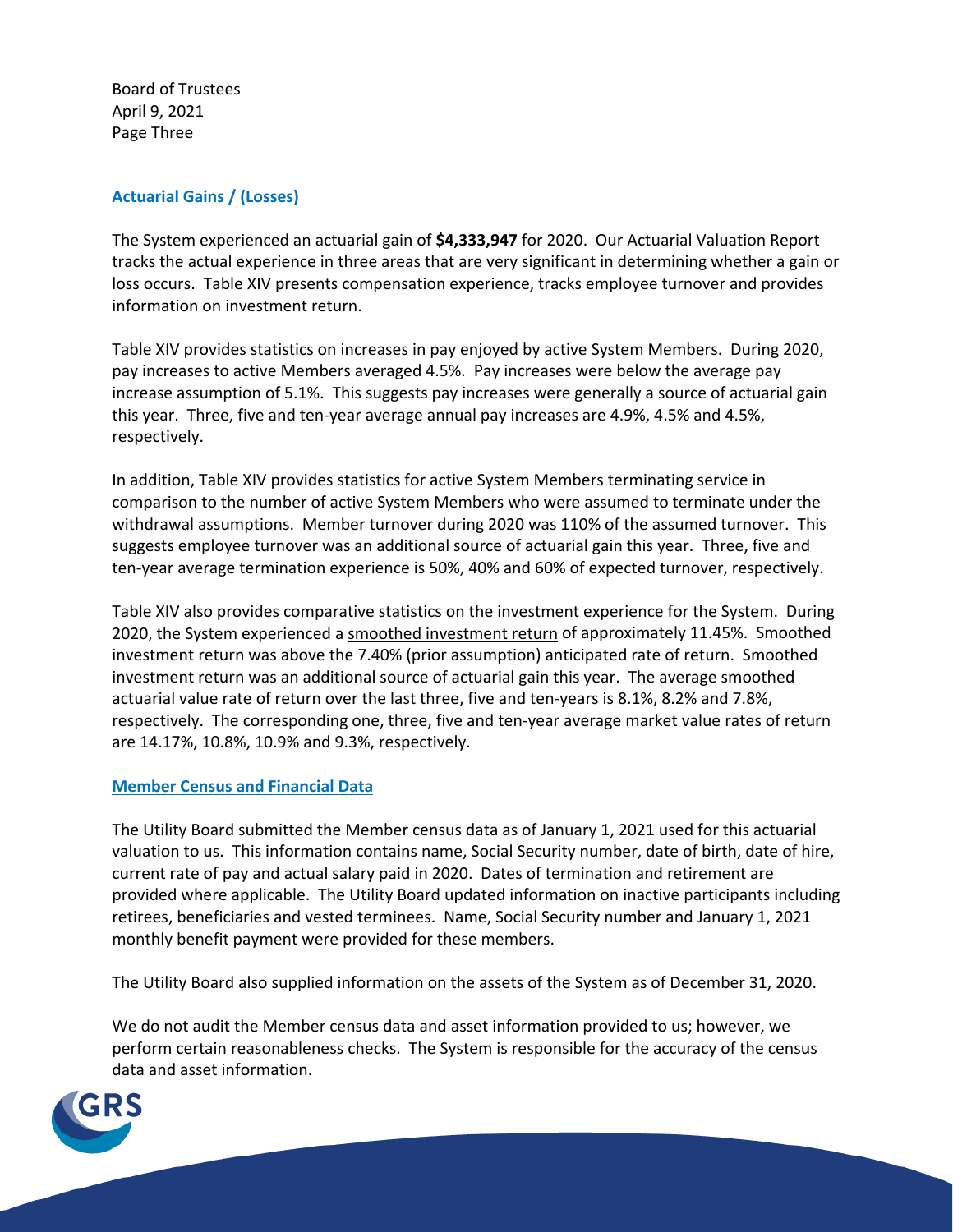Board of Trustees April 9, 2021 Page Four

# **Risks Associated with Measuring the Accrued Liability and Actuarially Determined Contribution**

The determination of the accrued liability and the actuarially determined contribution requires the use of assumptions regarding future economic and demographic experience. Risk measures, as illustrated in this report, are intended to aid in the understanding of the effects of future experience differing from the assumptions used in the course of the actuarial valuation. Risk measures may also help with illustrating the potential volatility in the accrued liability and the actuarially determined contribution that result from the differences between actual experience and the actuarial assumptions.

Future actuarial measurements may differ significantly from the current measurements presented in this report due to such factors as the following: System experience differing from that anticipated by the economic or demographic assumptions; changes in economic or demographic assumptions due to changing conditions; increases or decreases expected as part of the natural operation of the methodology used for these measurements (such as the end of an amortization period, or additional cost or contribution requirements based on the System's funded status); and changes in System provisions or applicable law. The scope of an actuarial valuation does not include an analysis of the potential range of such future measurements.

Examples of risk that may reasonably be anticipated to significantly affect the System's future financial condition include:

- 1. Investment risk actual investment returns may differ from the expected returns;
- 2. Asset/Liability mismatch changes in asset values may not match changes in liabilities, thereby altering the gap between the accrued liability and assets and consequently altering the funded status and contribution requirements;
- 3. Contribution risk actual contributions may differ from expected future contributions. For example, actual contributions may not be made in accordance with the System's funding policy or material changes may occur in the anticipated number of covered employees, covered payroll, or other relevant contribution base;
- 4. Salary and Payroll risk actual salaries and total payroll may differ from expected, resulting in actual future accrued liability and the actuarially determined contributions differing from expected;
- 5. Longevity risk members may live longer or shorter than expected and receive pensions for a period of time other than assumed;
- 6. Other demographic risks members may terminate, retire or become disabled at times or with benefits other than assumed resulting in actual future accrued liability and the actuarially determined contributions differing from expected.

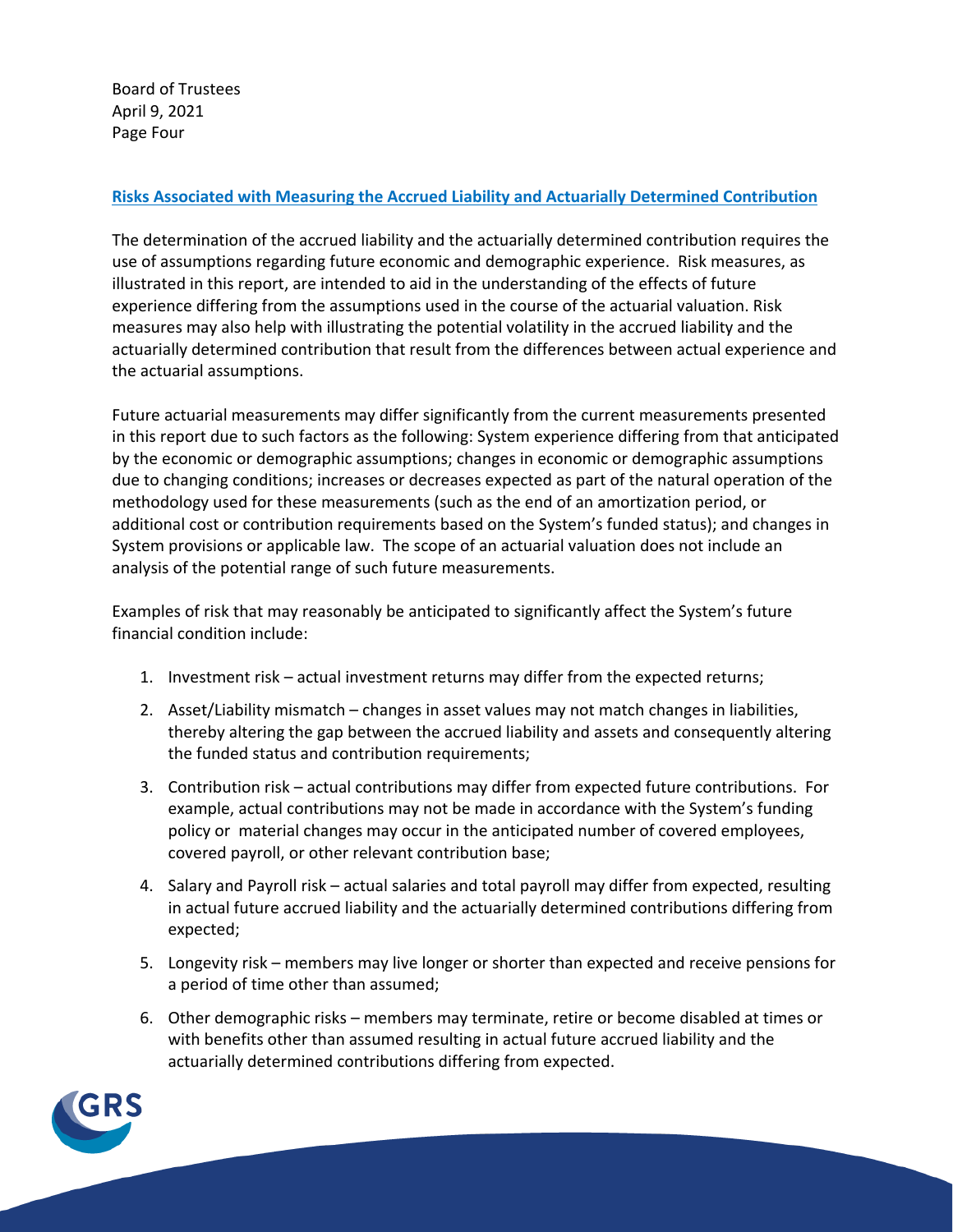Board of Trustees April 9, 2021 Page Five

The effects of certain trends in experience can generally be anticipated. For example if the investment return since the most recent actuarial valuation is less (or more) than the assumed rate, the actuarially determined contribution can be expected to increase (or decrease). Likewise if longevity is improving (or worsening), increases (or decreases) in the actuarially determined contribution can be anticipated.

The actuarially determined contribution rate shown on page one may be considered as a minimum contribution rate that complies with the Board's funding policy. The timely receipt of the actuarially determined contributions is critical to support the financial health of the system. Users of this report should be aware that contributions made at the actuarially determined rate do not necessarily guarantee benefit security.

## **System Maturity Measures**

Risks facing a pension system evolve over time. A young system with virtually no investments and paying few benefits may experience little investment risk. An older system with a large number of members in pay status and a significant trust may be much more exposed to investment risk. Generally accepted system maturity measures include the following:

|                                                      | 2020    | 2021    |  |
|------------------------------------------------------|---------|---------|--|
| Ratio of the market value of assets to total payroll | 9.90    | 11.04   |  |
| Ratio of actuarial accrued liability to payroll      | 11.63   | 11.98   |  |
| Ratio of actives to retirees and beneficiaries       | 0.66    | 0.63    |  |
| Ratio of net cash flow to market value of assets     | $-2.4%$ | $-2.2%$ |  |
| Duration of the actuarial accrued liability          | 12.44   | 12.49   |  |

## **Ratio of Market Value of Assets to Payroll**

The relationship between assets and payroll is a useful indicator of the potential volatility of the actuarially determined contributions. For example, if the market value of assets is 2.0 times the payroll, a return on assets 5% different than assumed would equal 10% of payroll. A higher (lower) or increasing (decreasing) level of this maturity measure generally indicates a higher (lower) or increasing (decreasing) volatility in the actuarially determined contributions as a percentage of payroll.

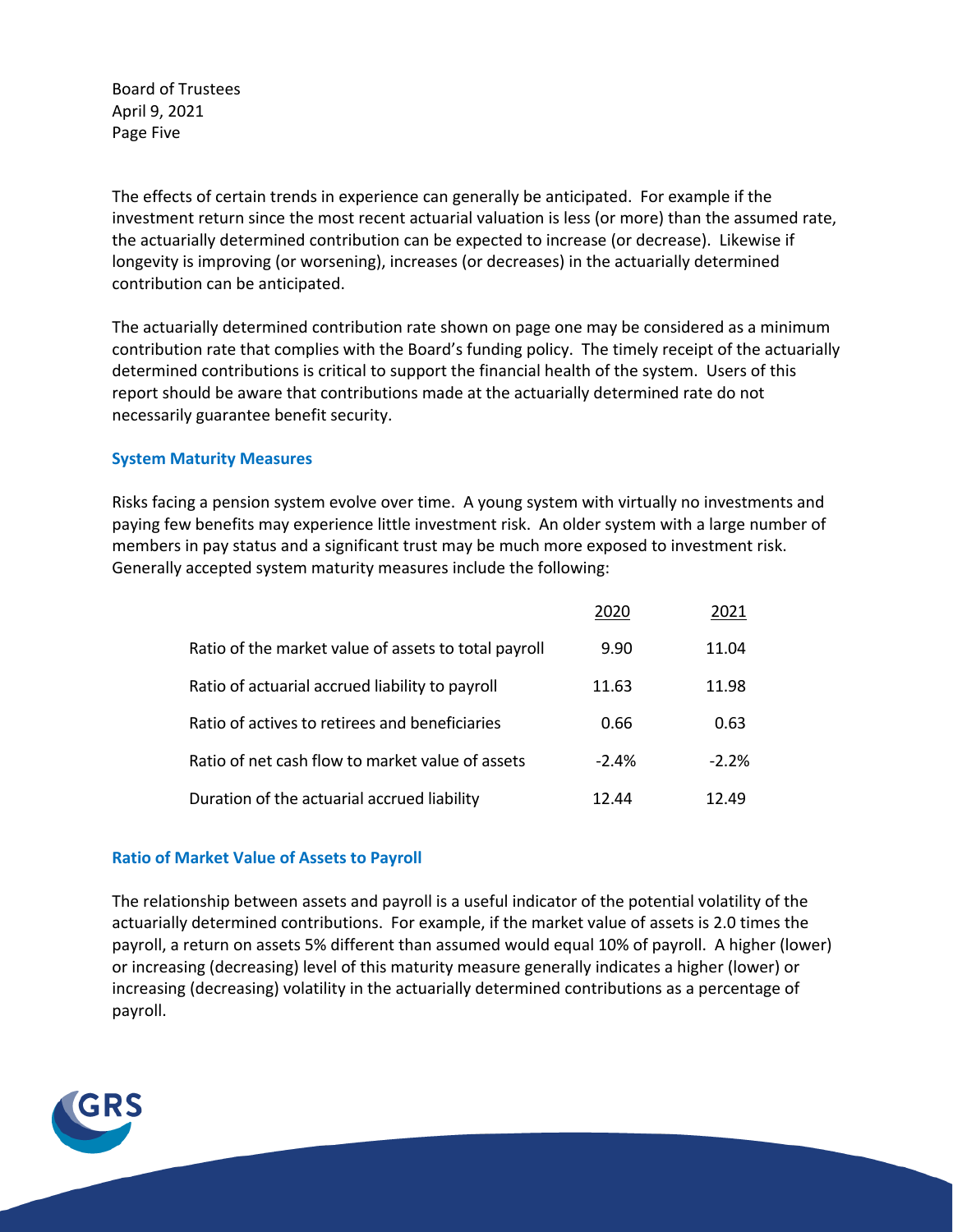Board of Trustees April 9, 2021 Page Six

#### **Ratio of Actuarial Accrued Liability to Payroll**

The relationship between actuarial accrued liability and payroll is a useful indicator of the potential volatility of the actuarially determined contributions for a fully funded system. A funding policy that targets a funded ratio of 100% is expected to result in the ratio of assets to payroll and the ratio of liability to payroll converging over time.

The ratio of liability to payroll may also be used as a measure of sensitivity of the liability itself. For example, if the actuarial accrued liability is 2.5 times the payroll, a change in liability 2% other than assumed would equal 5% of payroll. A higher (lower) or increasing (decreasing) level of this maturity measure generally indicates a higher (lower) or increasing (decreasing) volatility in liability (and also the actuarially determined contributions) as a percentage of payroll.

#### **Ratio of Actives to Retirees and Beneficiaries**

A young system with many active members and few retirees will have a high ratio of active to retirees. A mature open system may have close to the same number of actives to retirees resulting in a ratio near 1.0. A super-mature or closed system may have significantly more retirees than actives resulting in a ratio below 1.0.

#### **Ratio of Net Cash Flow to Market Value of Assets**

A positive net cash flow means contributions exceed benefits and expenses. A negative cash flow means existing funds are being used to make payments. A certain amount of negative net cash flow is generally expected to occur when benefits are prefunded through a qualified trust. Large negative net cash flows as a percent of assets may indicate a super-mature system or a need for additional contributions.

#### **Duration of Actuarial Accrued Liability**

The duration of the actuarial accrued liability may be used to approximate the sensitivity to a 1% change in the assumed rate of return. For example, duration of 10 indicates that the liability would increase approximately 10% if the assumed rate of return were lowered 1%.

#### **Additional Risk Assessment**

Additional risk assessment is outside the scope of the annual actuarial valuation. Additional assessment may include scenario tests, sensitivity tests, stochastic modeling, stress tests, and a comparison of the present value of accrued benefits at low-risk discount rates with the actuarial accrued liability.

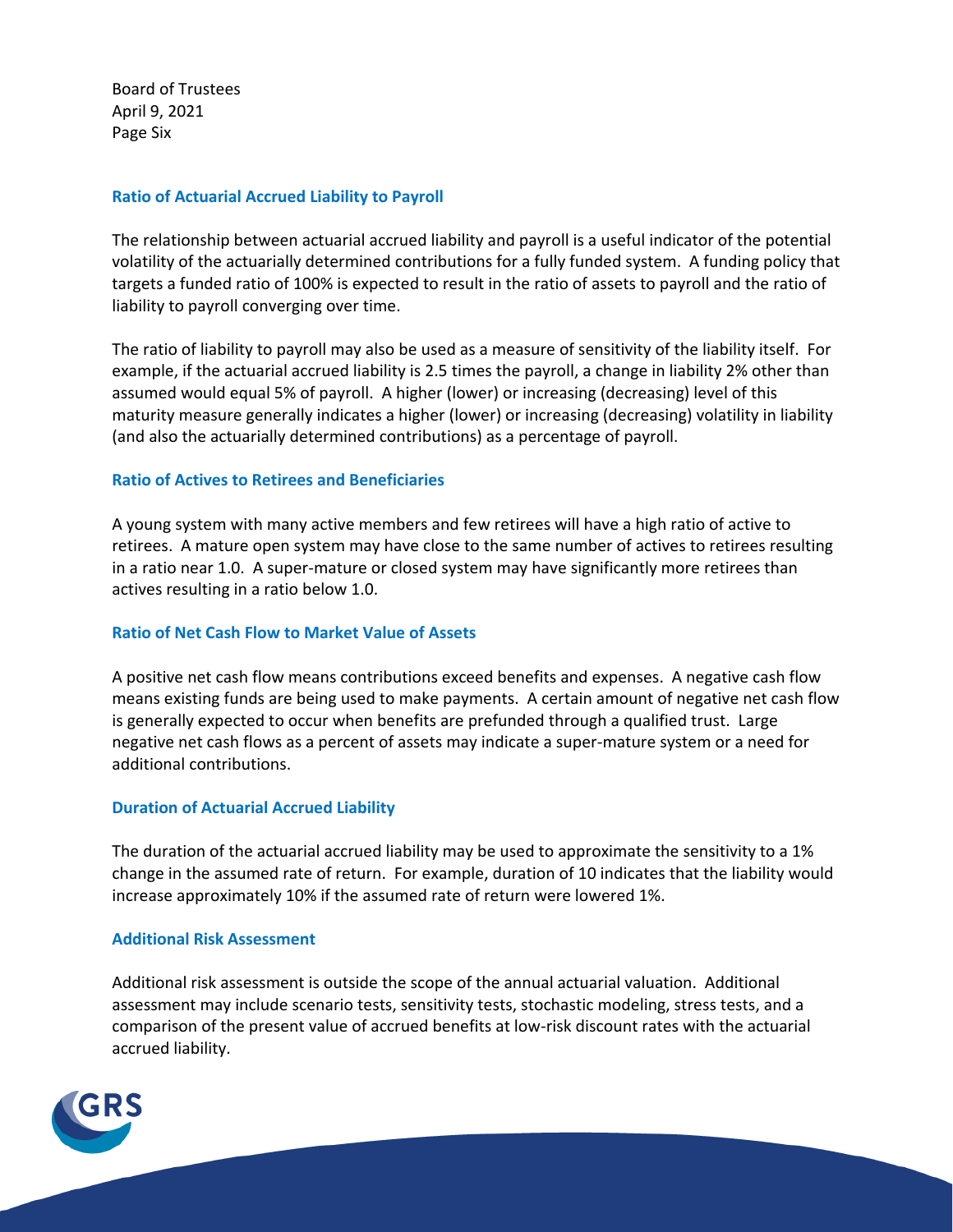Board of Trustees April 9, 2021 Page Seven

#### **Summary**

In our opinion the benefits currently provided for under the System will be sufficiently funded through the payment of the amount as indicated in this and future Actuarial Valuation Reports. We will continue to update you on the future payment requirements for the System through our actuarial Reports. These Reports will also continue to monitor the future experience of the System.

The actuarial assumptions used in this Actuarial Valuation are as adopted by the Board of Trustees. The demographic actuarial assumptions are based on the results of an actuarial experience study for the five-year period ended December 31, 2017. The mortality assumptions are prescribed by statute. Each assumption represents an estimate of future System experience.

If all actuarial assumptions are met and if all future minimum required contributions are paid, System assets will be sufficient to pay all System benefits, future contributions are expected to remain relatively stable as a percentage of payroll and the funded status of the System is expected to improve. System minimum required contributions are determined in compliance with the requirements of the Florida Protection of Public Employee Retirement Benefits Act with normal cost determined as a level percent of covered payroll and a level percent amortization payment using an initial amortization period of 30 years.

The Unfunded Actuarial Accrued Liability (UAAL) may not be appropriate for assessing the sufficiency of System assets to meet the estimated cost of settling benefit obligations but may be appropriate for assessing the need for or the amount of future contributions. The UAAL would be different if it reflected the market value of assets rather than the actuarial value of assets.

The GASB Net Pension Liability and System Fiduciary Net Position as a Percentage of Total Pension Liability may not be appropriate for assessing the sufficiency of System assets to meet the estimated cost of settling benefit obligations but may be appropriate for assessing the need for or the amount of future contributions. The GASB Net Pension Liability and System Fiduciary Net Position as a Percentage of Total Pension Liability are based upon the market value of assets.

This Report should not be relied on for any purpose other than the purpose described in the primary communication. Determinations of the financial results associated with the benefits described in this Report in a manner other than the intended purpose may produce significantly different results.

This report was prepared using our proprietary valuation model and related software which in our professional judgment has the capability to provide results that are consistent with the purposes of the valuation and has no material limitations or known weaknesses. We performed tests to ensure that the model reasonably represents that which is intended to be modeled.

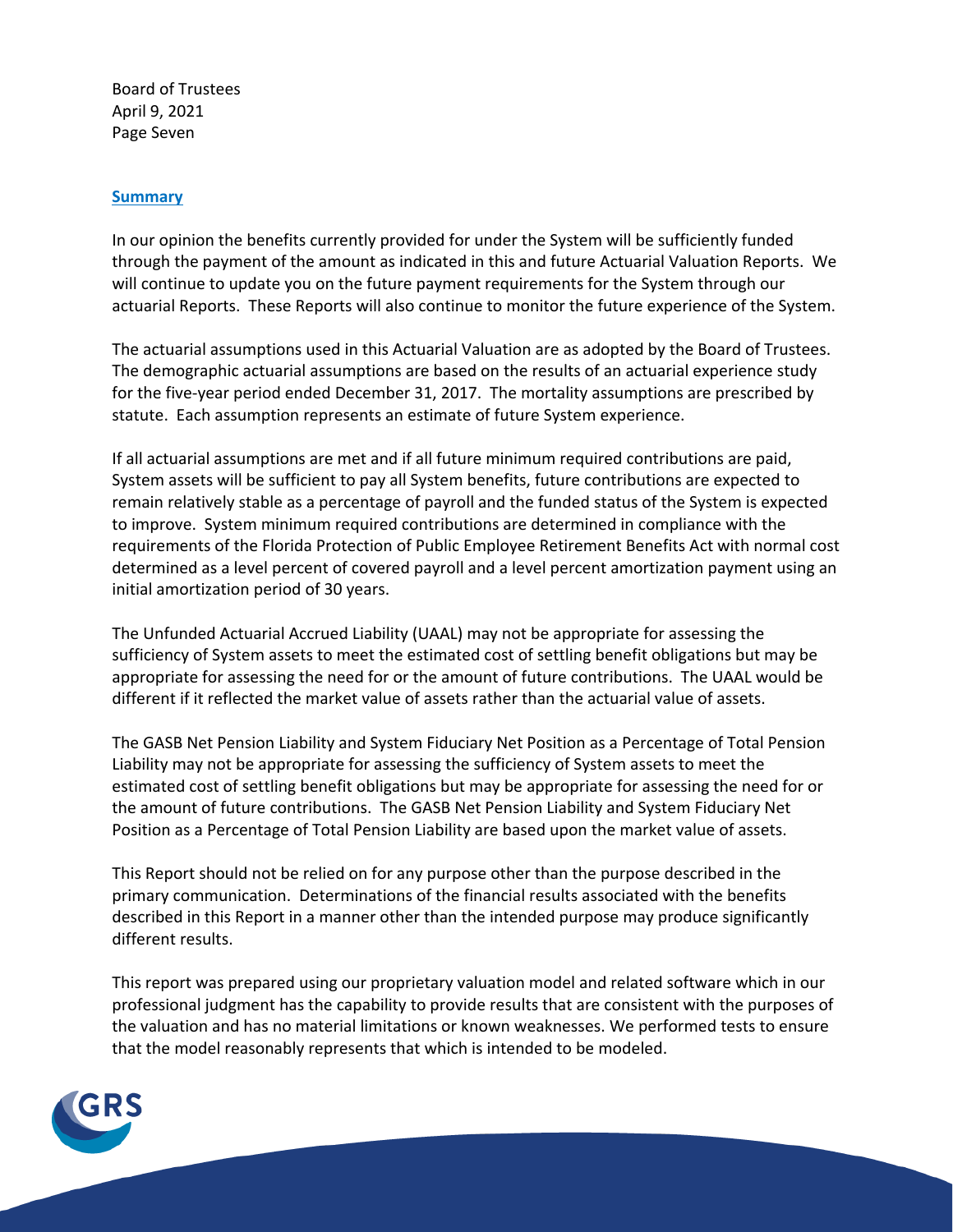Board of Trustees April 9, 2021 Page Eight

This Report has been prepared by actuaries who have substantial experience valuing public employee retirement systems. To the best of our knowledge the information contained in this Report is accurate and fairly presents the actuarial position of the System as of the valuation date. All calculations have been made in conformity with generally accepted actuarial principles and practices, with the Actuarial Standards of Practice issued by the Actuarial Standards Board and with applicable statutes.

This Report may be provided to parties other than the Board only in its entirety and only with the permission of an approved representative of the Board.

The signing actuaries are independent of the System and Utility Board.

The undersigned are Members of the American Academy of Actuaries and meet the qualification standards of the American Academy of Actuaries to render the actuarial opinions contained in this Report. We are available to respond to any questions with regards to matters covered in this Report.

Very truly yours,

Michelle Jones

Shelly L. Jones, A.S.A., E.A. Consultant and Actuary

Jennifee Booregard

Jennifer M. Borregard, E.A. Consultant and Actuary

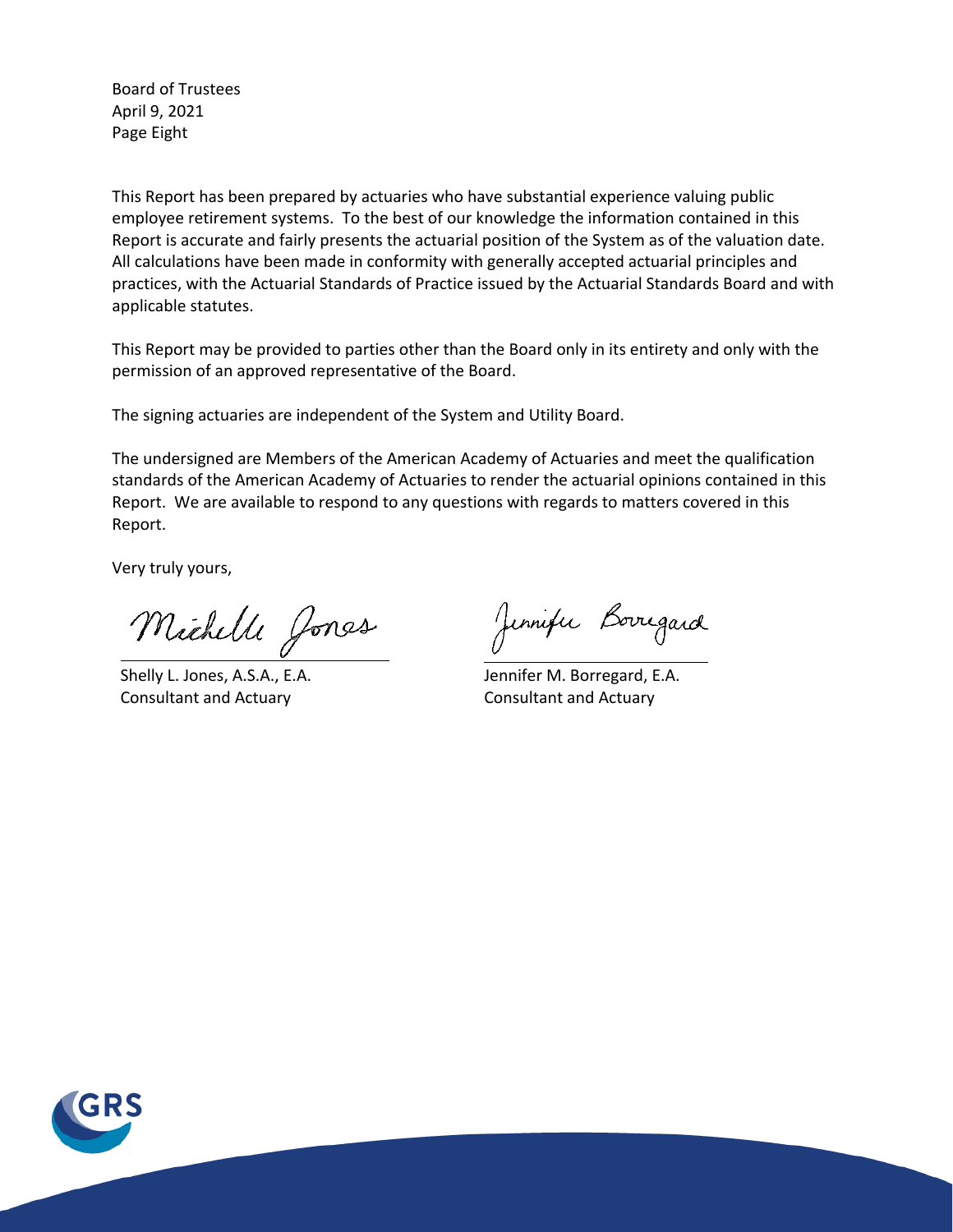|                                         |                        | <b>Current Assumptions</b> | Prior                  |                     |                        |                |                        |         |                        |                |
|-----------------------------------------|------------------------|----------------------------|------------------------|---------------------|------------------------|----------------|------------------------|---------|------------------------|----------------|
|                                         | <b>Hired after</b>     |                            |                        | <b>Hired before</b> |                        |                | <b>Assumptions</b>     |         |                        |                |
|                                         | May 31, 2010           |                            | June 1, 2010           |                     | <b>Total</b>           |                | <b>Total</b>           |         | <b>Total</b>           |                |
|                                         | <b>January 1, 2021</b> |                            | <b>January 1, 2021</b> |                     | <b>January 1, 2021</b> |                | <b>January 1, 2021</b> |         | <b>January 1, 2020</b> |                |
|                                         | Cost                   | % of                       | Cost                   | % of                | Cost                   | % of           | Cost                   | $%$ of  | Cost                   | $%$ of         |
|                                         | Data                   | Payroll                    | Data                   | <b>Payroll</b>      | Data                   | <b>Payroll</b> | Data                   | Payroll | Data                   | <b>Payroll</b> |
| A. Participant Data Summary (Table III) |                        |                            |                        |                     |                        |                |                        |         |                        |                |
| 1. Active Employees                     | 57                     | N/A                        | 66                     | N/A                 | 123                    | N/A            | 123                    | N/A     | 127                    | N/A            |
| 2. Terminated Vested                    |                        | N/A                        | 20                     | N/A                 | 21                     | N/A            | 21                     | N/A     | 22                     | N/A            |
| 3. Receiving Benefits                   | 0                      | N/A                        | 194                    | N/A                 | 194                    | N/A            | 194                    | N/A     | 191                    | N/A            |
| 4. Total Participants                   | 58                     | N/A                        | 280                    | N/A                 | 338                    | N/A            | 338                    | N/A     | 340                    | N/A            |
| 5. Annual Payroll of Active Employees   | \$4,409,494            | 100.0%                     | Ś.<br>6,147,934        | 100.0%              | \$10,557,428           | 100.0%         | \$10,557,428           | 100.0%  | \$10,541,172           | 100.0%         |
| <b>B. Total Normal Costs</b>            |                        |                            |                        |                     |                        |                |                        |         |                        |                |
| 1. Age Retirement Benefits              | \$<br>358,557          | 8.1%                       | Ś.<br>882,652          | 14.4%               | \$.<br>1,241,209       | 11.8%          | 1,225,290<br>Ś         | 11.6%   | \$1,246,984            | 11.8%          |
| 2. Deferred Vesting Benefits            | 46,993                 | 1.1%                       | 107,916                | 1.8%                | 154,909                | 1.5%           | 152,758                | 1.4%    | 155,176                | 1.5%           |
| 3. Death Benefits                       | 31,922                 | 0.7%                       | 52,046                 | 0.8%                | 83,968                 | 0.8%           | 83,296                 | 0.8%    | 82,958                 | 0.8%           |
| 4. Disability Benefits                  | 15,816                 | 0.4%                       | 45,540                 | 0.7%                | 61,356                 | 0.6%           | 60,789                 | 0.6%    | 62,107                 | 0.6%           |
| 5. Subtotal                             | 453,288                | 10.3%                      | 1,088,154              | 17.7%               | 1,541,442              | 14.6%          | 1,522,133              | 14.4%   | \$1,547,225            | 14.7%          |
| 6. Administrative Expenses              | N/A                    |                            | N/A                    |                     | 64,515                 | 0.6%           | 64,515                 | 0.6%    | 64,776                 | 0.6%           |
| 7. Total Annual Normal Costs            | N/A                    |                            | N/A                    |                     | 1,605,957              | 15.2%          | 1,586,648              | 15.0%   | \$1,612,001            | 15.3%          |

# **Summary of Retirement Plan Costs**

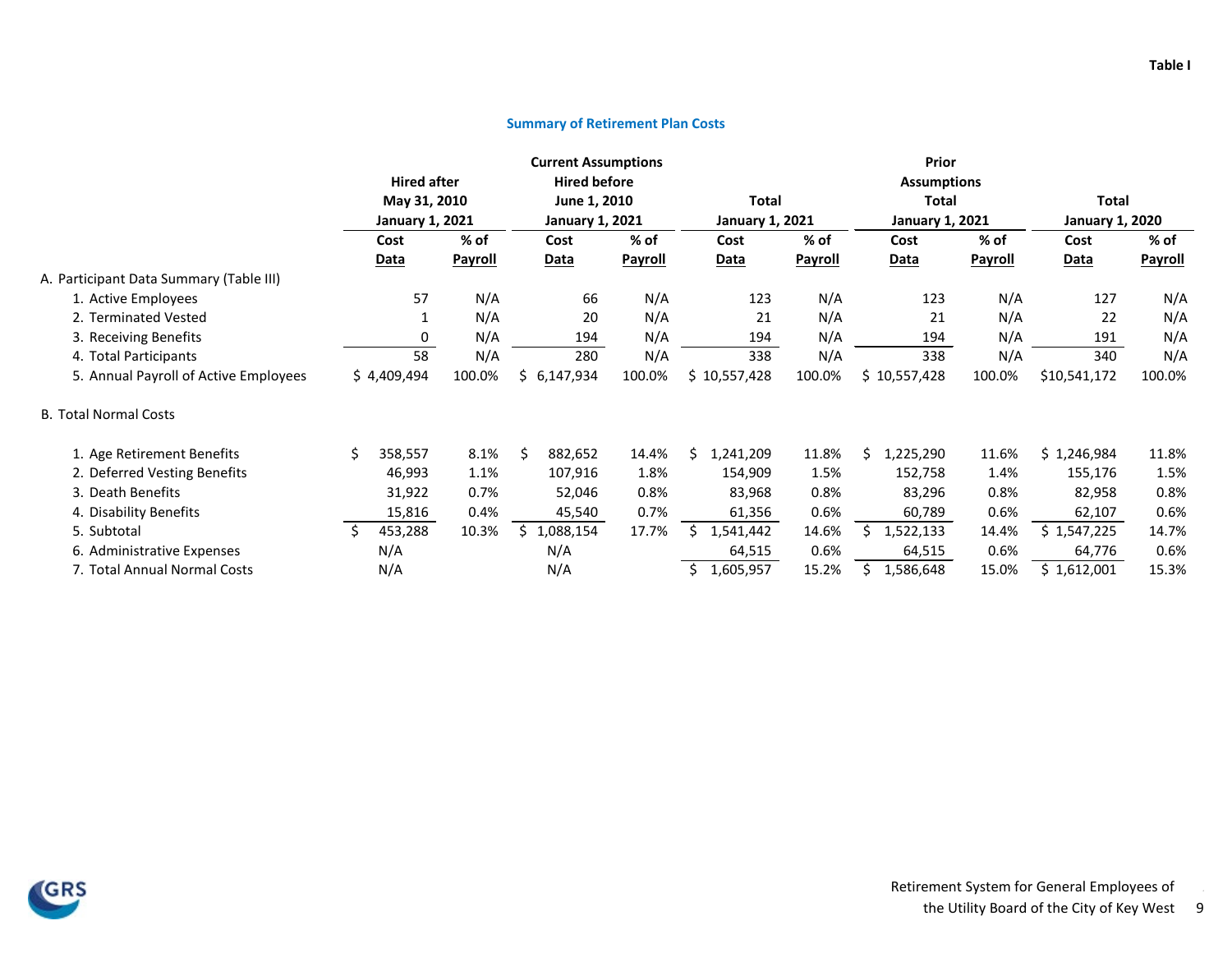## **Summary of Retirement Plan Costs**

|                                                 | <b>Current</b>         |                    | Prior                  |                    |                        |                |
|-------------------------------------------------|------------------------|--------------------|------------------------|--------------------|------------------------|----------------|
|                                                 |                        | <b>Assumptions</b> |                        | <b>Assumptions</b> |                        |                |
|                                                 | <b>January 1, 2021</b> |                    | <b>January 1, 2021</b> |                    | <b>January 1, 2020</b> |                |
|                                                 | Cost                   | % of               | Cost                   | % of               | Cost                   | % of           |
|                                                 | Data                   | <b>Payroll</b>     | <b>Data</b>            | <b>Payroll</b>     | Data                   | <b>Payroll</b> |
| C. Total Actuarial Accrued Liability            |                        |                    |                        |                    |                        |                |
| 1. Age Retirement Benefits Active Employees     | 30,142,146<br>Ś.       | 285.5%             | 29,913,170<br>\$.      | 283.3%             | 31,350,897<br>Ś.       | 297.4%         |
| 2. Deferred Vested Benefits Active Employees    | 134,607                | 1.3%               | 133,866                | 1.3%               | 136,768                | 1.3%           |
| 3. Death Benefits Active Employees              | 390,289                | 3.7%               | 388,018                | 3.7%               | 387,643                | 3.7%           |
| 4. Disability Benefits Active Employees         | 934,125                | 8.8%               | 929,104                | 8.8%               | 958,028                | 9.1%           |
| 5. Retired or Terminated Vested Participants    |                        |                    |                        |                    |                        |                |
| <b>Receiving Benefits</b>                       | 85,495,932             | 809.8%             | 85,071,091             | 805.8%             | 80,519,308             | 763.9%         |
| 6. Terminated Vested Participants Entitled to   |                        |                    |                        |                    |                        |                |
| <b>Future Benefits</b>                          | 1,722,372              | 16.3%              | 1,707,298              | 16.2%              | 1,944,852              | 18.5%          |
| 7. Deceased Participants Whose Beneficiaries    |                        |                    |                        |                    |                        |                |
| are Receiving Benefits                          | 5,865,125              | 55.6%              | 5,837,144              | 55.3%              | 5,530,701              | 52.5%          |
| 8. Disabled Participants Receiving Benefits     | 1,783,877              | 16.9%              | 1,777,054              | 16.8%              | 1,775,655              | 16.8%          |
| 9. Total Actuarial Accrued Liability            | \$126,468,473          | 1197.9%            | \$125,756,745          | 1191.2%            | \$122,603,852          | 1163.1%        |
| D. Market Value of Assets (Table IV)            | \$116,596,633          | 1104.4%            | \$116,596,633          | 1104.4%            | \$104,325,620          | 989.7%         |
| E. Smoothed Actuarial Value of Assets (Table V) | \$105,685,369          | 1001.1%            | \$105,685,369          | 1001.1%            | \$.<br>97,054,114      | 920.7%         |
| F. Unfunded Actuarial Accrued Liability (C-E)   | 20,783,104<br>\$.      | 196.9%             | \$.<br>20,071,376      | 190.1%             | \$.<br>25,549,738      | 242.4%         |
| G. Minimum Required Contribution                |                        |                    |                        |                    |                        |                |
| 1. Total Normal Cost                            | \$<br>1,605,957        | 15.2%              | \$<br>1,586,648        | 15.0%              | \$<br>1,612,001        | 15.3%          |
| 2. Amortization of Unfunded Liability           | 2,119,942              | 20.1%              | 2,072,688              | 19.6%              | 2,426,425              | 23.0%          |
| 3. Interest Adjustment                          | 136,927                | 1.3%               | 135,395                | 1.3%               | 149,422                | 1.4%           |
| 4. Total Payment                                | \$<br>3,862,826        | 36.6%              | \$<br>3,794,731        | 35.9%              | \$<br>4,187,848        | 39.7%          |
| H. Actuarial Gain / (Loss) (Table VI)           | \$<br>4,333,947        | 41.1%              | \$.<br>4,333,947       | 41.1%              | \$<br>(458,060)        | (4.3%)         |



Retirement System for General Employees of 0

the Utility Board of the City of Key West 10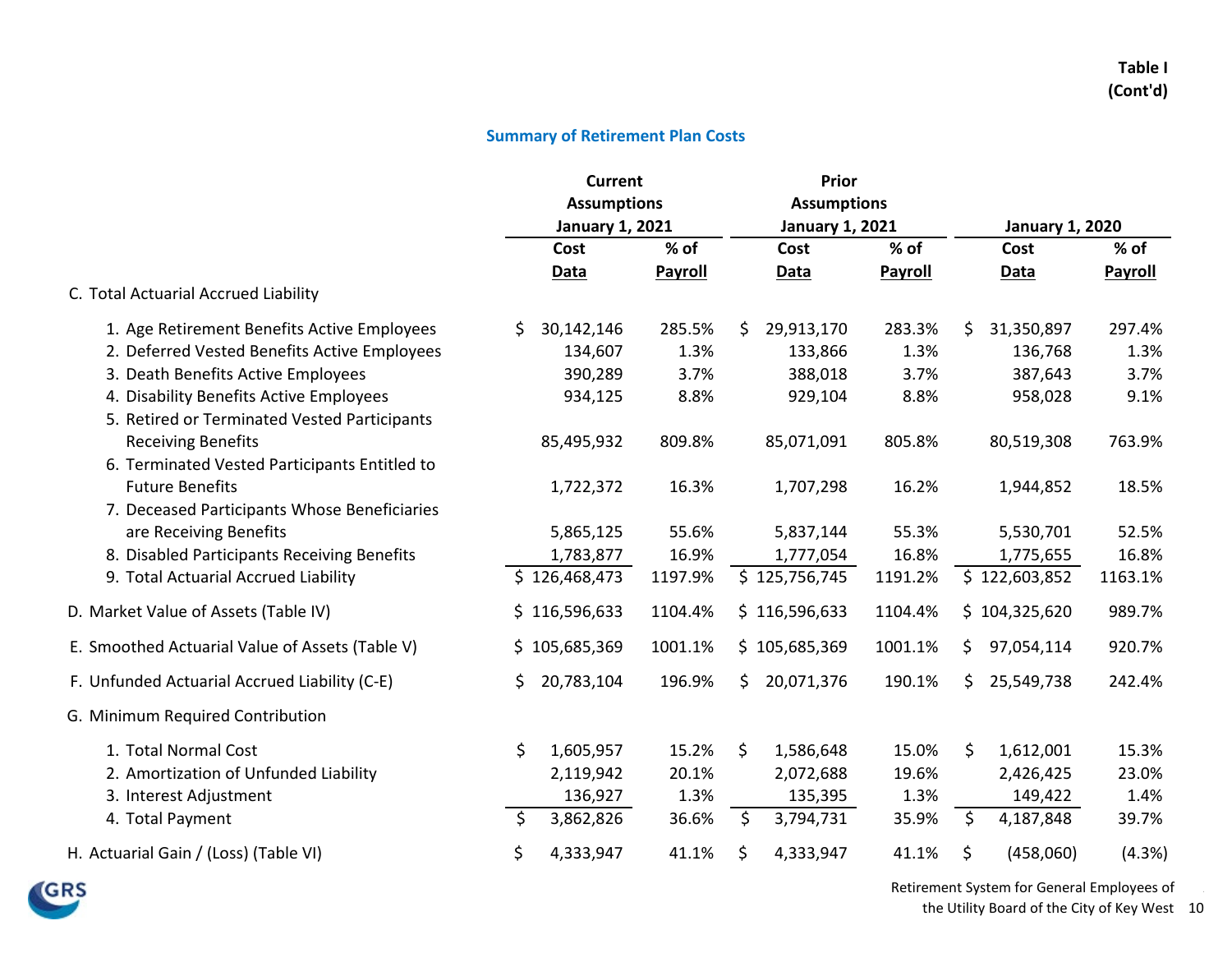## **Summary of Retirement Plan Costs**

|                                                              | <b>Current</b> |                        |                | <b>Prior</b> |                                              |                |    |                        |                |
|--------------------------------------------------------------|----------------|------------------------|----------------|--------------|----------------------------------------------|----------------|----|------------------------|----------------|
|                                                              |                | <b>Assumptions</b>     |                |              | <b>Assumptions</b><br><b>January 1, 2021</b> |                |    |                        |                |
|                                                              |                | <b>January 1, 2021</b> |                |              |                                              |                |    | <b>January 1, 2020</b> |                |
|                                                              |                | Cost                   | % of           |              | Cost                                         | % of           |    | Cost                   | $%$ of         |
|                                                              |                | Data                   | <b>Payroll</b> |              | Data                                         | <b>Payroll</b> |    | Data                   | <b>Payroll</b> |
| <b>I. Actuarial Present Value of Vested Accrued Benefits</b> |                |                        |                |              |                                              |                |    |                        |                |
| 1. Retired, Terminated Vested, Beneficiaries,                |                |                        |                |              |                                              |                |    |                        |                |
| <b>Disabled Receiving Benefits</b>                           | \$             | 93,144,934             | 882.3%         | Ŝ.           | 92,685,289                                   | 877.9%         | \$ | 87,825,664             | 833.2%         |
| 2. Terminated Vested Participants Entitled to                |                |                        |                |              |                                              |                |    |                        |                |
| <b>Future Benefits</b>                                       |                | 1,722,372              | 16.3%          |              | 1,707,298                                    | 16.2%          |    | 1,944,852              | 18.5%          |
| 3. Active Participants Entitled to Future Benefits           |                | 23,004,181             | 217.9%         |              | 22,825,560                                   | 216.2%         |    | 24,698,376             | 234.3%         |
| 4. Total Actuarial Present Value of Vested                   |                |                        |                |              |                                              |                |    |                        |                |
| <b>Accrued Benefits</b>                                      | S.             | 117,871,487            | 1116.5%        | S.           | 117,218,147                                  | 1110.3%        | Ŝ. | 114,468,892            | 1085.9%        |
| J. Unfunded Actuarial Present Value of Vested                |                |                        |                |              |                                              |                |    |                        |                |
| Accrued Benefits (I.4 - D., not less than zero)              | \$             | 1,274,854              | 12.1%          | $\zeta$      | 621,514                                      | 5.9%           | \$ | 10,143,272             | 96.2%          |
| K. Vested Benefit Security Ratio (VBSR) (D. ÷ I.4.)          |                | 98.9%                  | N/A            |              | 99.5%                                        | N/A            |    | 91.1%                  | N/A            |
| L. Expected Contribution to meet VBSR of:                    |                |                        |                |              |                                              |                |    |                        |                |
| $-90%$                                                       |                | N/A                    | N/A            |              | N/A                                          | N/A            |    | N/A                    | N/A            |
| $-95%$                                                       |                | N/A                    | N/A            |              | N/A                                          | N/A            | \$ | 4,419,827              | 41.9%          |
| $-100%$                                                      | \$             | 1,274,854              | 12.1%          | \$           | 621,514                                      | 5.9%           | \$ | 10,143,272             | 96.2%          |

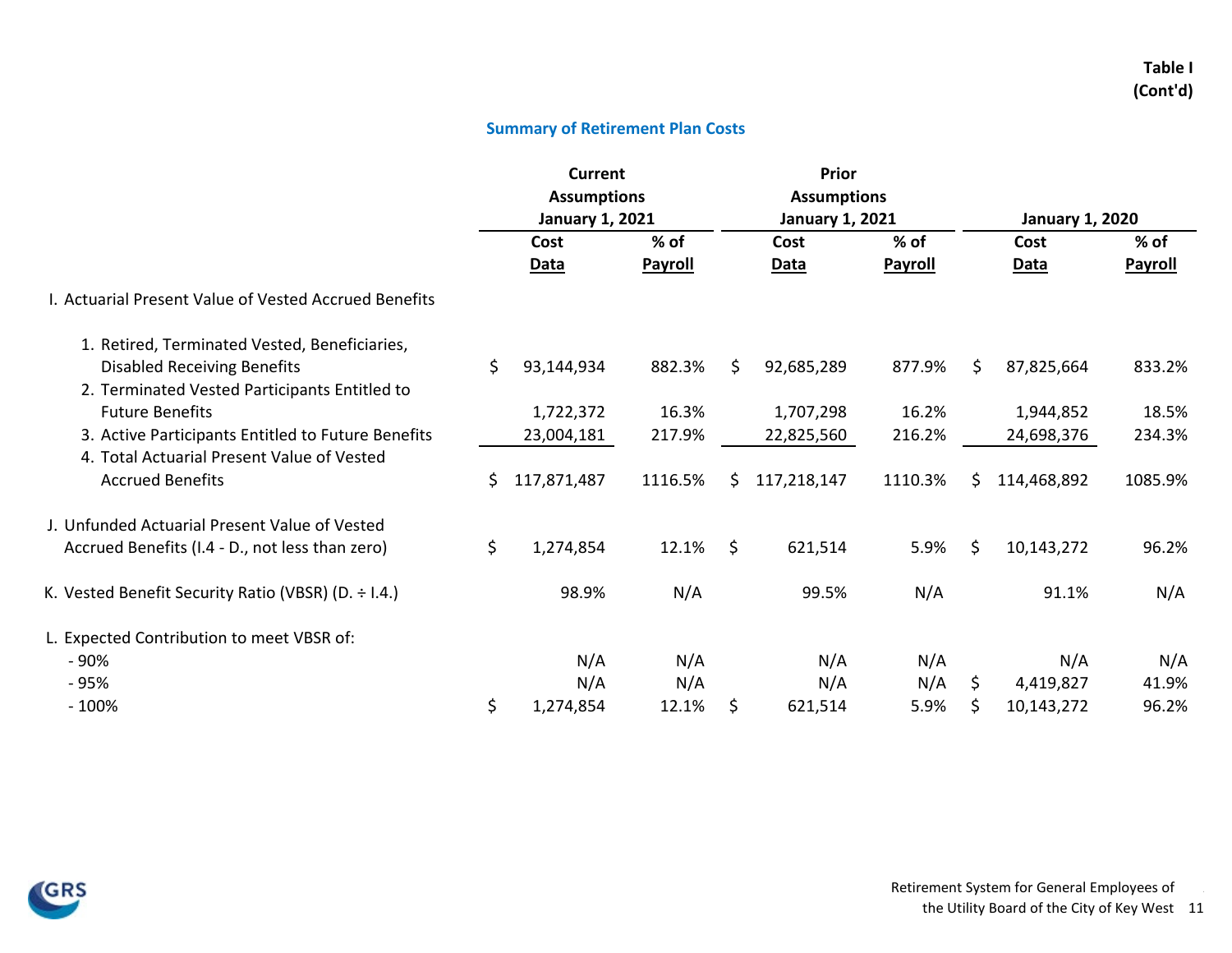## **Comparison of Cost Data of January 1, 2020 and January 1, 2021 Valuations**

|                                                                          | <b>Current</b> |                    |                                       | Prior |                                              |              |    |                                |              |  |
|--------------------------------------------------------------------------|----------------|--------------------|---------------------------------------|-------|----------------------------------------------|--------------|----|--------------------------------|--------------|--|
|                                                                          |                | <b>Assumptions</b> |                                       |       | <b>Assumptions</b><br><b>January 1, 2021</b> |              |    |                                |              |  |
|                                                                          |                | Cost               | <b>January 1, 2021</b><br>% of Annual |       | Cost                                         | % of Annual  |    | <b>January 1, 2020</b><br>Cost | % of Annual  |  |
|                                                                          |                | Data               | Compensation                          |       | Data                                         | Compensation |    | Data                           | Compensation |  |
| A. Participants                                                          |                |                    |                                       |       |                                              |              |    |                                |              |  |
| 1. Active Employees                                                      |                | 123                | N/A                                   |       | 123                                          | N/A          |    | 127                            | N/A          |  |
| 2. Terminated Vested                                                     |                | 21                 | N/A                                   |       | 21                                           | N/A          |    | 22                             | N/A          |  |
| 3. Receiving Benefits                                                    |                | 194                | N/A                                   |       | 194                                          | N/A          |    | 191                            | N/A          |  |
| 4. Annual Payroll of Active Employees                                    | \$             | 10,557,428         | 100.0%                                | \$    | 10,557,428                                   | 100.0%       | \$ | 10,541,172                     | 100.0%       |  |
| <b>B. Total Normal Costs</b>                                             | \$             | 1,605,957          | 15.2%                                 | \$    | 1,586,648                                    | 15.0%        | \$ | 1,612,001                      | 15.3%        |  |
| C. Total Actuarial Accrued Liability                                     | \$             | 126,468,473        | 1197.9%                               | \$    | 125,756,745                                  | 1191.2%      | \$ | 122,603,852                    | 1163.1%      |  |
| D. Smoothed Actuarial Value of Assets                                    | \$             | 105,685,369        | 1001.1%                               | \$    | 105,685,369                                  | 1001.1%      | \$ | 97,054,114                     | 920.7%       |  |
| E. Unfunded Actuarial Accrued Liability                                  | \$             | 20,783,104         | 196.9%                                | \$    | 20,071,376                                   | 190.1%       | \$ | 25,549,738                     | 242.4%       |  |
| F. Net Minimum Funding Payment                                           | \$             | 3,862,826          | 36.6%                                 | \$    | 3,794,731                                    | 35.9%        | \$ | 4,187,848                      | 39.7%        |  |
| G. Actuarial Gain / (Loss)                                               | \$             | 4,333,947          | 41.1%                                 | \$    | 4,333,947                                    | 41.1%        | \$ | (458,060)                      | (4.3%)       |  |
| H. Unfunded Actuarial Present Value of<br><b>Vested Accrued Benefits</b> | \$             | 1,274,854          | 12.1%                                 | \$    | 621,514                                      | 5.9%         | Ŝ. | 10,143,272                     | 96.2%        |  |
| I. Vested Benefit Security Ratio (VBSR)                                  |                | 98.9%              | N/A                                   |       | 99.5%                                        | N/A          |    | 91.1%                          | N/A          |  |
| J. Expected Contribution to meet VBSR of:                                |                |                    |                                       |       |                                              |              |    |                                |              |  |
| - 90%                                                                    |                | N/A                | N/A                                   |       | N/A                                          | N/A          |    | N/A                            | N/A          |  |
| $-95%$                                                                   |                | N/A                | N/A                                   |       | N/A                                          | N/A          | \$ | 4,419,827                      | 41.9%        |  |
| $-100%$                                                                  | \$             | 1,274,854          | 12.1%                                 | \$    | 621,514                                      | 5.9%         | \$ | 10,143,272                     | 96.2%        |  |

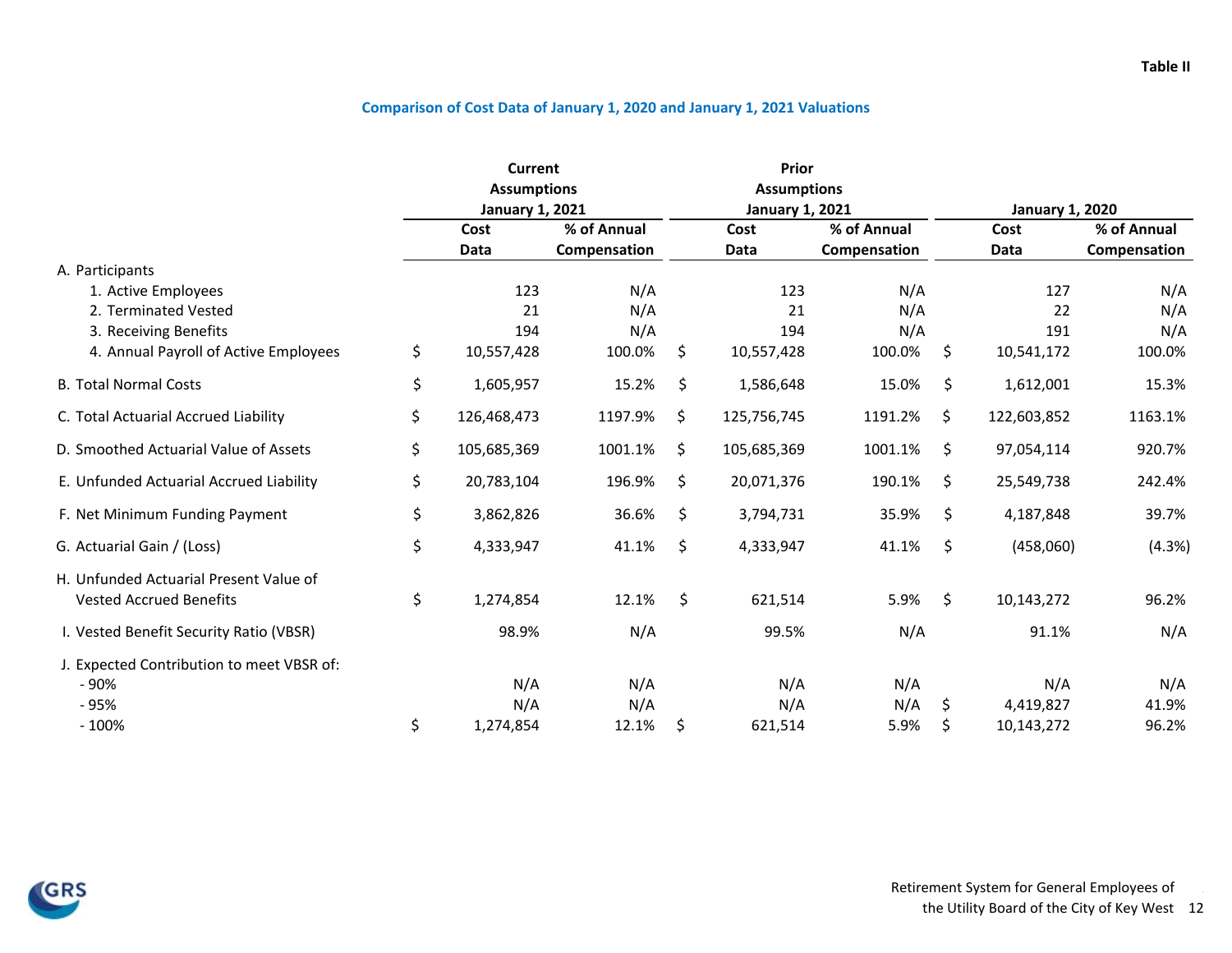# **Actuarial Valuation as of January 1, 2021 Characteristics of Participants in**

## A. Active Plan Participants Summary

|    | 1. Active participants as of beginning of prior year             | 127              |
|----|------------------------------------------------------------------|------------------|
|    | 2. New entrants during prior year                                | 7                |
|    | 3. Exits during prior year                                       | (11)             |
|    | 4. Active participants as of beginning of year                   | 123              |
|    | 5. Active participants fully vested                              | 66               |
|    | 6. Active participants partially vested                          | 18               |
|    | 7. Active participants non-vested                                | 39               |
|    | 8. Annual payroll of active participants                         | \$<br>10,557,428 |
|    | 9. Average pay                                                   | \$<br>85,833     |
|    | 10. Average hire age                                             | 33.23 years      |
|    | 11. Average attained age                                         | 44.40 years      |
|    | 12. Percent female                                               | 32.5%            |
| В. | <b>Characteristics of Inactive Participants</b>                  |                  |
|    | 1. Inactives as of beginning of prior year                       | 213              |
|    | 2. Newly inactive during prior year                              | 9                |
|    | 3. Exits during prior year                                       | (7)              |
|    | 4. Inactives as of beginning of year                             | 215              |
|    | 5. Age retirees                                                  | 166              |
|    | 6. Projected annual benefits for age retirees                    | \$<br>6,588,297  |
|    | 7. Beneficiaries of deceased participants                        | 20               |
|    | 8. Projected annual benefits for beneficiaries                   | \$<br>521,049    |
|    | 9. Disabled participants receiving benefits                      | 8                |
|    | 10. Projected annual benefits for disabled participants          | \$<br>191,341    |
|    | 11. Terminated vested due deferred benefits                      | 21               |
|    | 12. Projected annual benefits for terminated vested participants | \$<br>188,995    |
|    |                                                                  |                  |

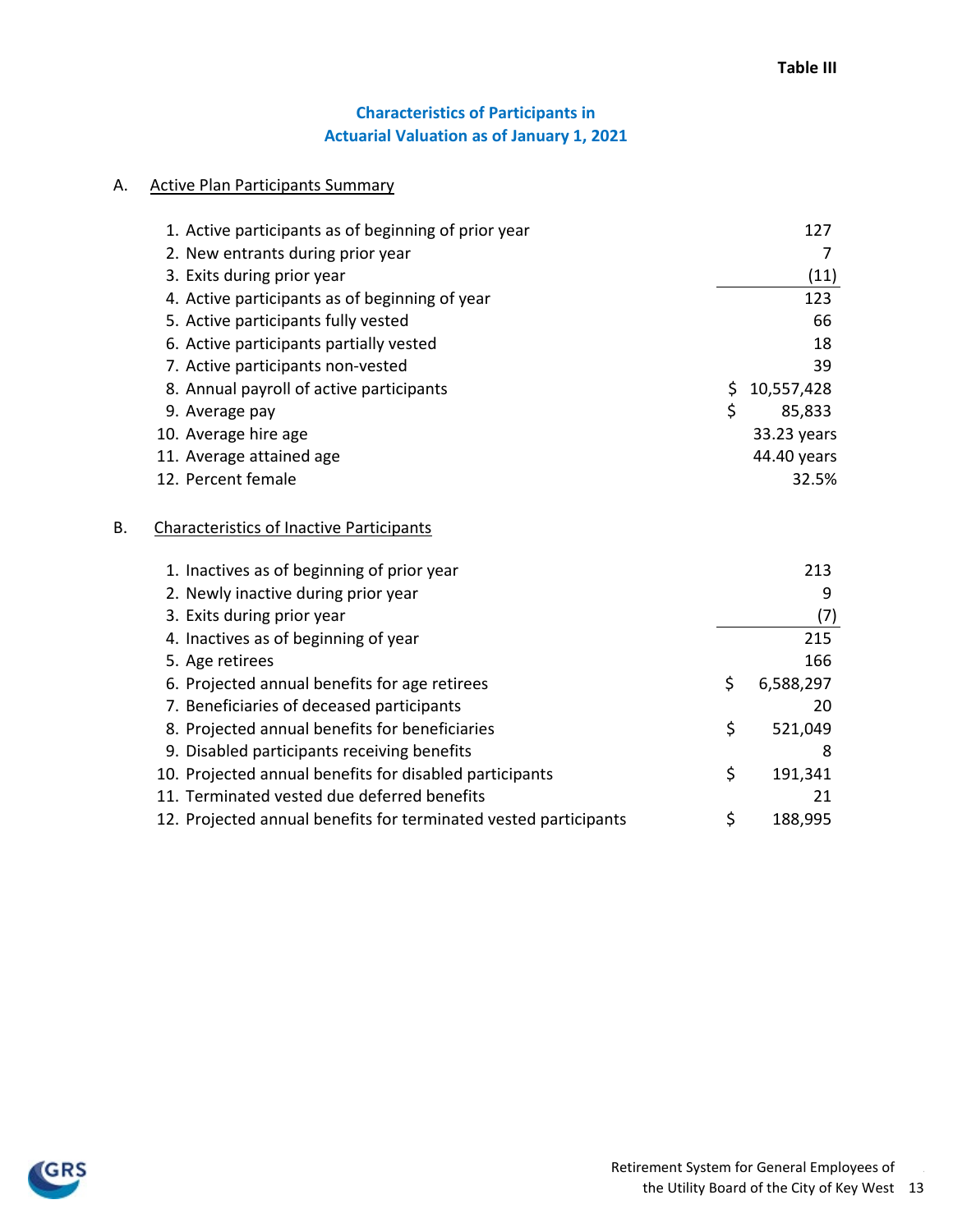# **Statement of Assets as of January 1, 2021 \***

| <b>Assets</b>                                    |         | <b>Market Value</b> |
|--------------------------------------------------|---------|---------------------|
| <b>Investments at Market Value</b>               |         |                     |
| Cash and Cash Equivalents                        | \$      | 5,679,580           |
| <b>Bonds</b>                                     |         | 18,215,787          |
| <b>Mutual Funds</b>                              |         |                     |
| - Asset Allocation Fund                          |         | 5,350,543           |
| - Vanguard Domestic Stock Mutual Fund            |         | 28,666,391          |
| - Vanguard International Stock Mutual Fund       |         | 6,447,643           |
| - Global Bond Mutual Fund                        |         | 3,809,203           |
| - International Growth Mutual Fund               |         | 9,547,986           |
| <b>International Equities</b>                    |         | 0                   |
| <b>Common Stocks</b>                             |         | 29,661,681          |
| <b>Real Estate</b>                               |         | 8,544,758           |
| <b>Total Investments</b>                         | $\zeta$ | 115,923,572         |
| Receivables                                      |         |                     |
| <b>Accrued Interest</b>                          | \$      | 98,047              |
| <b>Pending Trades</b>                            |         | 126,752             |
| <b>Utility Board Contributions</b>               |         | 0                   |
| Miscellaneous                                    |         | 0                   |
| <b>Total Receivables</b>                         | \$      | 224,799             |
| <b>Other - Prepaid Benefits and Expenses</b>     | \$      | 588,386             |
| Liabilities                                      |         |                     |
| Accrued Expenses & Benefits and Accounts Payable | \$      | 89,747              |
| <b>Pending Trades</b>                            |         | 50,377              |
| <b>Total Liabilities</b>                         | \$      | 140,124             |
| <b>Net Assets Available for Benefits</b>         | \$      | 116,596,633         |

\* As reported on financial statements prepared by the Utility Board.

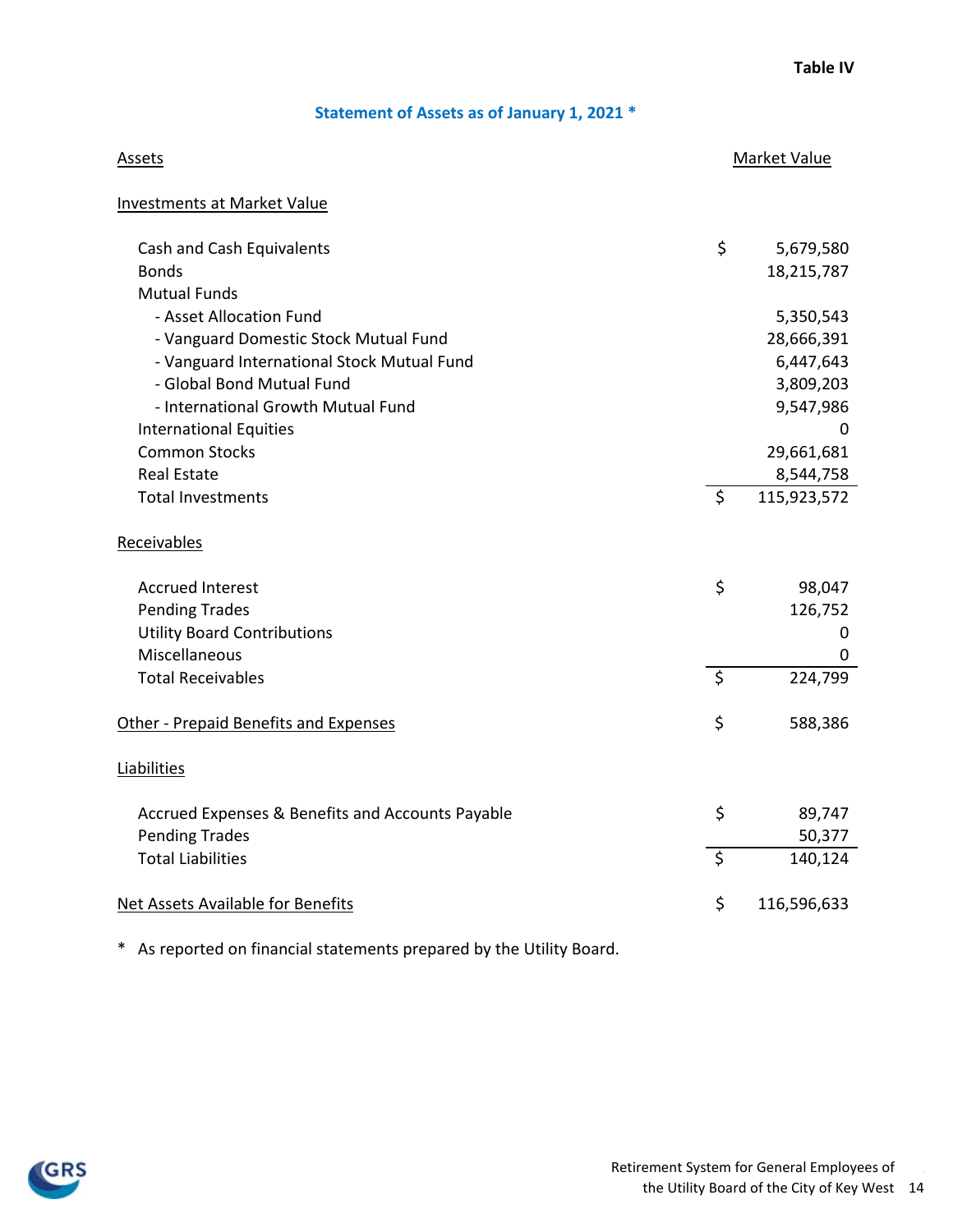## **Reconciliation of Plan Assets \***

|    |    | A. Market Value of Assets as of January 1, 2020    | \$      | 104,325,620 |
|----|----|----------------------------------------------------|---------|-------------|
| В. |    | <b>Receipts During Year</b>                        |         |             |
|    | 1. | <b>Utility Board contributions</b>                 | \$      | 4,596,321   |
|    | 2. | Interest, dividends and other                      |         |             |
|    |    | Dividends, interest and other<br>(a)               | \$      | 2,211,624   |
|    |    | Investment fees<br>(b)                             |         | 329,370     |
|    |    | Net dividends, interest and other [(a)-(b)]<br>(c) | $\zeta$ | 1,882,254   |
|    |    | 3. Realized gains / (losses)                       | \$      | 2,998,248   |
|    | 4. | Unrealized gains / (losses)                        | $\zeta$ | 9,734,936   |
|    |    | 5. Net receipts during year                        | \$      | 19,211,759  |
| C. |    | <b>Disbursements During Year</b>                   |         |             |
|    | 1. | Pension benefit payments                           | \$      | 6,882,561   |
|    | 2. | Contribution refunds                               |         | $\mathbf 0$ |
|    | 3. | Administrative expenses paid                       |         | 58,185      |
|    | 4. | Total disbursements during year                    | \$      | 6,940,746   |
|    |    | D. Market Value of Assets as of December 31, 2020  | \$      | 116,596,633 |

\* As reported on financial statements prepared by the Utility Board.

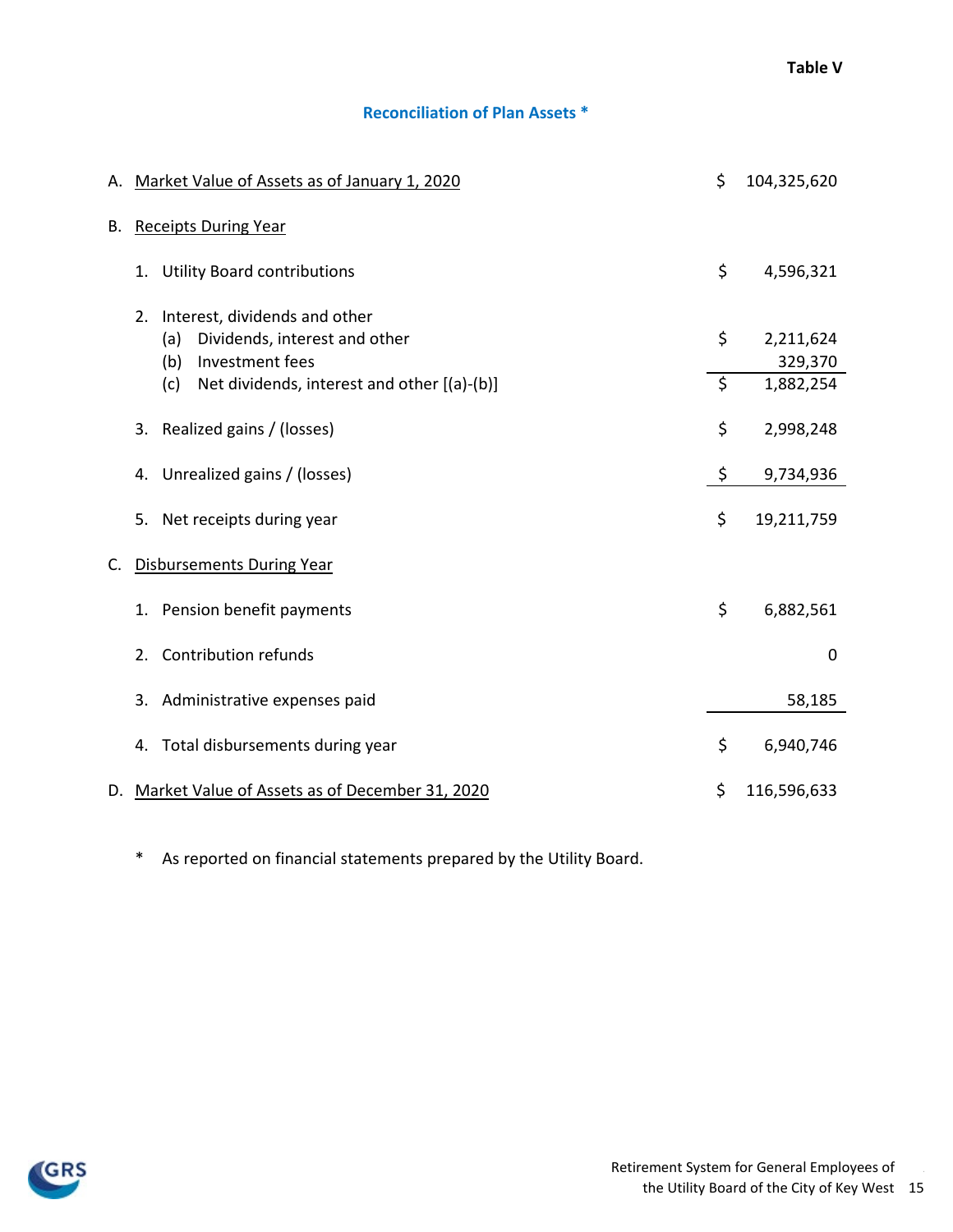**Table V (Cont'd)**

## **Development of Smoothed Actuarial Value of Assets as of December 31**

|                                                         | 2019          | 2020         | 2021          | 2022        | 2023      | 2024      |
|---------------------------------------------------------|---------------|--------------|---------------|-------------|-----------|-----------|
| A. Preliminary smoothed actuarial value from prior year | \$92,062,389  | \$97,054,114 | \$105,685,369 |             |           |           |
| B. Market value end of year                             | 104,325,620   | 116,596,633  |               |             |           |           |
| C. Market value beginning of year                       | 87,492,294    | 104,325,620  | 116,596,633   |             |           |           |
| D. Non-investment net cash flow                         | (2, 104, 283) | (2,344,425)  |               |             |           |           |
| E. Investment return                                    |               |              |               |             |           |           |
| 1. Total market value return: B. - C. - D.              | 18,937,609    | 14,615,438   |               |             |           |           |
| 2. Amount for immediate recognition (7.45% / 7.40%)     | 6,439,791     | 7,633,352    |               |             |           |           |
| 3. Amount for phased-in recognition: E.1. - E.2.        | 12,497,818    | 6,982,086    |               |             |           |           |
| F. Phased-in recognition of investment return           |               |              |               |             |           |           |
| 1. Current year: 20% of E.3.                            | 2,499,564     | 1,396,417    |               |             |           |           |
| 2. First prior year                                     | (1,750,335)   | 2,499,564    | 1,396,417     |             |           |           |
| 3. Second prior year                                    | 1,327,571     | (1,750,335)  | 2,499,564     | 1,396,417   |           |           |
| 4. Third prior year                                     | (130, 890)    | 1,327,571    | (1,750,335)   | 2,499,564   | 1,396,417 |           |
| 5. Fourth prior year                                    | (1, 289, 693) | (130, 889)   | 1,327,573     | (1,750,333) | 2,499,562 | 1,396,418 |
| 6. Total phased-in recognition of investment return     | 656,217       | 3,342,328    | 3,473,219     | 2,145,648   | 3,895,979 | 1,396,418 |
| G. Smoothed actuarial value end of year                 |               |              |               |             |           |           |
| 1. Preliminary smoothed actuarial value end of year:    |               |              |               |             |           |           |
| $A. + D. + E.2. + F.6.$                                 | 97,054,114    | 105,685,369  |               |             |           |           |
| 2. Upper corridor limit:120% of B.                      | 125,190,744   | 139,915,960  |               |             |           |           |
| 3. Lower corridor limit: 80% of B.                      | 83,460,496    | 93,277,306   |               |             |           |           |
| 4. Smoothed actuarial value end of year:                |               |              |               |             |           |           |
| G.1., not more than G.2., nor less than G.3.            | 97,054,114    | 105,685,369  |               |             |           |           |
| H. Difference between market value and smoothed         |               |              |               |             |           |           |
| actuarial value                                         | 7,271,506     | 10,911,264   |               |             |           |           |
| Smoothed actuarial value rate of return                 | 7.80%         | 11.45%       |               |             |           |           |
| J. Market value rate of return                          | 21.91%        | 14.17%       |               |             |           |           |

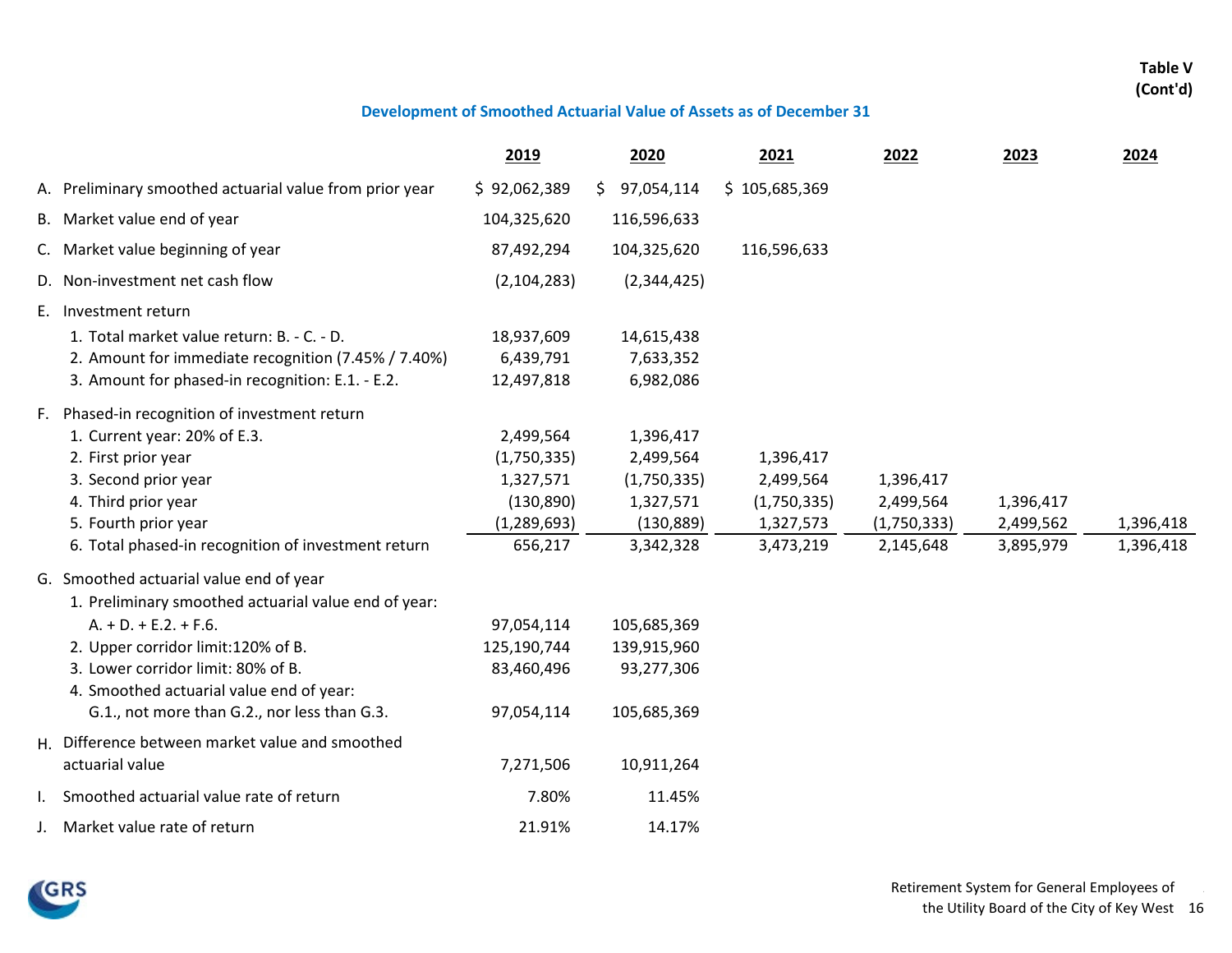# **System Year Ended December 31, 2020 Actuarial Gain / (Loss) for**

# A. Derivation of Actuarial Gain / (Loss)

| 1. Normal cost previous actuarial valuation                             | \$      | 1,612,001   |
|-------------------------------------------------------------------------|---------|-------------|
| 2. Unfunded actuarial accrued liability previous actuarial valuation    |         | 25,549,738  |
| 3. Utility Board contributions                                          |         | 4,596,321   |
| 4. Interest on:                                                         |         |             |
| (a) Normal cost                                                         | \$      | 119,288     |
| (b) Unfunded actuarial accrued liability                                |         | 1,890,681   |
| (c) Utility Board contributions                                         |         | 170,064     |
| (d) Net total: $(a) + (b) - (c)$                                        | \$      | 1,839,905   |
| 5. Increase / (decrease) in unfunded actuarial accrued liability due to |         |             |
| assumption change                                                       | \$      | 711,728     |
| 6. Expected unfunded actuarial accrued liability current year:          |         |             |
| $(1. + 2. - 3. + 4. + 5.)$                                              | \$      | 25,117,051  |
| 7. Actual unfunded actuarial accrued liability current year             |         | 20,783,104  |
| 8. Actuarial gain / (loss): (6. - 7.)                                   | $\zeta$ | 4,333,947   |
|                                                                         |         |             |
| B. Approximate Portion of Gain / (Loss)                                 |         |             |
| due to Investments                                                      |         |             |
| 1. Smoothed actuarial value of assets previous year                     | \$      | 97,054,114  |
| 2. Contributions during year                                            |         | 4,596,321   |
| 3. Benefits and administrative expenses during year                     |         | 6,940,746   |
| 4. Expected appreciation for period                                     |         | 7,095,261   |
| 5. Expected smoothed actuarial value of assets current year:            |         |             |
| $(1. + 2. - 3. + 4.)$                                                   | \$      | 101,804,950 |
| 6. Actual smoothed actuarial value of assets current year               | \$      | 105,685,369 |
| 7. Approximate gain / (loss) due to investments: (6. - 5.)              | \$      | 3,880,419   |
|                                                                         |         |             |
| C. Approximate Portion of Gain / (Loss)                                 |         |             |
| due to Liabilities: A.8. - B.7.                                         | \$      | 453,528     |

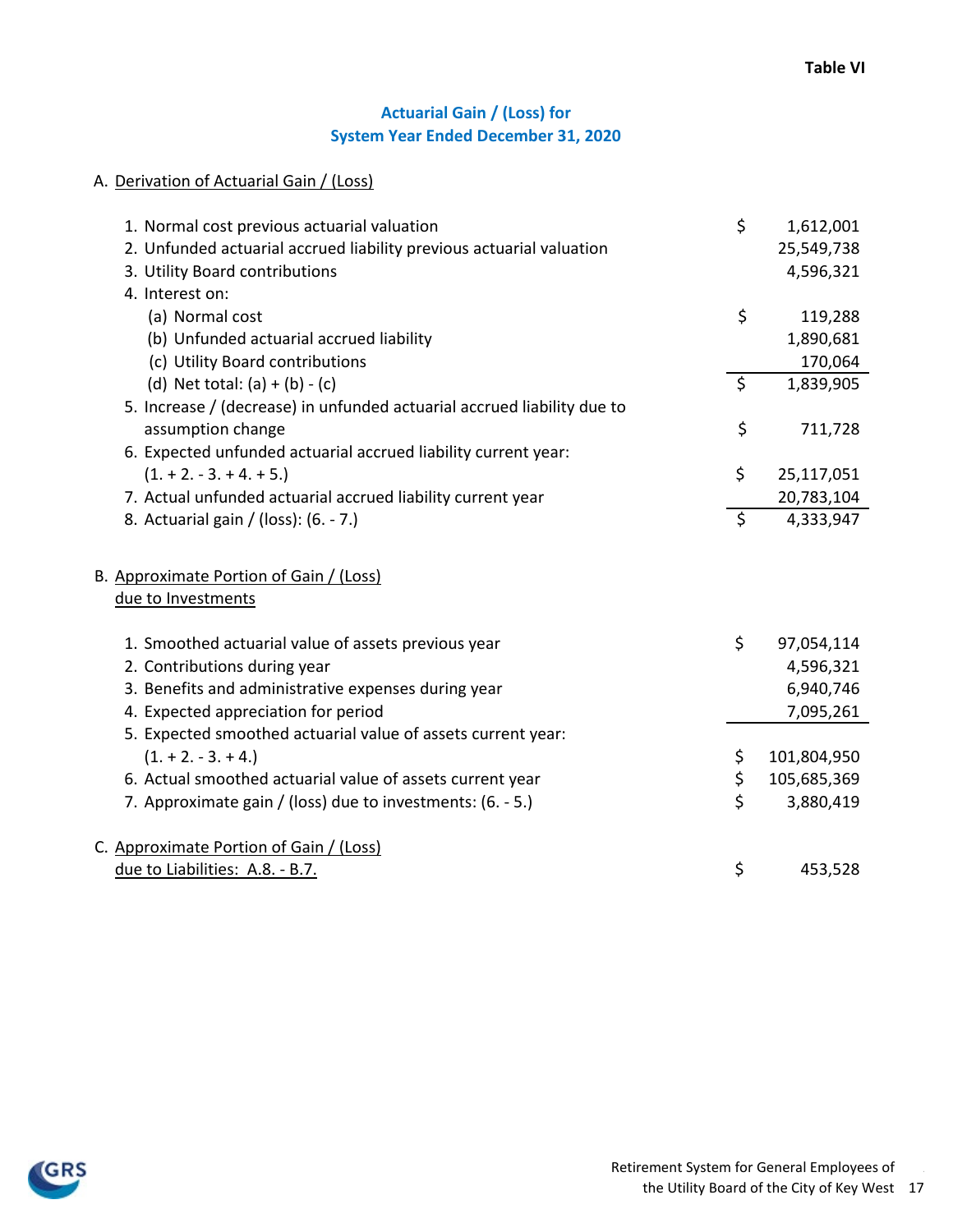## **Amortization of Unfunded Actuarial Accrued Liability**

# A. Amortization of Unfunded Accrued Liability

|                 |    | Unfunded   | Amortization |
|-----------------|----|------------|--------------|
| Date            |    | Liability  | Payment      |
| January 1, 2021 |    | 20,783,104 | \$2,119,942  |
|                 |    |            |              |
| January 1, 2022 |    | 20,034,904 | \$2,130,543  |
| January 1, 2023 | \$ | 19,220,334 | \$2,141,197  |
| January 1, 2024 |    | 18,334,454 | \$2,151,904  |
| January 1, 2025 | Ś  | 17,371,969 | \$2,162,662  |
|                 |    |            |              |
| $\cdots$        |    |            |              |
| January 1, 2051 |    |            |              |

## B. Covered Payroll History

|                                  | Covered          | Annual          |
|----------------------------------|------------------|-----------------|
| Date                             | Payroll          | <b>Increase</b> |
|                                  |                  |                 |
| January 1, 2021                  | \$<br>10,557,428 | 0.2%            |
| January 1, 2020                  | \$<br>10,541,172 | 4.6%            |
| January 1, 2019                  | \$<br>10,080,796 | 9.5%            |
| January 1, 2018                  | \$<br>9,210,384  | (4.7%)          |
| January 1, 2017                  | \$<br>9,667,989  | 4.5%            |
|                                  |                  |                 |
| January 1, 2016                  | \$<br>9,247,710  | 2.2%            |
| January 1, 2015                  | \$<br>9,046,826  | $(1.9\%)$       |
| January 1, 2014                  | \$<br>9,226,528  | (3.5%)          |
| January 1, 2013                  | \$<br>9,558,105  | $(1.1\%)$       |
| January 1, 2012                  | \$<br>9,667,272  | $(3.4\%)$       |
|                                  |                  |                 |
| January 1, 2011                  | \$<br>10,005,398 | N/A             |
|                                  |                  |                 |
| Ten-Year Average Annual Increase |                  | 0.5%            |
|                                  |                  |                 |

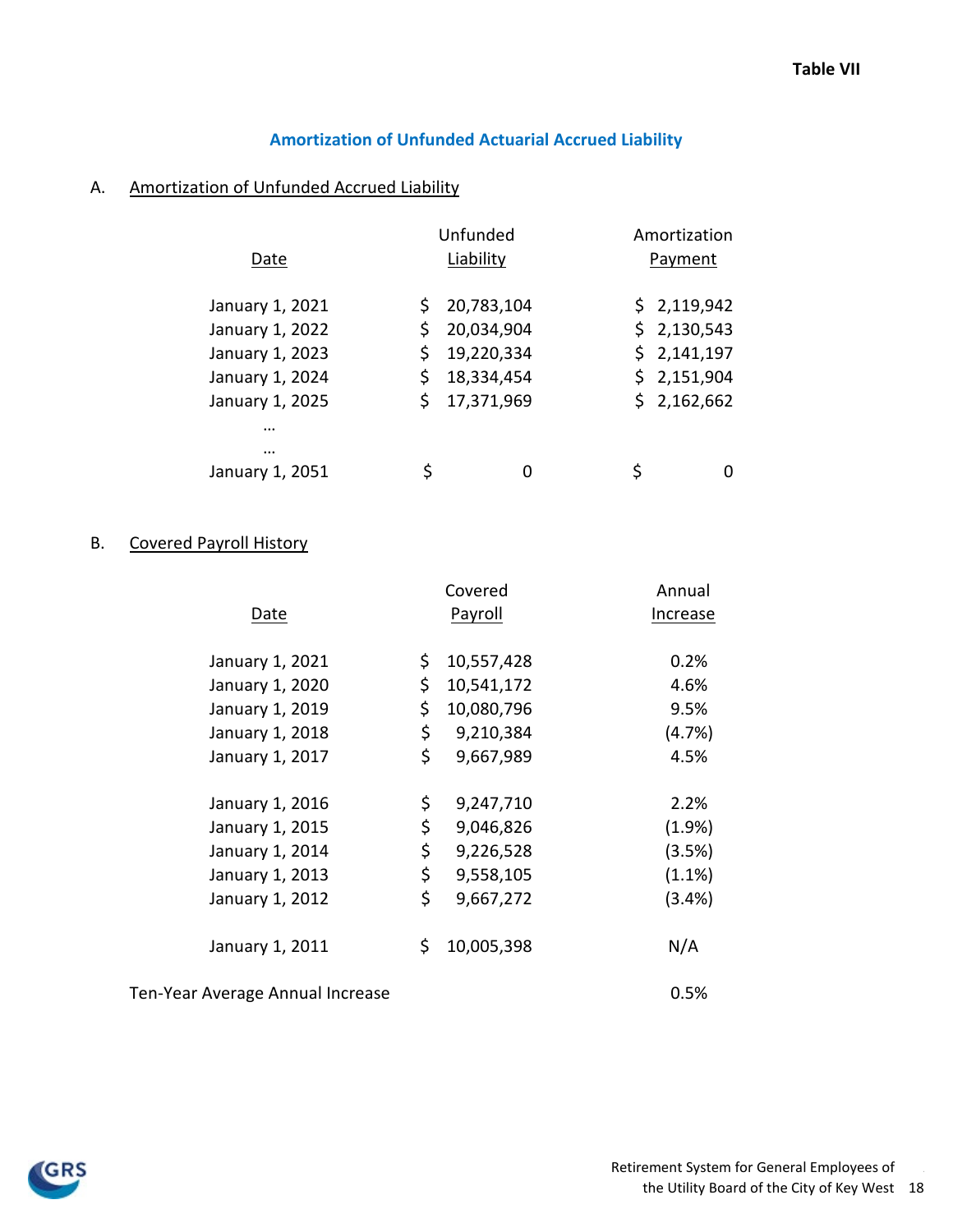|     |          |                                                                                                                                       |       | <b>Current</b><br><b>Assumptions</b> | Prior<br><b>Assumptions</b> |                   |
|-----|----------|---------------------------------------------------------------------------------------------------------------------------------------|-------|--------------------------------------|-----------------------------|-------------------|
|     |          |                                                                                                                                       |       | 01/01/2021                           | 01/01/2021                  | 01/01/2020        |
| I.  | 1.<br>2. | <b>Number of System Members</b><br>Retirees and beneficiaries receiving benefits<br>Terminated System members entitled to but not yet |       | 194                                  | 194                         | 191               |
|     |          | receiving benefits                                                                                                                    |       | 21                                   | 21                          | 22                |
|     | 3.       | <b>Active System members</b>                                                                                                          |       | 123                                  | 123                         | 127               |
|     | 4.       | Total                                                                                                                                 |       | 338                                  | 338                         | 340               |
| II. |          | <b>Financial Accounting Standards Board Allocation</b><br>As of January 1, 2021                                                       |       |                                      |                             |                   |
|     | А.       | <b>Statement of Accumulated System Benefits</b><br>1. Actuarial present value of accumulated vested System<br>benefits                |       |                                      |                             |                   |
|     |          | a. Participants currently receiving benefits                                                                                          | \$    | 93,144,934                           | \$<br>92,685,289            | \$<br>87,825,664  |
|     |          | b. Other participants                                                                                                                 |       | 24,726,553                           | 24,532,858                  | 26,643,228        |
|     |          | c. Total                                                                                                                              | Ś.    | 117,871,487                          | \$117,218,147               | \$<br>114,468,892 |
|     |          | 2. Actuarial present value of accumulated non-vested                                                                                  |       |                                      |                             |                   |
|     |          | System benefits                                                                                                                       | \$    | 918,637                              | \$<br>907,166               | \$<br>759,558     |
|     |          | 3. Total actuarial present value of accumulated System<br>benefits                                                                    | \$    | 118,790,124                          | \$<br>118,125,313           | \$<br>115,228,450 |
|     | В.       | <b>Statement of Change in Accumulated System Benefits</b>                                                                             |       |                                      |                             |                   |
|     |          | 1. Actuarial present value of accumulated System benefits                                                                             |       |                                      |                             |                   |
|     |          | as of January 1, 2020                                                                                                                 | \$    | 115,228,450                          |                             |                   |
|     |          | 2. Increase / (decrease) during year attributable to:                                                                                 |       |                                      |                             |                   |
|     |          | a. System amendment                                                                                                                   | \$    | 0                                    |                             |                   |
|     |          | b. Change in actuarial assumptions                                                                                                    |       | 664,811                              |                             |                   |
|     |          | c. Benefits paid                                                                                                                      |       | (6,882,561)                          |                             |                   |
|     |          | d. Other, including benefits accumulated, increase                                                                                    |       |                                      |                             |                   |
|     |          | for interest due to decrease in the discount period                                                                                   |       | 9,779,424                            |                             |                   |
|     |          | e. Net increase                                                                                                                       | \$    | 3,561,674                            |                             |                   |
|     |          | 3. Actuarial present value of accumulated System benefits<br>as of January 1, 2021                                                    | \$    | 118,790,124                          |                             |                   |
|     | C.       | <b>Significant Matters Affecting Calculations</b><br>1. Assumed rate of return used in determining actuarial                          |       |                                      |                             |                   |
|     |          | present values                                                                                                                        |       | 7.35%                                |                             |                   |
|     |          | 2. Change in System provisions                                                                                                        | None. |                                      |                             |                   |
|     |          | 3. Change in actuarial assumptions                                                                                                    |       | See Table X. Item L.                 |                             |                   |

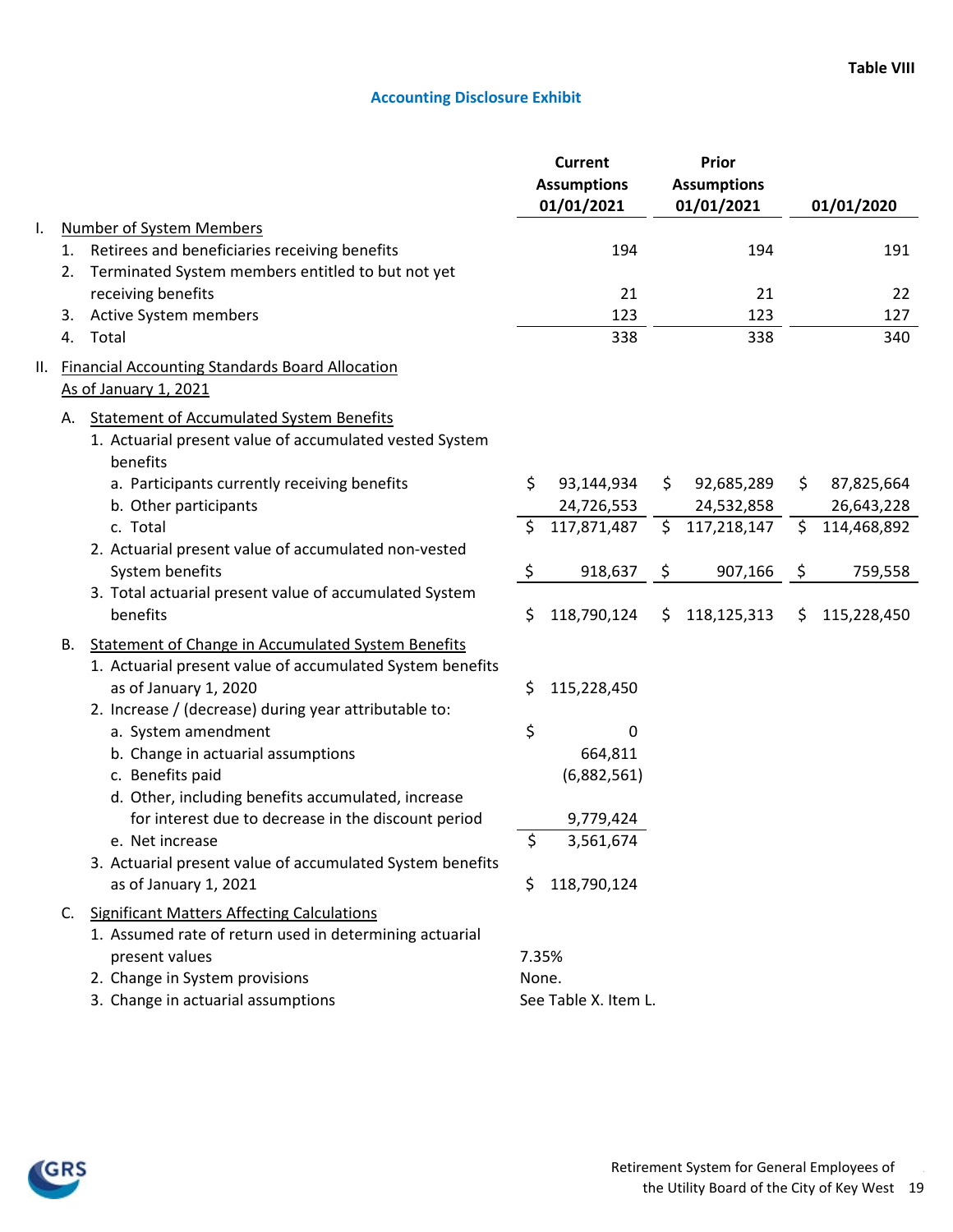**Table VIII (Cont'd)**

|                                                                    |              | Projected    |    |               |              |                |      |                |    |                |      |              |    |                  |      |             |
|--------------------------------------------------------------------|--------------|--------------|----|---------------|--------------|----------------|------|----------------|----|----------------|------|--------------|----|------------------|------|-------------|
| Measurement date                                                   |              | 12/31/2021 * |    | 12/31/2020    |              | 12/31/2019     |      | 12/31/2018     |    | 12/31/2017     |      | 12/31/2016   |    | 12/31/2015       |      | 12/31/2014  |
| A. Total Pension Liability                                         |              |              |    |               |              |                |      |                |    |                |      |              |    |                  |      |             |
| <b>Service Cost</b>                                                | Ś            | 1,541,442    | Ŝ. | 1,547,225     | -\$          | $1,533,031$ \$ |      | 1,513,840      | Ŝ. | $1,653,371$ \$ |      | 1,689,246    | -Ŝ | 1,615,566        | - \$ | 1,688,924   |
| Interest                                                           |              | 9,140,146    |    | 8,932,525     |              | 8,833,919      |      | 8,625,293      |    | 8,313,210      |      | 8,043,700    |    | 7,503,157        |      | 7,233,694   |
| <b>Benefit Changes</b>                                             |              | $\Omega$     |    | $\Omega$      |              | $\Omega$       |      | $\Omega$       |    | 132,646        |      | $\mathbf{0}$ |    | $\Omega$         |      | -C          |
| Difference Between Actual and Expected Experience                  |              | (444, 296)   |    | 781,979       |              | 26,942         |      | 333,184        |    | (756, 398)     |      | 465,515      |    | (399, 487)       |      | (552, 616)  |
| <b>Assumption Changes</b>                                          |              | 711,728      |    | (2,331,163)   |              | (218, 579)     |      | $\Omega$       |    | 113,197        |      | 2,800,797    |    |                  |      | 3,883,996   |
| Benefit Payments, including Refunds of Member Contributions        |              | (7,308,384)  |    | (6,882,561)   |              | (6,513,941)    |      | (6, 275, 076)  |    | (5, 723, 180)  |      | (5,462,925)  |    | (5,040,021)      |      | (4,673,833) |
| Net Change in Total Pension Liability                              | $\mathsf{S}$ | 3,640,636    | S. | 2,048,005     | \$           | $3,661,372$ \$ |      | 4,197,241      | S. | 3,732,846      | - \$ | 7,536,333    | S. | $3,679,215$ \$   |      | 7,580,165   |
| <b>Total Pension Liability (TPL) - (beginning of year)</b>         |              | 126,201,041  |    | 124,153,036   |              | 120,491,664    |      | 116,294,423    |    | 112,561,577    |      | 105,025,244  |    | 101,346,029      |      | 93,765,864  |
| Total Pension Liability (TPL) - (end of year)                      |              | 129,841,677  |    | \$126,201,041 | Ś.           | 124,153,036    |      | 120,491,664    |    | 116,294,423    | Ś.   | 112,561,577  | Ś. | 105,025,244      | Ś.   | 101,346,029 |
| <b>B. System Fiduciary Net Position</b>                            |              |              |    |               |              |                |      |                |    |                |      |              |    |                  |      |             |
| <b>Contributions - System Sponsor</b>                              | \$           | 3,862,826    | -Ś | 4,596,321     | -Ś           | 4,468,689      | - \$ | 4,175,289      | Š. | 3,860,513      | - \$ | 3,986,227    | -S | 3,653,199        | Ŝ.   | 3,511,645   |
| <b>Contributions - Member</b>                                      |              | $\Omega$     |    | 0             |              | $\Omega$       |      | $\Omega$       |    | $\Omega$       |      | 0            |    |                  |      |             |
| Net Investment Income                                              |              | 8,440,857    |    | 14,615,438    |              | 18,937,609     |      | (1,961,067)    |    | 12,634,539     |      | 5,090,087    |    | (550, 552)       |      | 3,909,304   |
| Benefit Payments, including Refunds of Member Contributions        |              | (7,308,384)  |    | (6,882,561)   |              | (6, 513, 941)  |      | (6, 275, 076)  |    | (5, 723, 180)  |      | (5,462,925)  |    | (5,040,021)      |      | (4,673,833) |
| <b>Administrative Expenses</b>                                     |              | (64, 515)    |    | (58, 185)     |              | (59,031)       |      | (76, 329)      |    | (58, 967)      |      | (57, 971)    |    | (67, 452)        |      | (75, 519)   |
| Other                                                              |              | $\Omega$     |    | <sup>0</sup>  |              | $\Omega$       |      | <sup>0</sup>   |    | $\Omega$       |      | $\Omega$     |    | $\Omega$         |      |             |
| Net Change in System Fiduciary Net Position                        | Ŝ.           | 4,930,784    | Ŝ. | 12,271,013    | $\mathsf{S}$ | 16,833,326     |      | (4, 137, 183)  | S. | 10,712,905     | - \$ | 3,555,418    | Ŝ. | $(2,004,826)$ \$ |      | 2,671,597   |
| <b>System Fiduciary Net Position - (beginning of year)</b>         |              | 116,596,633  |    | 104,325,620   |              | 87,492,294     |      | 91,629,477     |    | 80,916,572     |      | 77,361,154   |    | 79,365,980       |      | 76,694,383  |
| <b>System Fiduciary Net Position - (end of year)</b>               |              | 121,527,417  |    | \$116,596,633 | \$           | 104,325,620    |      | 87,492,294     |    | 91,629,477     | Ŝ.   | 80,916,572   | \$ | 77,361,154       | \$   | 79,365,980  |
| C. Net Pension Liability (NPL) - (end of year): (A) - (B)          | Ś            | 8,314,260    | -S | 9,604,408     | -S           | 19,827,416     |      | 32,999,370     | -S | 24,664,946     | -Ŝ   | 31,645,005   | -S | 27,664,090       |      | 21,980,049  |
| D. System Fiduciary Net Position as a Percentage of TPL: (B) / (A) |              | 93.60 %      |    | 92.39 %       |              | 84.03 %        |      | 72.61 %        |    | 78.79 %        |      | 71.89 %      |    | 73.66 %          |      | 78.31 %     |
| E. Covered Employee Payroll **                                     | \$           | 10,557,428   | S. | 10,515,772    | \$           | 10,320,299     | - \$ | $9,425,032$ \$ |    | $9,462,044$ \$ |      | 9,291,906    | -S | 9,319,386        | -\$  | 8,958,281   |
| F. NPL as a Percentage of Covered Employee Payroll: (C) / (E)      |              | 78.75 %      |    | 91.33 %       |              | 192.12 %       |      | 350.12 %       |    | 260.67 %       |      | 340.57 %     |    | 296.84 %         |      | 245.36 %    |
| G. Notes to Schedule:<br><b>Valuation Date</b>                     |              | 01/01/2021   |    | 01/01/2020    |              | 01/01/2019     |      | 01/01/2018     |    | 01/01/2017     |      | 01/01/2016   |    | 01/01/2015       |      | 01/01/2014  |
| Reporting Date (GASB No. 68)                                       |              | 09/30/2022   |    | 09/30/2021    |              | 09/30/2020     |      | 09/30/2019     |    | 09/30/2018     |      | 09/30/2017   |    | 09/30/2016       |      | 09/30/2015  |
|                                                                    |              |              |    |               |              |                |      |                |    |                |      |              |    |                  |      |             |

\* Projected - actual amounts will be available after System year end

\*\* Reported payroll on which contributions to the System are based as provided under GASB No. 82



See Notes to Schedule of Contributions for a history of assumption changes and benefit changes.

#### **Accounting Disclosure Exhibit**

# III. Net Pension Liability and Related Ratios (GASB No. 67 & No. 68)

Update procedures used to roll forward TPL to the measurement dates.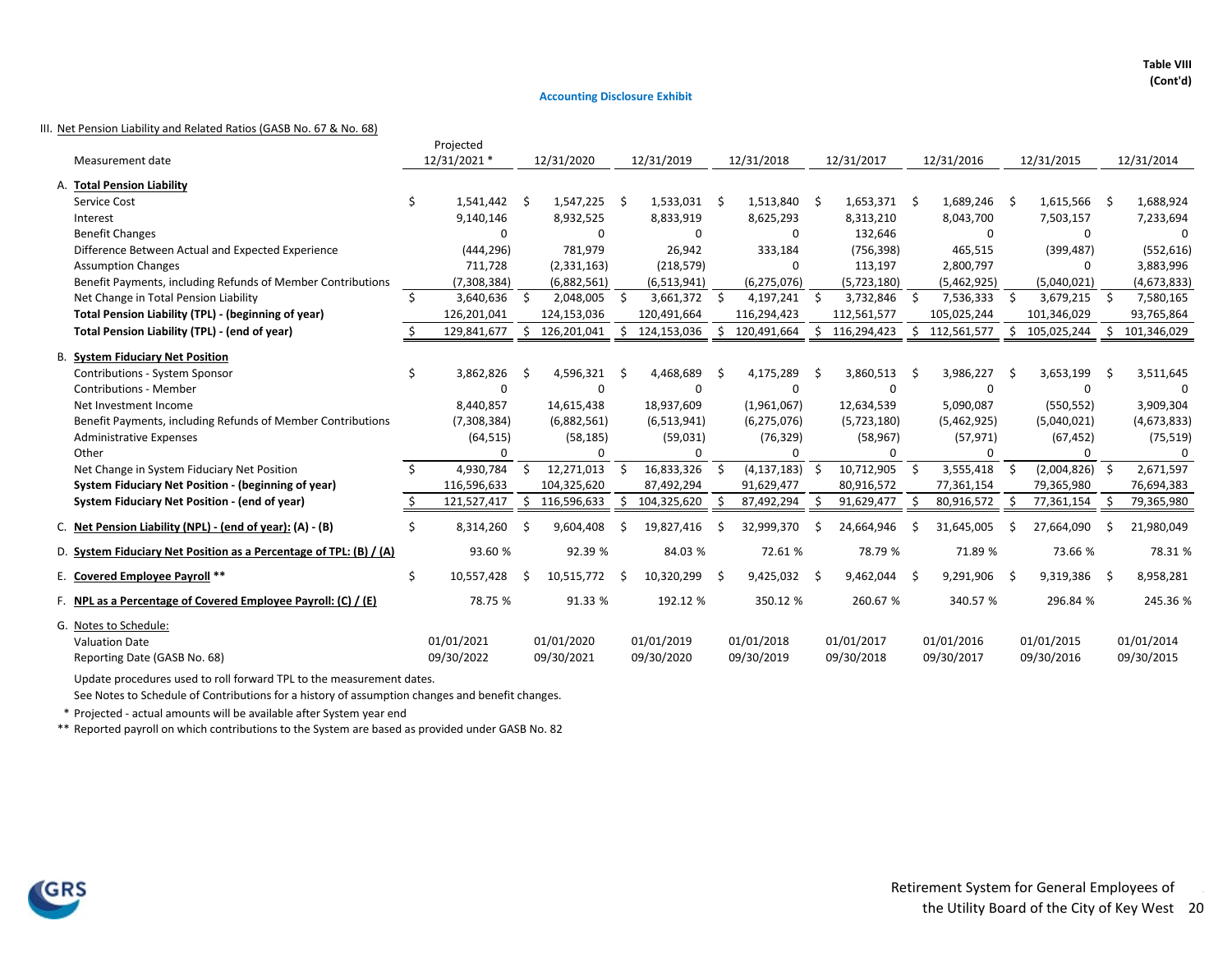|                    | Actuarially     |                 | Contribution     |                      | <b>Actual Contribution</b> |
|--------------------|-----------------|-----------------|------------------|----------------------|----------------------------|
| <b>Fiscal Year</b> | Determined      | Actual          | Deficiency       | Covered              | as a % of                  |
| <b>Ended 12/31</b> | Contribution    | Contribution    | (Excess)         | Payroll <sup>1</sup> | <b>Covered Payroll</b>     |
|                    |                 |                 |                  |                      |                            |
| 2011               | \$<br>3,174,884 | Ŝ.<br>3,174,884 | \$<br>0          | \$.<br>9,562,205     | 33.20%                     |
| 2012               | 3,356,361       | 3,356,361       | 0                | 9,312,610            | 36.04%                     |
| 2013               | 3,628,209       | 3,628,209       | 0                | 9,162,598            | 39.60%                     |
| 2014               | 3,511,645       | 3,511,645       | $\pmb{0}$        | 8,958,281            | 39.20%                     |
| 2015               | 3,653,199       | 3,653,199       | 0                | 9,319,386            | 39.20%                     |
|                    |                 |                 |                  |                      |                            |
| 2016               | 3,986,227       | 3,986,227       | $\pmb{0}$        | 9,291,906            | 42.90%                     |
| 2017               | 3,860,513       | 3,860,513       | 0                | 9,462,044            | 40.80%                     |
| 2018               | 4,175,289       | 4,175,289       | 0                | 9,425,032            | 44.30%                     |
| 2019               | 4,468,689       | 4,468,689       | $\boldsymbol{0}$ | 10,320,299           | 43.30%                     |
| 2020               | 4,174,762       | 4,596,321       | (421, 559)       | 10,515,772           | 43.71%                     |
|                    |                 |                 |                  |                      |                            |
| $2021^2$           | 3,862,826       | 3,862,826       | $\pmb{0}$        | 10,557,428           | 36.59%                     |

# IV. Schedule of Employer Contributions (GASB No. 67)

 $1$  Reported payroll on which contributions to the System are based as provided under GASB No. 82

 $2$  Projected - actual amounts will be available after year end

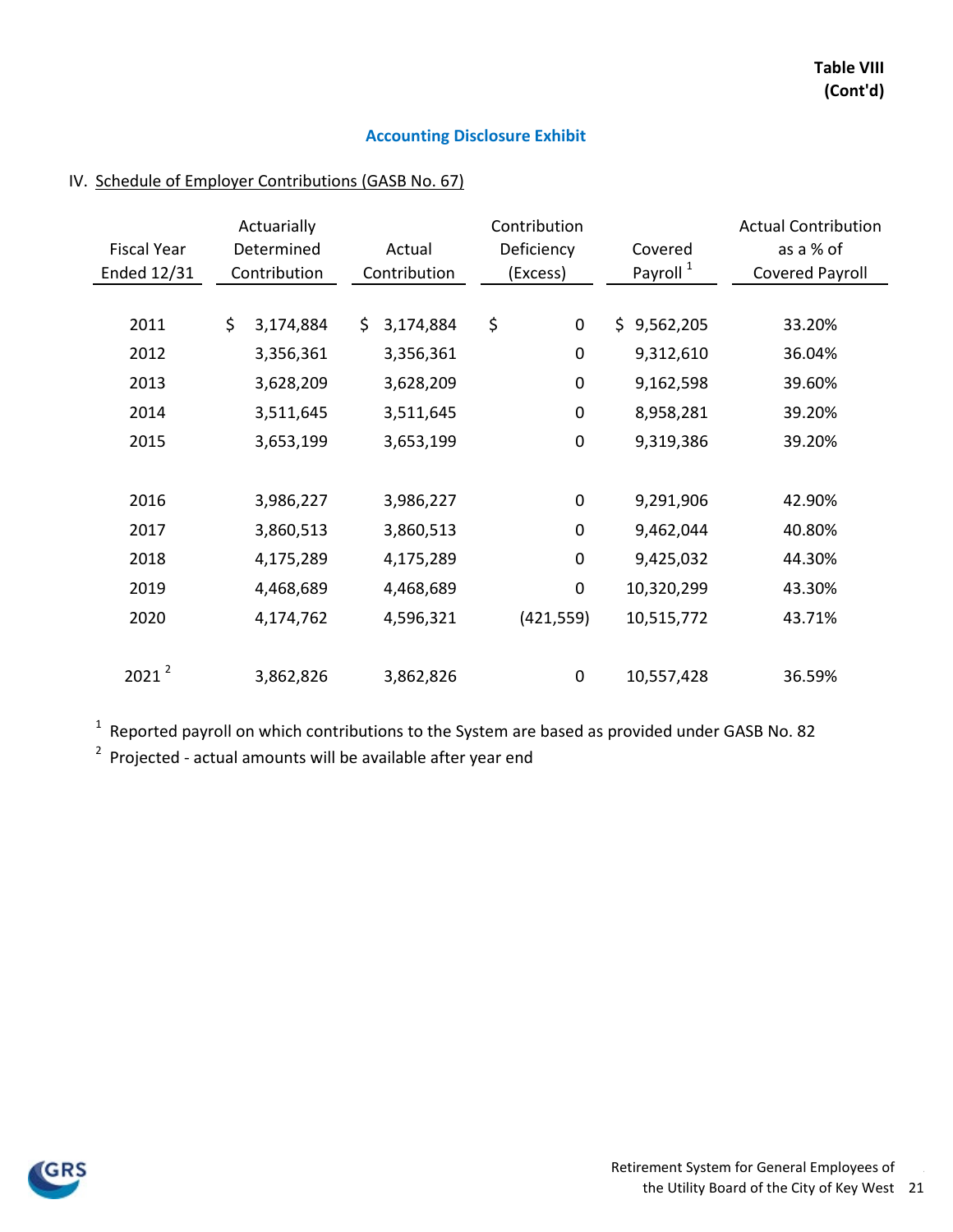|                    | Actuarially     |                 | Contribution     |                      | <b>Actual Contribution</b> |
|--------------------|-----------------|-----------------|------------------|----------------------|----------------------------|
| <b>Fiscal Year</b> | Determined      | Actual          | Deficiency       | Covered              | as a % of                  |
| End 9/30           | Contribution    | Contribution    | (Excess)         | Payroll <sup>1</sup> | <b>Covered Payroll</b>     |
|                    |                 |                 |                  |                      |                            |
| 2011               | \$<br>3,142,476 | \$<br>3,142,476 | \$<br>0          | \$.<br>9,603,964     | 32.72%                     |
| 2012               | 3,310,992       | 3,310,992       | $\pmb{0}$        | 9,375,009            | 35.32%                     |
| 2013               | 3,560,247       | 3,560,247       | $\boldsymbol{0}$ | 9,200,101            | 38.70%                     |
| 2014               | 3,540,786       | 3,540,786       | $\mathbf 0$      | 9,009,360            | 39.30%                     |
| 2015               | 3,617,811       | 3,617,811       | $\boldsymbol{0}$ | 9,229,110            | 39.20%                     |
|                    |                 |                 |                  |                      |                            |
| 2016               | 3,902,970       | 3,902,970       | $\mathbf 0$      | 9,298,776            | 41.97%                     |
| 2017               | 3,891,942       | 3,891,942       | $\mathbf 0$      | 9,419,510            | 41.32%                     |
| 2018               | 4,096,595       | 4,096,595       | $\boldsymbol{0}$ | 9,434,285            | 43.42%                     |
| 2019               | 4,395,339       | 4,395,339       | $\boldsymbol{0}$ | 10,096,482           | 43.53%                     |
| 2020               | 4,248,244       | 4,564,413       | (316, 169)       | 10,466,904           | 43.61%                     |
|                    |                 |                 |                  |                      |                            |
| $2021^2$           | 3,940,810       | 4,046,200       | (105, 390)       | 10,547,014           | 38.36%                     |

# V. Schedule of Employer Contributions (GASB No. 68)

 $<sup>1</sup>$  Based on prorated calendar year pay</sup>

 $2$  Projected - actual amounts will be available after fiscal year end

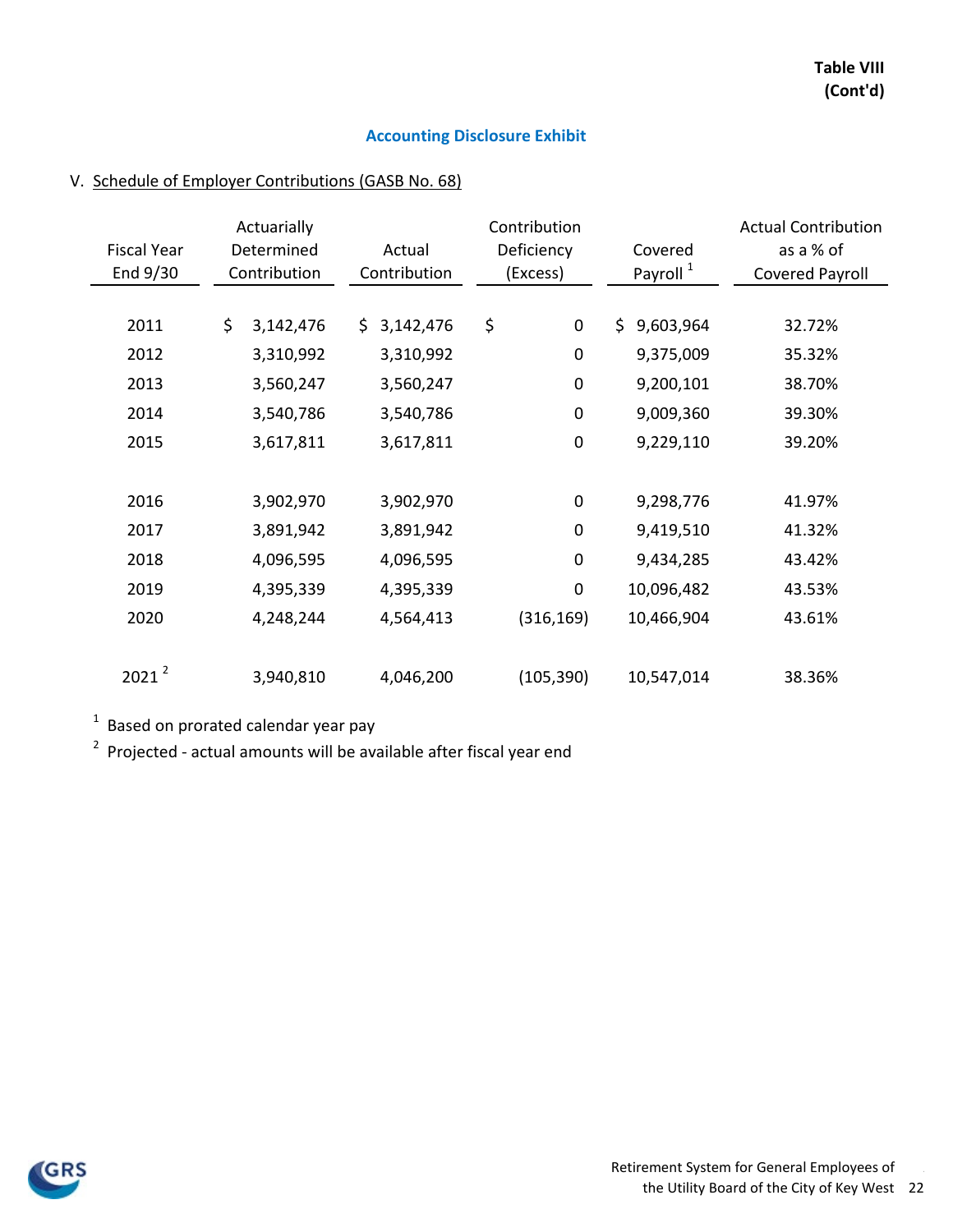## VI. Notes to Schedule of Contributions (GASB No. 67 & No. 68)

| <b>Valuation Date:</b> | Actuarially determined contributions are calculated using a valuation date |
|------------------------|----------------------------------------------------------------------------|
|                        | as of the beginning of the plan year (each January 1st).                   |

## **Methods and Assumptions Used to Determine Contribution Rates:**

| <b>Actuarial Cost Method</b>     | <b>Entry Age</b>                                                                                                                                                                                                                                                                                                      |
|----------------------------------|-----------------------------------------------------------------------------------------------------------------------------------------------------------------------------------------------------------------------------------------------------------------------------------------------------------------------|
| <b>Amortization Method</b>       | Level Percentage of Pay, Closed                                                                                                                                                                                                                                                                                       |
| <b>Amortization Period</b>       | 30 years                                                                                                                                                                                                                                                                                                              |
| <b>Asset Valuation Method</b>    | 5-year smoothed market                                                                                                                                                                                                                                                                                                |
| Inflation                        | 2.60%                                                                                                                                                                                                                                                                                                                 |
| Salary Increases                 | $4.0\% - 7.0\%$                                                                                                                                                                                                                                                                                                       |
| <b>Investment Rate of Return</b> | 7.40%                                                                                                                                                                                                                                                                                                                 |
| Payroll Growth Assumption        | 3.0% per year, but limited to average annual increase over most recent ten<br>years (0.5%).                                                                                                                                                                                                                           |
| <b>Retirement Age</b>            | Experience-based table of rates that are specific to the type of eligibility<br>condition                                                                                                                                                                                                                             |
| Mortality                        | For healthy participants during employment, PUB-2010 Headcount<br>Weighted General Below Median Employee Mortality Table, separate rates<br>for males and females, set back 1 year for males, with fully generational<br>mortality improvements projected to each future decrement date with<br><b>Scale MP-2018.</b> |
|                                  | For healthy participants post employment, PUB-2010 Headcount Weighted<br>General Below Median Healthy Retiree Mortality Table, separate rates for<br>males and females, set back 1 year for males, with fully generational<br>mortality improvements projected to each future decrement date with<br>Scale MP-2018.   |
|                                  | For disabled participants, PUB-2010 Headcount Weighted General Disabled<br>Retiree Mortality Table, separate rates for males and females, both set<br>forward 3 years, without projected mortality improvement.                                                                                                       |
| Cost-of-Living Increases         | 3.0%                                                                                                                                                                                                                                                                                                                  |

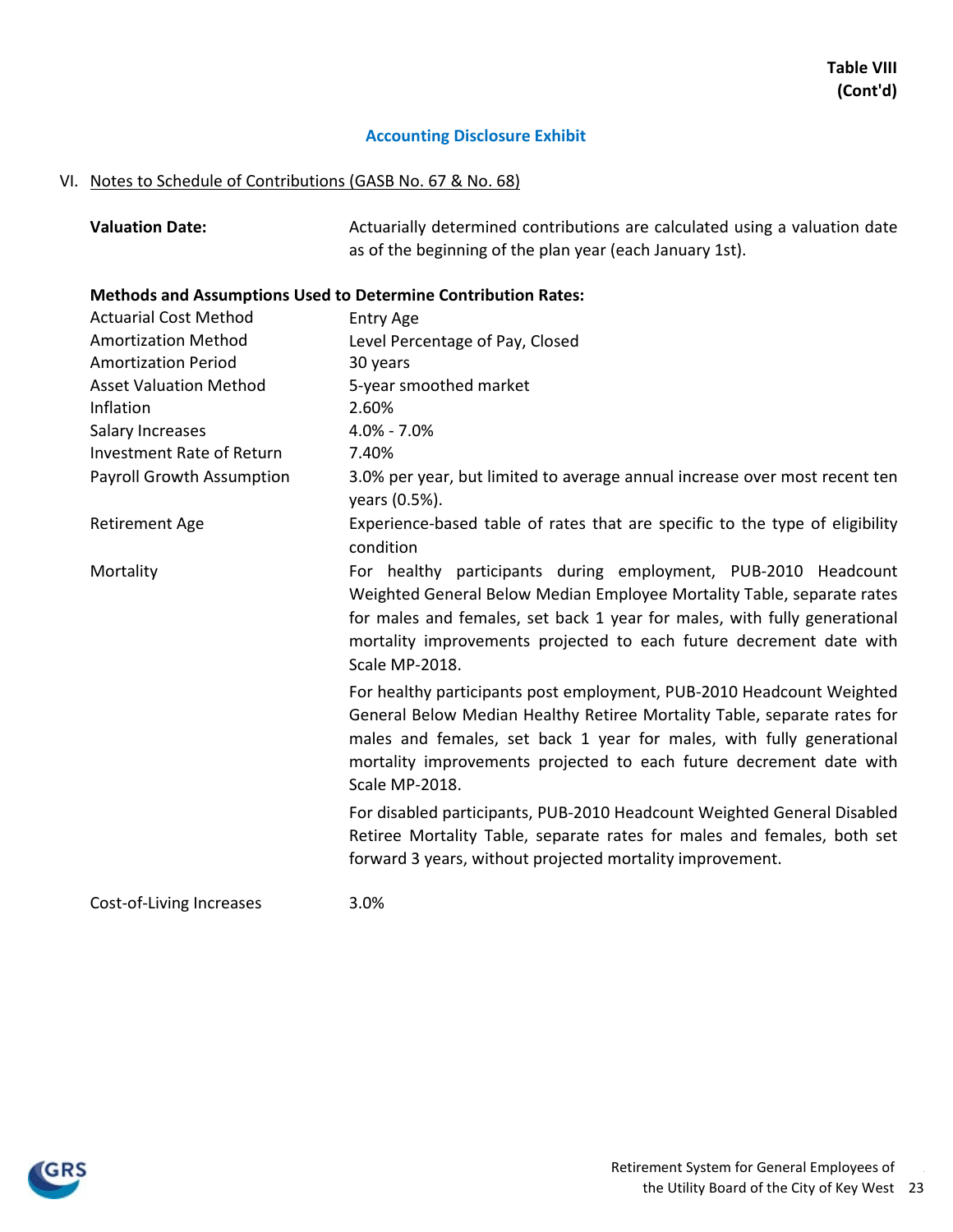#### VI. Notes to Schedule of Contributions (GASB No. 67 & No. 68) (cont'd)

#### **Other Information:**

#### Benefit Changes

2017: Effective October 25, 2017 for Members under Career Average Compensation and on January 1, 2020 for Members under Final Average Compensation, Compensation means a Member's base compensation (hourly rate in effect each pay period multiplied by the corresponding hours earned during that pay period). However, Compensation shall not include overtime (except as necessary to not penalize Members assigned to work 12-hour shifts), commissions, bonuses, expense allowances and any hours that are considered leave without pay. For Members under Final Average Compensation, effective January 1, 2020, the average annual Compensation earned by a Member during the highest 10,440 hours out of the last 20,880 hours of service (which shall be determined using the highest 130.5 payroll periods of the last 261 payroll periods) immediately preceding termination of service or retirement. 2011: New benefit structure added for employees hired on or after June 1, 2010 including career average earnings and 2.0% multiplier.

#### Assumption Changes

2020: Investment return and mortality rates updated; 2019: Investment return, employee withdrawal rates, salary increase factors and retirement rates updated. 2017: Pre-retirement mortality was updated. 2016: Mortality rates updated. 2014: Investment return updated from 8.0% to 7.5%; withdrawal, salary increase and retirement rates updated.

#### VII. Discount Rate (GASB No. 67 & No. 68)

Discount rates of 7.40% and 7.35% were used to measure the December 31, 2020 TPL and the December 31, 2021 TPL, respectively. These discount rates were based on the expected rate of return on System investments of 7.40% and 7.35%. The projection of cash flows used to determine these discount rates assumed member contributions will be made at the current contribution rate and employer contributions will be made at rates equal to the difference between actuarially determined current contribution rates and the member contribution rate. Based on these assumptions, the pension System's fiduciary net position was projected to be available to make all projected future expected benefit payments of current System members. Therefore, the long-term expected rate of return on System investments was applied to all periods of projected benefit payments to determine the TPL.

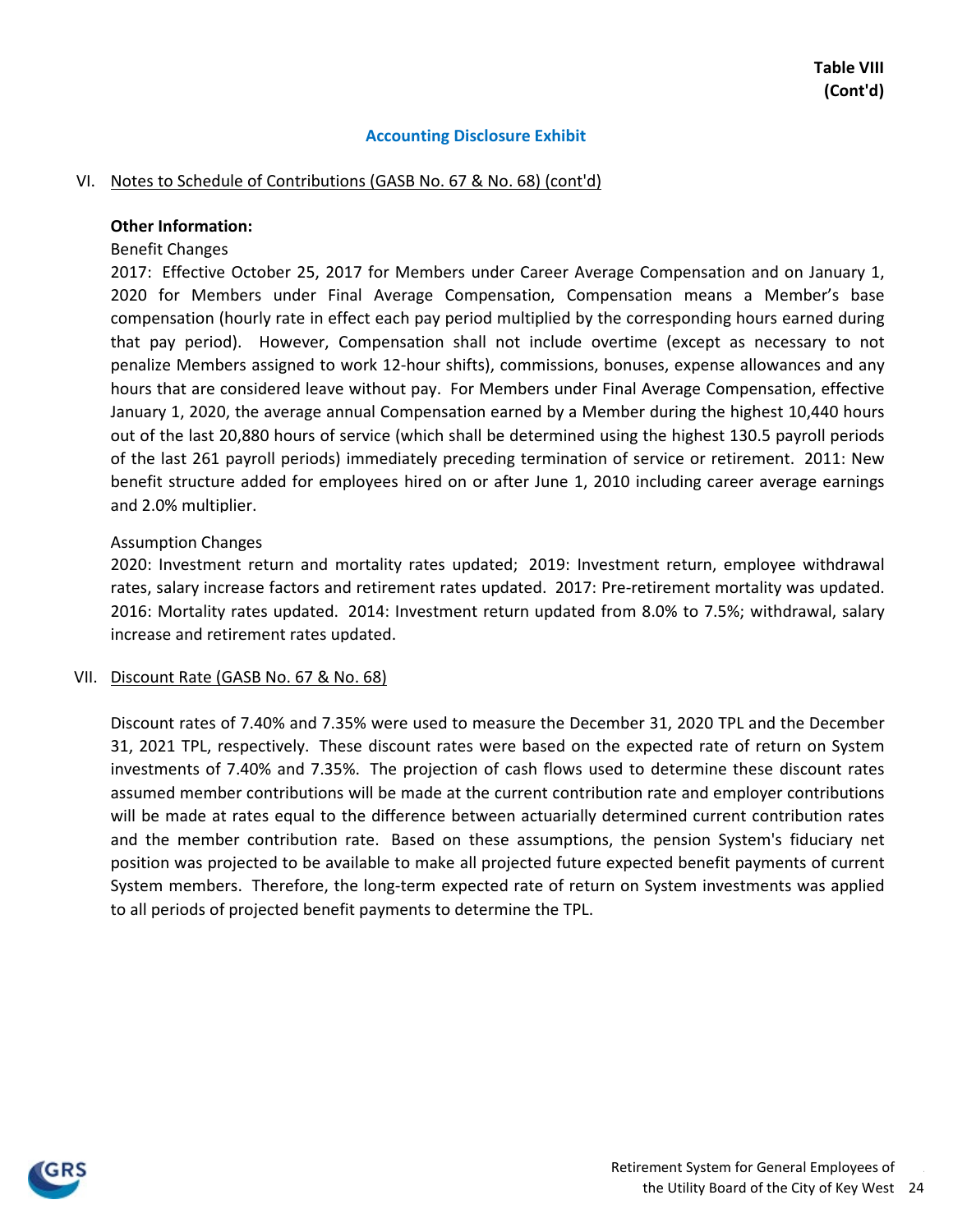#### VIII. Sensitivity of the NPL to the Discount Rate Assumption (GASB No. 67 & No. 68) (cont'd)

|               | Measurement date: December 31, 2020   |             |    |               |       |             |  |  |  |  |
|---------------|---------------------------------------|-------------|----|---------------|-------|-------------|--|--|--|--|
|               | Current                               |             |    |               |       |             |  |  |  |  |
|               |                                       | 1% Decrease |    | Discount Rate |       | 1% Increase |  |  |  |  |
| Discount Rate |                                       | 6.40%       |    | 7.40%         | 8.40% |             |  |  |  |  |
| <b>NPL</b>    | \$<br>25,107,542                      |             | \$ | 9,604,408     |       | (3,218,446) |  |  |  |  |
|               | Measurement date: December 31, 2021 * |             |    |               |       |             |  |  |  |  |
|               |                                       |             |    | Current       |       |             |  |  |  |  |
|               |                                       | 1% Decrease |    | Discount Rate |       | 1% Increase |  |  |  |  |
| Discount Rate |                                       | 6.35%       |    | 7.35%         | 8.35% |             |  |  |  |  |
| <b>NPL</b>    |                                       | 24,346,069  | \$ | 8,314,260     | \$    | (4,939,800) |  |  |  |  |

\* Projected - actual amounts will be available after System year end

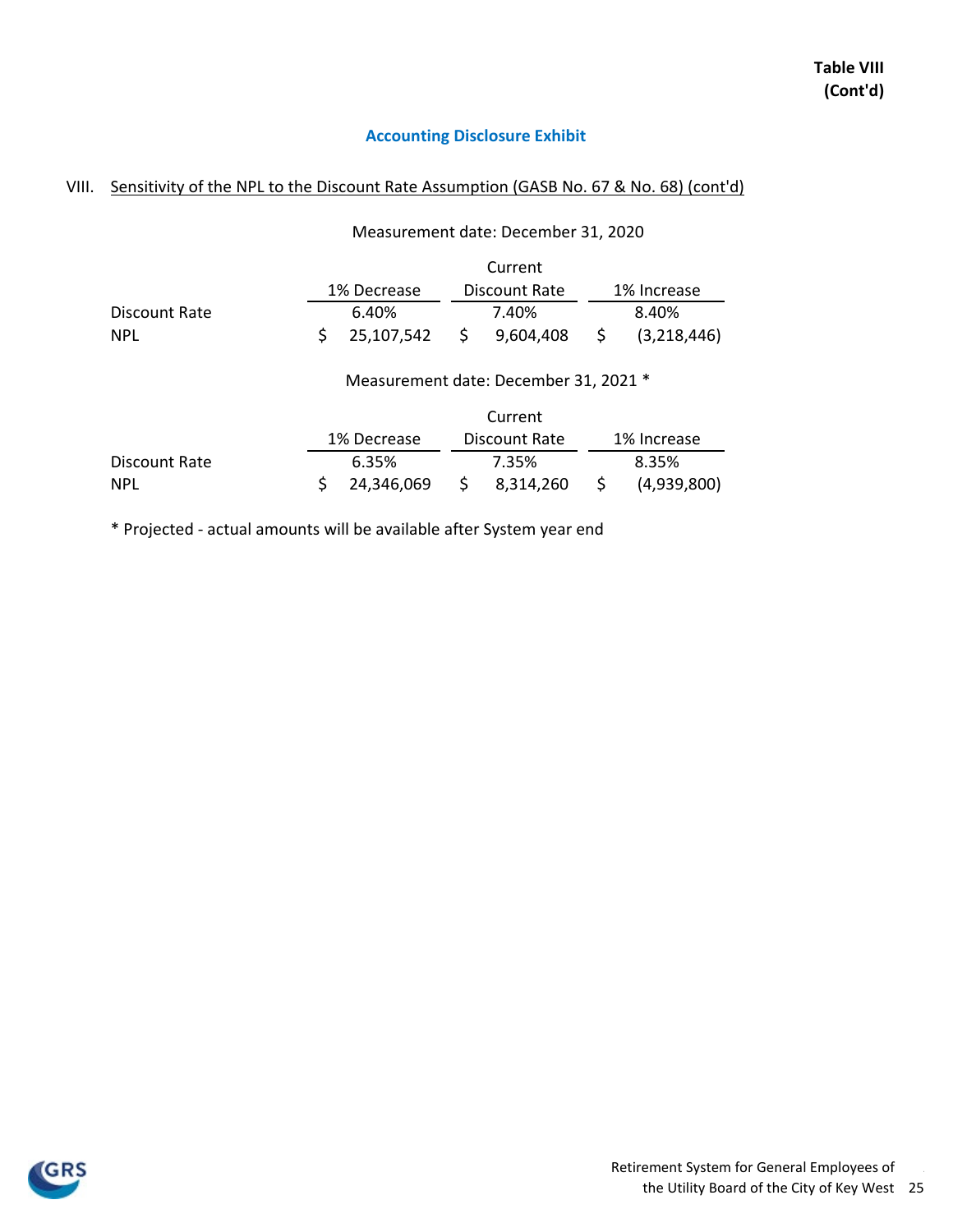# IX. Pension Expense and Deferred Outflows of Resources and Deferred Inflows of Resources Related to Pensions - Reporting Date (GASB No. 68)

Pension Expense for Fiscal Year Ending September 30, 2021: <br>
§ (854,724)

Summary of Outstanding Deferred Inflows and Outflows of Resources as of September 30, 2021

|                                                                                                                                                               | Deferred Outflows<br>of Resources |              |   | Deferred Inflows<br>of Resources |  |  |  |
|---------------------------------------------------------------------------------------------------------------------------------------------------------------|-----------------------------------|--------------|---|----------------------------------|--|--|--|
| Differences between actual and expected<br>experience on liabilities<br>Changes of assumptions or other inputs<br>Net difference between projected and actual |                                   | 618,862<br>O | Ş | 1,818,128                        |  |  |  |
| earnings on System investments                                                                                                                                |                                   | O            |   | 10,911,264                       |  |  |  |
| Total                                                                                                                                                         |                                   | 618,862      |   | 12,729,392                       |  |  |  |

 \$ 2,897,120 Projected Deferred Outflows for Utility Board Contributions to Be Recognized in Pension Expense after the Measurement Date

Summary of Deferred Outflows and Inflows of Resources to be Recognized in Pension Expense in Future Years

| Year ending |   |               |
|-------------|---|---------------|
| 30-Sep      |   | Amount        |
| 2022        | Ś | (3,902,403)   |
| 2023        |   | (2,589,586)   |
| 2024        |   | (4, 222, 123) |
| 2025        |   | (1,396,418)   |
| 2026        |   |               |
| Thereafter  |   |               |
|             |   |               |

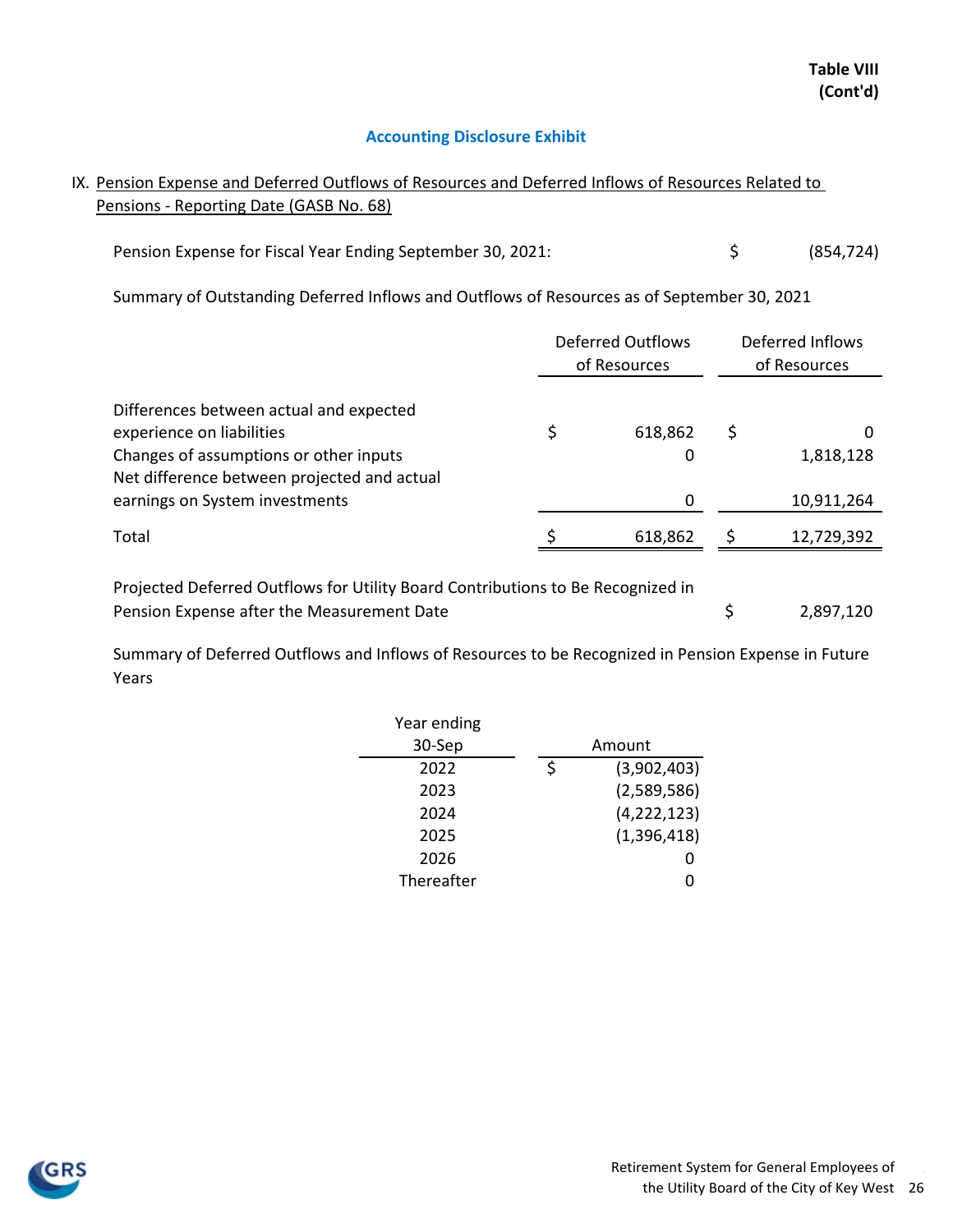The following information is not required to be disclosed but is provided for informational purposes.

## X. Components of Pension Expense (GASB No. 68)

| 12/31/2014  |
|-------------|
|             |
| \$1,688,924 |
| 7,233,694   |
| 0           |
| 0           |
| (5,705,665) |
| 75,519      |
| 0           |
| 1,009,509   |
|             |
| 359,272     |
| 4,661,253   |
|             |

\* Projected - actual amounts will be available after measurement date

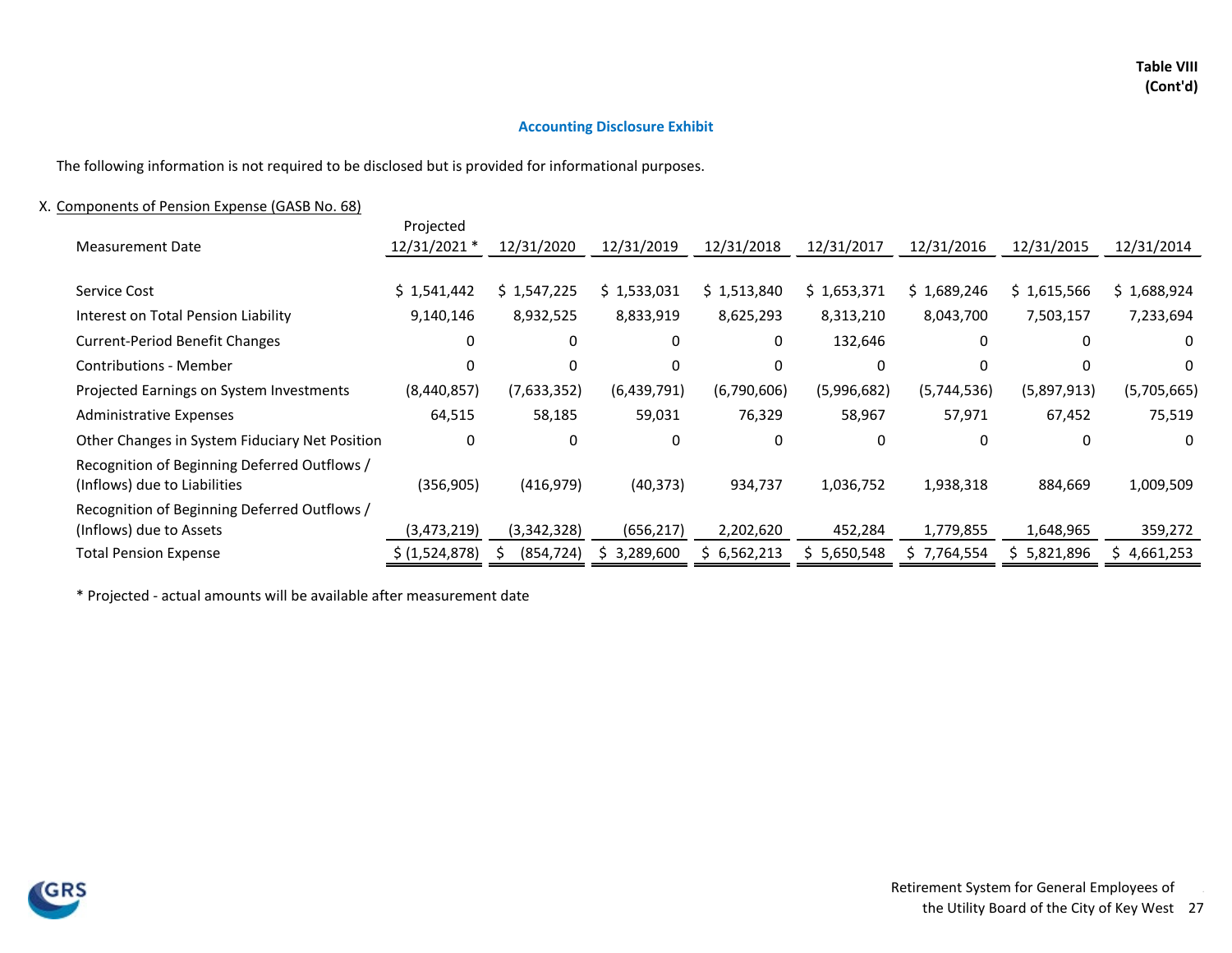The following information is not required to be disclosed but is provided for informational purposes.

## XI. Recognition of Deferred Outflows and (Inflows) due to Liabilities - Measurement Date (GASB No. 68)

Recognition of Deferred Outflows due to Differences Between Actual and Expected Experience on Liabilities

| Established                  | <b>Initial Balance</b>                  | Initial<br>Recognition<br>Period | Remaining<br>Recognition<br>Period as of<br>12/31/2020 |    | Recognition<br>Amount for 2020   |    | Balance as of<br>12/31/2020      |
|------------------------------|-----------------------------------------|----------------------------------|--------------------------------------------------------|----|----------------------------------|----|----------------------------------|
| 2017<br>2018<br>2019<br>2020 | \$<br>0<br>333,184<br>26,942<br>781,979 | 3.3<br>3.3<br>3.7<br>3.8         | 0.0<br>0.3<br>1.7<br>2.8                               | \$ | 0<br>100,965<br>7,282<br>205,784 | \$ | 0<br>30,289<br>12,378<br>576,195 |
|                              |                                         |                                  | <b>TOTAL</b>                                           | Ś  | 314,031                          | Ś  | 618,862                          |

Recognition of Deferred (Inflows) due to Differences Between Actual and Expected Experience on Liabilities

|             |                 | Initial<br>Recognition | Remaining<br>Recognition<br>Period as of | Recognition       | Balance as of |             |
|-------------|-----------------|------------------------|------------------------------------------|-------------------|---------------|-------------|
| Established | Initial Balance | Period                 | 12/31/2020                               | Amount for 2020   | 12/31/2020    |             |
| 2017        | \$<br>(756,398) | 3.3                    | 0.0                                      | \$<br>(68,762) \$ |               | 0           |
| 2018        | 0               | 3.3                    | 0.3                                      | 0                 |               | 0           |
| 2019        | 0               | 3.7                    | 1.7                                      | 0                 |               | $\mathbf 0$ |
| 2020        | 0               | 3.8                    | 2.8                                      | 0                 |               | $\mathbf 0$ |
|             |                 |                        | TOTAL                                    | (68,762)          |               | 0           |

Recognition of Deferred Outflows due to Changes of Assumptions or Other Inputs on Liabilities

|             |                 | Initial               | Remaining<br>Recognition   |                                |    |                             |   |
|-------------|-----------------|-----------------------|----------------------------|--------------------------------|----|-----------------------------|---|
| Established | Initial Balance | Recognition<br>Period | Period as of<br>12/31/2020 | Recognition<br>Amount for 2020 |    | Balance as of<br>12/31/2020 |   |
|             |                 |                       |                            |                                |    |                             |   |
| 2017        | \$<br>113,197   | 3.3                   | 0.0                        | 10,291                         | \$ |                             | 0 |
| 2018        | 0               | 3.3                   | 0.3                        | 0                              |    |                             | 0 |
| 2019        | 0               | 3.7                   | 1.7                        | 0                              |    |                             | 0 |
| 2020        | 0               | 3.8                   | 2.8                        | 0                              |    |                             | 0 |
|             |                 |                       | <b>TOTAL</b>               | 10,291                         | Ś  |                             | 0 |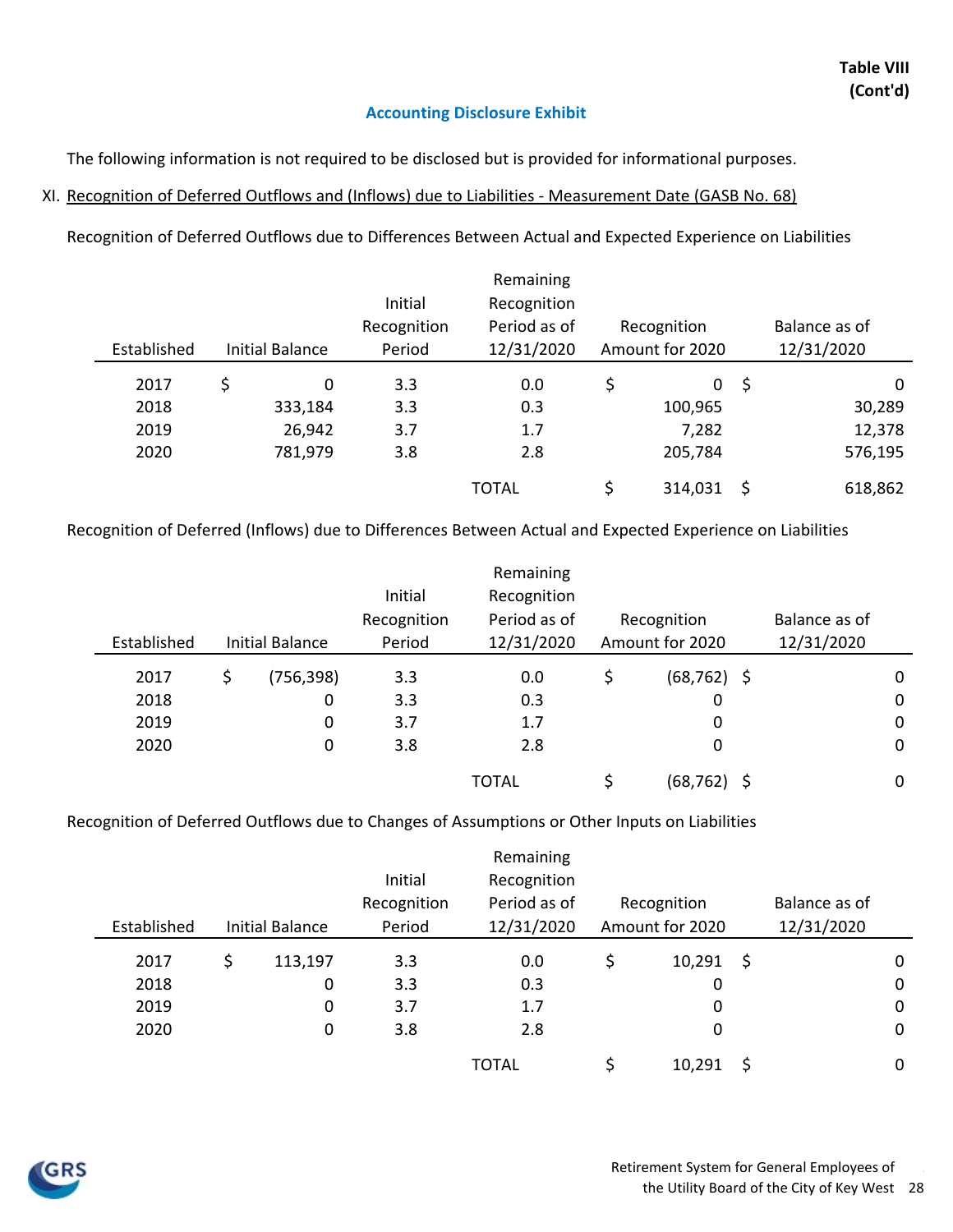The following information is not required to be disclosed but is provided for informational purposes.

#### XI. Recognition of Deferred Outflows and (Inflows) Due to Liabilities - Measurement Date (GASB No. 68) (cont'd)

Recognition of Deferred (Inflows) due to Changes of Assumptions or Other Inputs on Liabilities

|             |                        |             | Remaining    |                       |               |
|-------------|------------------------|-------------|--------------|-----------------------|---------------|
|             |                        | Initial     | Recognition  |                       |               |
|             |                        | Recognition | Period as of | Recognition           | Balance as of |
| Established | <b>Initial Balance</b> | Period      | 12/31/2020   | Amount for 2020       | 12/31/2020    |
|             |                        |             |              |                       |               |
| 2017        | \$<br>0                | 3.3         | 0.0          | \$<br>0               | \$<br>0       |
| 2018        | 0                      | 3.3         | 0.3          | 0                     | 0             |
| 2019        | (218, 579)             | 3.7         | 1.7          | (59,075)              | (100, 429)    |
| 2020        | (2,331,163)            | 3.8         | 2.8          | (613, 464)            | (1,717,699)   |
|             |                        |             | <b>TOTAL</b> | \$<br>$(672, 539)$ \$ | (1,818,128)   |

#### XII. Recognition of Deferred Outflows / (Inflows) due to Assets - Measurement Date (GASB No. 68)

Recognition of Deferred Outflows / (Inflows) due to Differences Between Projected and Actual Earnings on Pension Plan Investments

|             |                 |             | Remaining      |                 |    |               |
|-------------|-----------------|-------------|----------------|-----------------|----|---------------|
|             |                 | Initial     | Recognition    |                 |    |               |
|             |                 | Recognition | Period as of   | Recognition     |    | Balance as of |
| Established | Initial Balance | Period      | 12/31/2020     | Amount for 2020 |    | 12/31/2020    |
|             |                 |             |                |                 |    |               |
| 2016        | \$<br>654,449   | 5           | $\mathbf 0$    | \$<br>130,889   | -S | 0             |
| 2017        | (6,637,857)     | 5           | 1              | (1,327,571)     |    | (1,327,573)   |
| 2018        | 8,751,673       | 5           | $\overline{2}$ | 1,750,335       |    | 3,500,668     |
| 2019        | (12, 497, 818)  | 5           | 3              | (2,499,564)     |    | (7,498,690)   |
| 2020        | (6,982,086)     | 5           | 4              | (1,396,417)     |    | (5,585,669)   |
|             |                 |             |                |                 |    |               |
|             |                 |             |                |                 |    |               |

TOTAL \$ (3,342,328) \$ (10,911,264)

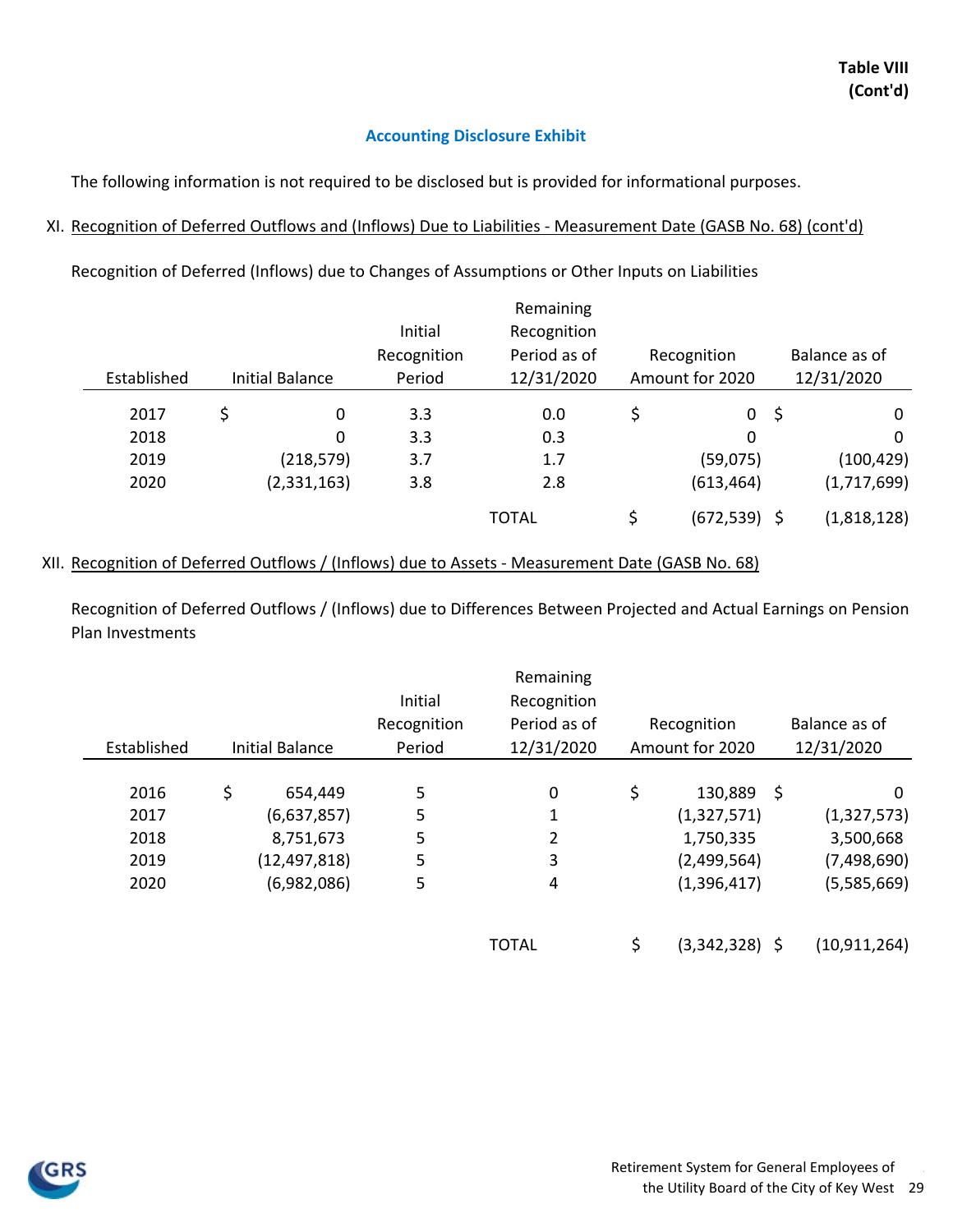#### A. Effective Date:

April 9, 1954, as amended and restated as of October 25, 2017, and further amended through Resolution No. 20-08 effective July 8, 2020.

#### B. Eligibility Requirements:

All regular and permanent employees of the Utility Board shall become members of the Plan immediately upon completion of probationary period. All regular and permanent employees of the Utility Board employed prior to October 2, 2003 became members of the Plan immediately upon employment. Elected Utility Board officials become members of the Plan immediately upon election.

#### C. Member Contributions:

Eliminated effective October 1, 1985 (October 1, 1983 for management members).

#### D. Utility Board Contributions:

The Utility Board shall contribute an amount which will be determined annually by decision of the Utility Board.

#### E. Credited Service:

Credited service is service performed subject to a maximum of 30 years. However, any member with more than 30 years of credited service as of November 20, 1998 will be grandfathered under the prior 35 year cap.

#### F. Final Average Compensation:

Final average compensation (FAC) equals the average annual pensionable earnings earned during a period of the five highest years out of the last ten years of service immediately preceding retirement. Pensionable earnings are calculated using the member's base hourly rate each pay period, multiplied by 80 hours, less any hours that are considered *leave without pay* .

Effective January 1, 2020, FAC equals the average of the pensionable earnings earned by a member during the highest 10,440 hours out of the last 20,880 hours of service (which shall be determined using the highest 130.5 payroll periods of the last 261 payroll periods) immediately preceding termination of service or retirement. Pensionable earnings are calculated using the member's base hourly rate in effect each pay period, multiplied by the corresponding hours earned during that pay period, less any hours that are considered *leave without pay* or are otherwise excluded from pensionable earnings.

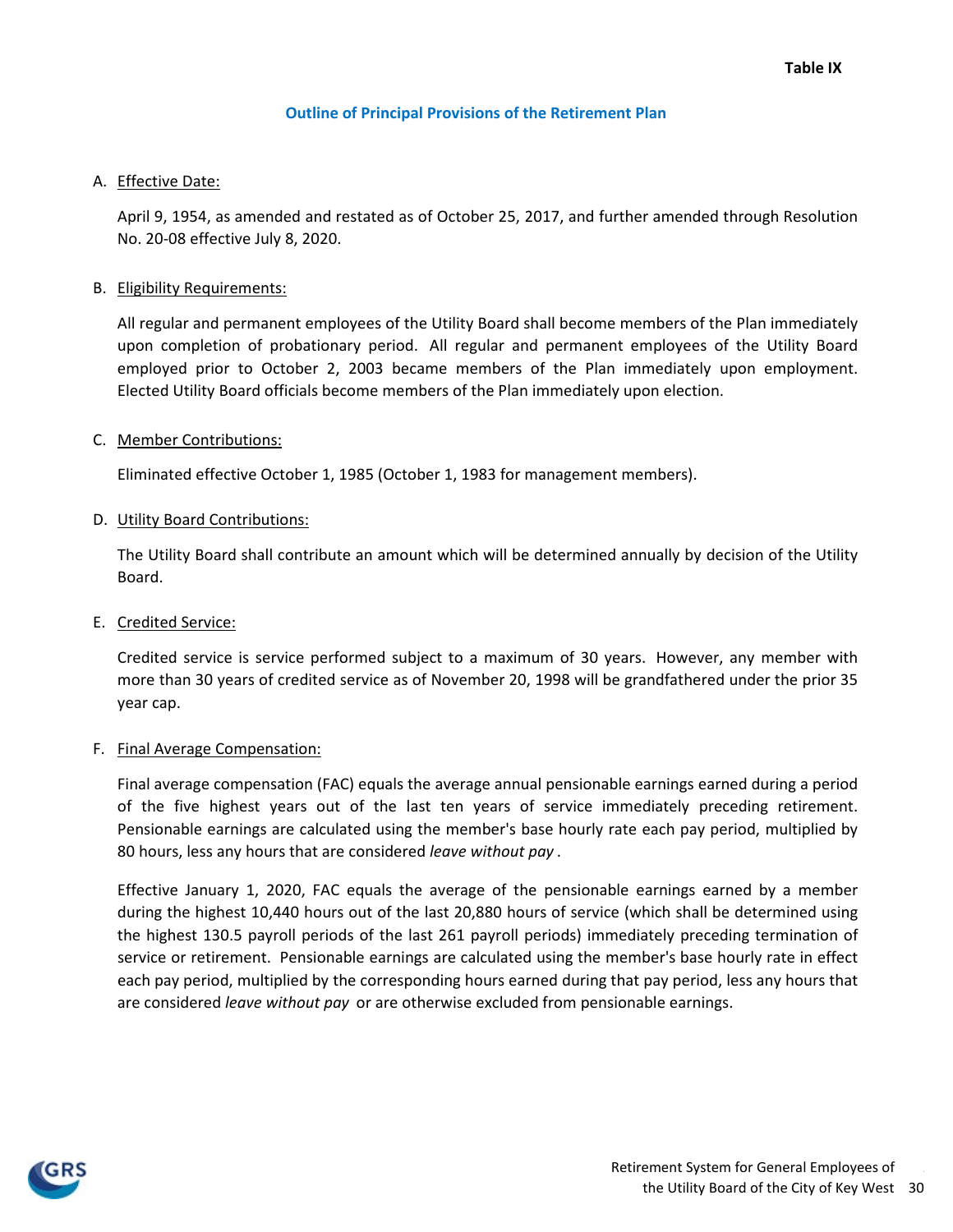#### G. Career Average Compensation:

Career average compensation (CAC) means the average of the pensionable earnings earned by a member from date of participation to termination of service. Pensionable earnings are calculated using the member's base hourly rate in effect each pay period, multiplied by the corresponding hours earned during that pay period, less any hours that are considered *leave without pay* or are otherwise excluded from pensionable earnings.

#### H. Normal Retirement:

1. Eligibility:

Earlier of:

- (a) Attainment of age 60 and completion of 10 years of credited service, attainment of age 60 if a Plan Member on or before November 13, 2008.
- (b) Completion of 30 years of credited service.
- 2. Benefit:

For employees hired on or before May 31, 2010, 2.4% times FAC times years of credited service. For employees hired on or after June 1, 2010, 2.0% times CAC times years of credited service.

- I. Early Retirement:
	- 1. Eligibility:

Earliest of:

- (a) Attainment of age 55 with completion of 10 years of credited service.
- (b) Completion of 20 years of credited service.
- 2. Benefit:

Benefit as calculated for normal retirement based on credited service and FAC or CAC as of early retirement date. The member may elect to defer receipt of the benefit until the normal retirement date or alternatively, may elect a benefit reduced 5% for each year the benefit commencement date precedes normal retirement date.

- J. Disability Retirement:
	- 1. Eligibility:

Totally and permanently disabled as defined under the Plan and completion of 10 years of credited service as of date of disability.

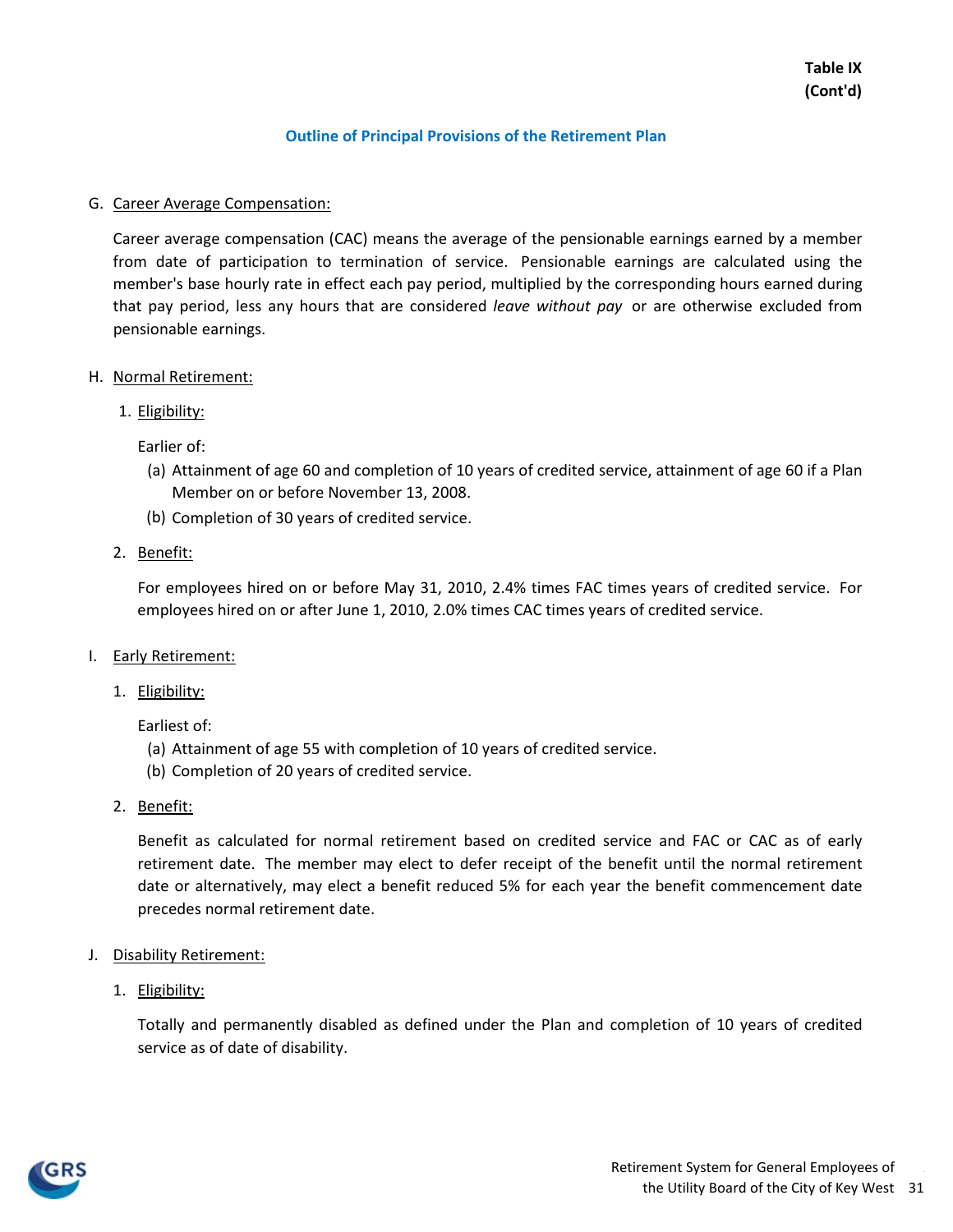#### 2. Benefit:

For employees hired on or before May 31, 2010, benefit as calculated for normal retirement based on credited service and average basic compensation during the three years immediately preceding disability, minimum benefit of 20% of final three year average basic compensation at date of disability.

For employees hired on or after June 1, 2010, benefit as calculated for normal retirement based on credited service and CAC as of date of disability, minimum benefit of 20% of CAC at date of disability.

These benefits will be offset by any benefits payable under Workers' Compensation or similar injury or disability benefit payments.

#### K. Pre-Retirement Death Benefit:

In the case of death of a member while currently employed, the amount of the projected benefit which such member would have received had the member continued employment until normal retirement date at the current rate of pay shall be determined. Each Plan Member may elect survivor payment under Option 1 or Option 2, however, Option 2 is only available if the Plan Member has children under 21 years of age (25 years of age provided the child is a full-time student in college or disabled under Social Security).

Option 1, 75% of the benefit calculated above payable during the remaining lifetime of the spouse or domestic partner.

Option 2, 100% of the benefit calculated above payable until the youngest child is 21 years of age (25 years of age provided the child is a full-time student in college or disabled under Social Security). Upon attainment of age 21 (age 25 provided the child is a full-time student in college or disabled under Social Security) by the youngest child, 60% of the benefit calculated above payable during the remaining lifetime of the surviving spouse or domestic partner.

Notwithstanding the above, the minimum death benefit paid shall not be less than the accumulated employee contributions, if any, as of date of death.

#### L. Termination Benefit:

Upon termination prior to normal or early retirement date a member shall be entitled to choose (1) or (2) below, where:

(1) is a refund of employee contributions plus 1% if termination with 5 years or less of service, or 3% if termination after 5 years of service; and,



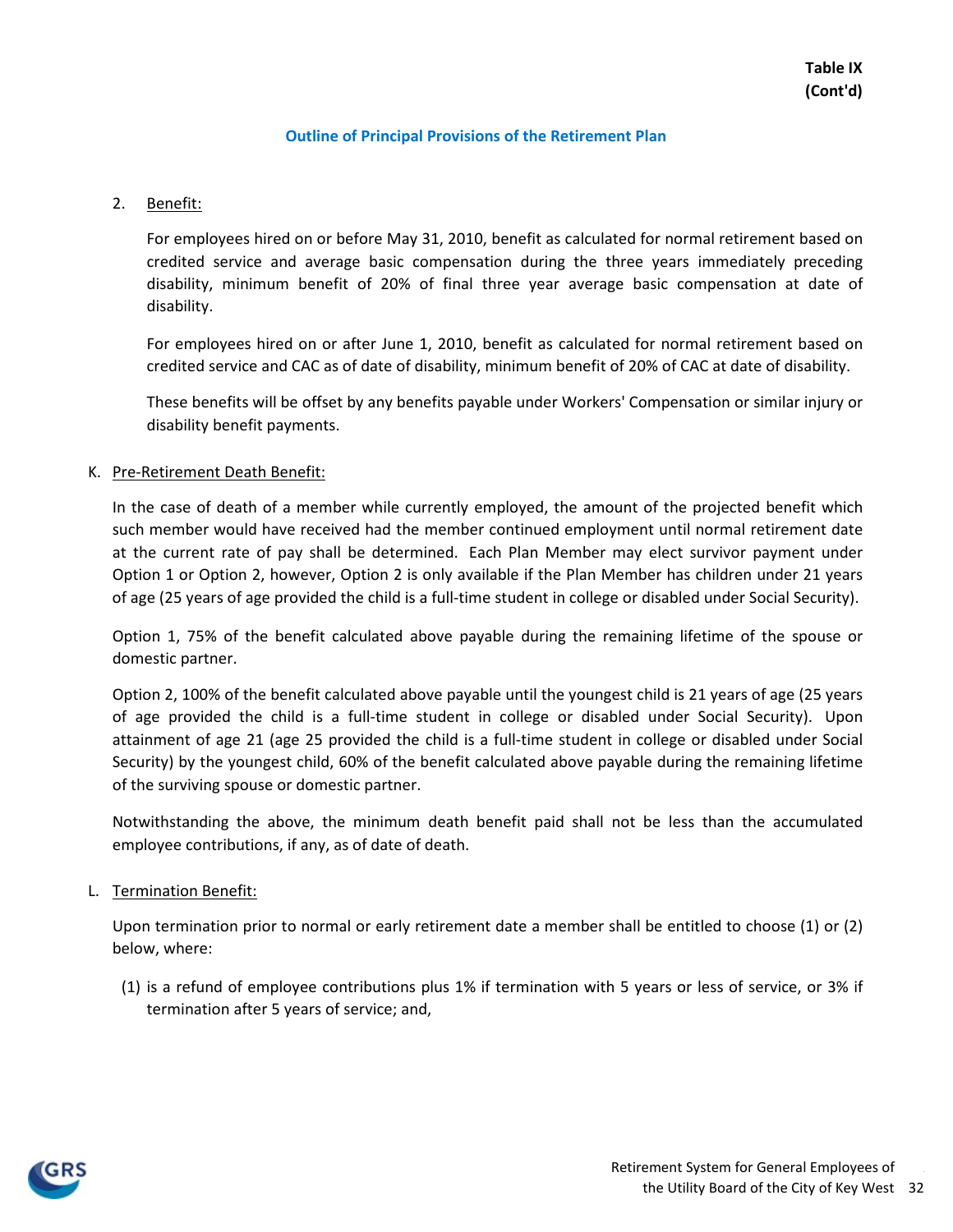| $(2)$ is (a) x (b), where (a) is the benefit as calculated for normal retirement, based on FAC or CAC and |
|-----------------------------------------------------------------------------------------------------------|
| credited service at date of termination, and (b) is a percentage as shown on the following table:         |

| <b>Years of Credited Service</b> | Percentage |
|----------------------------------|------------|
|                                  |            |
| Less than 5                      | 0%         |
| 5                                | 25%        |
| 6                                | 30%        |
| 7                                | 40%        |
| 8                                | 60%        |
| ٩                                | 80%        |
| 10 or more                       | 100%       |

If this option is selected, unreduced vested benefits commence as of the terminated employees' normal retirement date. Alternatively, the member may elect to commence receiving a reduced vested benefit any time after early retirement eligibility requirements are met. Such benefit is reduced by 5% for each year that commencement of benefits precedes the date which the member would have been eligible for normal retirement.

#### M. Normal Form of Payment:

Monthly life annuity with final payment due in month in which death occurs. Effective January 1, 1986, monthly benefits are increased 2% per annum. Effective January 1, 2001, monthly benefits are increased 3% per annum.

#### N. Changes Since Previous Valuation

None affecting calculations.

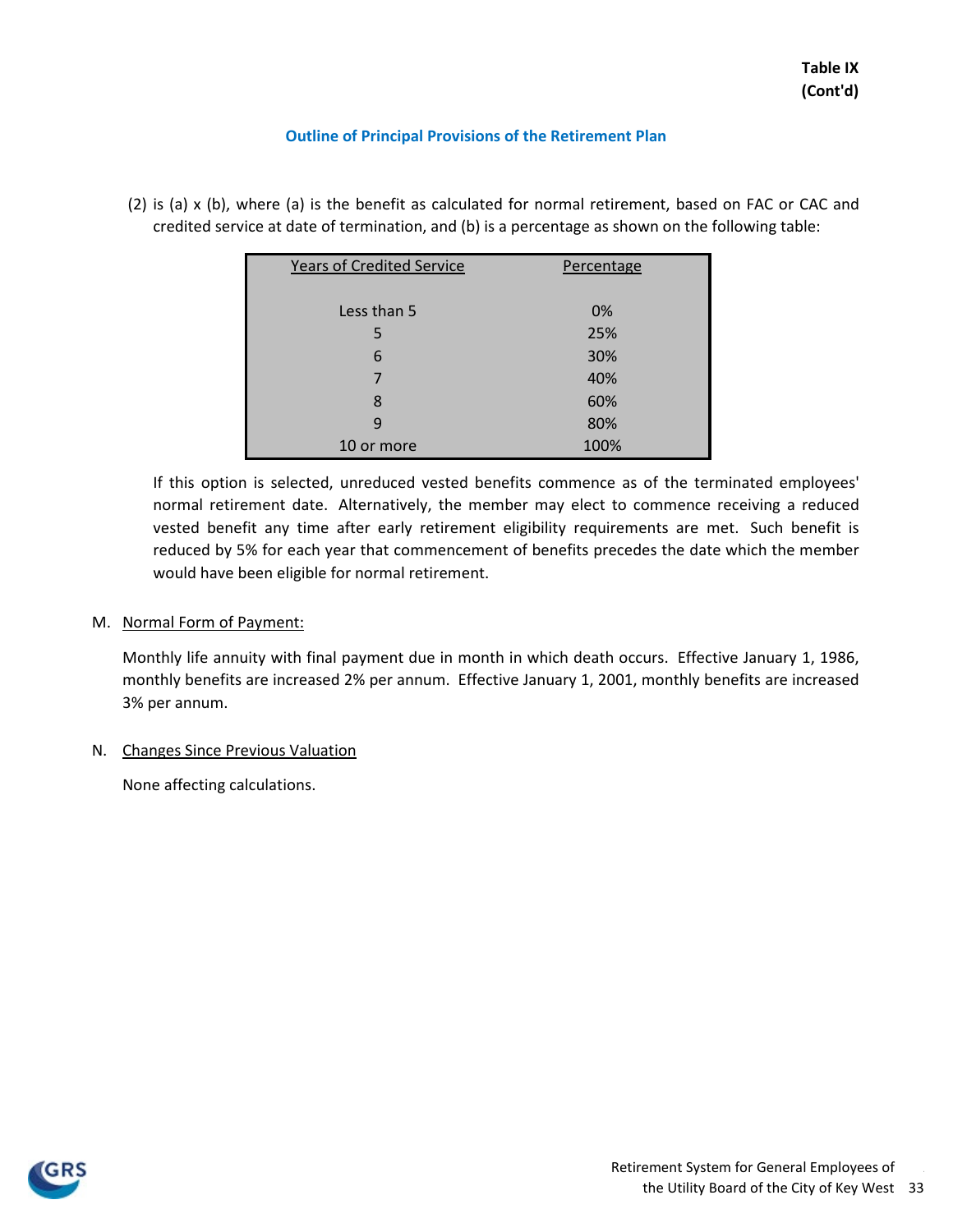## **Actuarial Assumptions and Actuarial Cost Methods Used in the Valuation**

## A. Mortality

For healthy participants during employment, PUB-2010 Headcount Weighted General Below Median Employee Mortality Table, separate rates for males and females, set back 1 year for males, with fully generational mortality improvements projected to each future decrement date with Scale MP-2018.

For healthy participants post employment, PUB-2010 Headcount Weighted General Below Median Healthy Retiree Mortality Table, separate rates for males and females, set back 1 year for males, with fully generational mortality improvements projected to each future decrement date with Scale MP-2018.

For disabled participants, PUB-2010 Headcount Weighted General Disabled Retiree Mortality Table, separate rates for males and females, both set forward 3 years, without projected mortality improvement.

|             |                           | <b>Pre-retirement</b>     |                           | <b>Post-retirement</b> |
|-------------|---------------------------|---------------------------|---------------------------|------------------------|
| Sample      |                           | <b>Future Life</b>        |                           | <b>Future Life</b>     |
| <b>Ages</b> |                           | <b>Expectancy (Years)</b> | <b>Expectancy (Years)</b> |                        |
| (2021)      | <b>Male</b>               | Female                    | <b>Male</b>               | Female                 |
| 55          | 32.67                     | 35.09                     | 28.73                     | 32.46                  |
| 60          | 27.81                     | 30.07                     | 24.64                     | 27.92                  |
| 62          | 25.92                     | 28.09                     | 23.02                     | 26.09                  |
|             |                           | <b>Pre-retirement</b>     |                           | <b>Post-retirement</b> |
| Sample      |                           | <b>Future Life</b>        |                           | <b>Future Life</b>     |
| <b>Ages</b> | <b>Expectancy (Years)</b> |                           | <b>Expectancy (Years)</b> |                        |
| (2041)      | <b>Male</b>               | Female                    | <b>Male</b>               | Female                 |
| 55          | 34.30                     | 36.58                     | 30.75                     | 34.24                  |
| 60          | 29.38                     | 31.51                     | 26.50                     | 29.59                  |
| 62          | 27.45                     | 29.50                     | 24.81                     | 27.71                  |

#### B. Interest to be Earned by Fund

7.35%, net of investment expenses, compounded annually - includes inflation of 2.60%.

## C. Allowances for Expenses or Contingencies

Average of actual administrative expenses during prior three (3) years.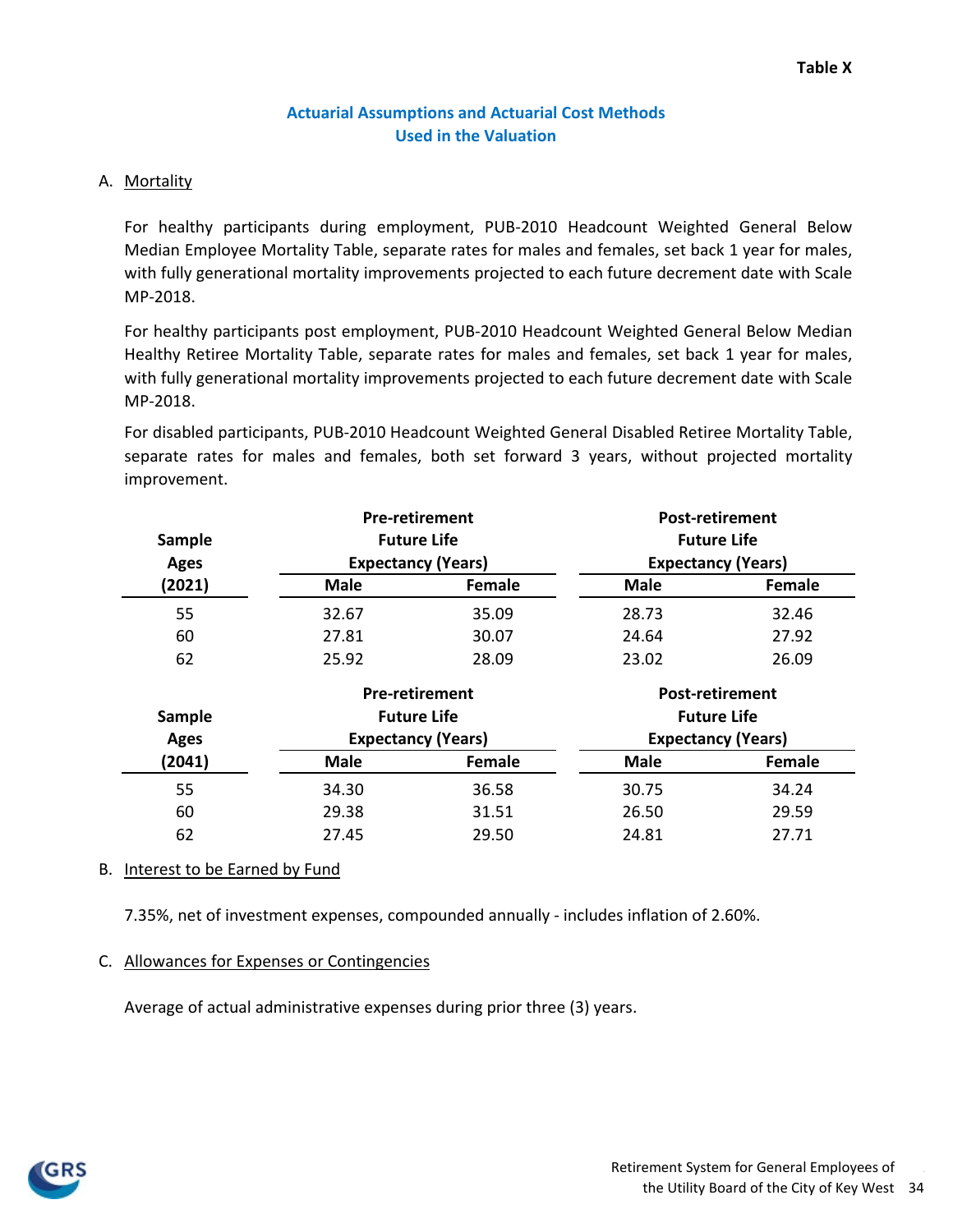## **Used in the Valuation Actuarial Assumptions and Actuarial Cost Methods**

## D. Employee Withdrawal Rates

Withdrawal rates were used in accordance with tables per the following illustrative example:

| <b>Withdrawal Rates</b> |                     |  |  |  |
|-------------------------|---------------------|--|--|--|
| Service                 | <b>Unisex Rates</b> |  |  |  |
| 0                       | 9.0%                |  |  |  |
| $\mathbf{1}$            | 8.1%                |  |  |  |
| $\overline{2}$          | 7.2%                |  |  |  |
| 3                       | 5.4%                |  |  |  |
| 4                       | 3.6%                |  |  |  |
| $5+$                    | 3.3%                |  |  |  |

#### E. Salary Increase Factors

Current salary was assumed to increase according to the following table.

|            |                                    | <b>Salary Increase Factors</b> |                |  |  |  |  |
|------------|------------------------------------|--------------------------------|----------------|--|--|--|--|
|            | <b>Promotion</b><br><b>Assumed</b> |                                | <b>Total</b>   |  |  |  |  |
| Age        | <b>Wage</b>                        | &                              | <b>Current</b> |  |  |  |  |
|            | <b>Inflation</b>                   | <b>Seniority</b>               | <b>Rates</b>   |  |  |  |  |
| $<$ 35     | 3.25%                              | 3.75%                          | 7.00%          |  |  |  |  |
| $35 - 49$  | 3.25%                              | 1.75%                          | 5.00%          |  |  |  |  |
| 50 & After | 3.25%                              | 0.75%                          | 4.00%          |  |  |  |  |

## F. Disability Benefits

Class (01) Inter-Company modified disability rates for males were used. Rates for females were doubled. No Workers' Compensation benefits are assumed to be payable.

#### G. Assumed Retirement Age

Employees are assumed to retire at the rates shown in the following table.

| Less than 30 Years of Service |                     |  |  |  |  |
|-------------------------------|---------------------|--|--|--|--|
| <u>Age</u>                    | Rate of Retirement  |  |  |  |  |
| < 55                          | 6.5%                |  |  |  |  |
| $55 - 58$                     | 15.0%               |  |  |  |  |
| $59 - 60$                     | 30.0%               |  |  |  |  |
| $61 - 69$                     | 5.0%                |  |  |  |  |
| $70+$                         | 100.0%              |  |  |  |  |
|                               | 30 Years of Service |  |  |  |  |
| Age                           | Rate of Retirement  |  |  |  |  |
| < 50                          | 50.0%               |  |  |  |  |
| 50 +                          | 100.0%              |  |  |  |  |

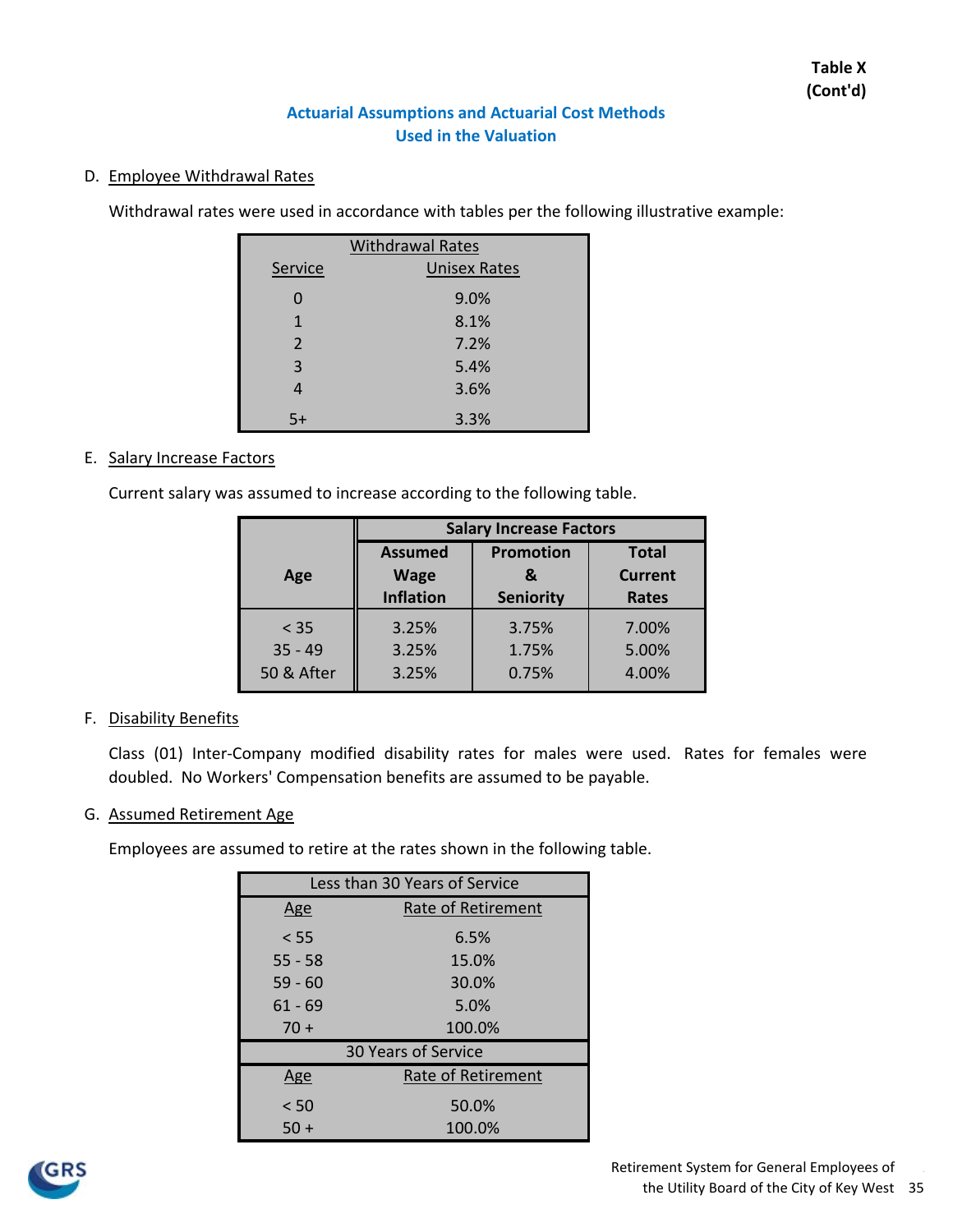## **Actuarial Assumptions and Actuarial Cost Methods Used in the Valuation**

## H. Death Benefits

- 1. The assumed incidence of deaths is 90% service incurred and 10% as non-service incurred.
- 2. 10% of participants are assumed to designate a child as beneficiary eligible for future children's benefits.
- 3. 90% of participants are assumed to be married.

## I. Valuation of Assets

The method used for determining the smoothed actuarial value of assets phases in the deviation between the expected and actual return on assets at the rate of 20% per year. The smoothed actuarial value of assets will be further adjusted to the extent necessary to fall within the corridor whose lower limit is 80% of the fair market value of System assets and whose upper limit is 120% of the fair market value of System assets.

## J. Increase in Covered Payroll

3.0% per year, but limited to average annual increase over most recent ten years (0.5%).

## K. Cost Methods

Normal Retirement, Termination, Disability, and Death Benefits: Entry-Age-Actuarial Cost Method. Under this method the normal cost for each active employee is the amount which is calculated to be a level percentage of pay that would be required annually from his age at hire to his assumed retirement age to fund his estimated benefits, assuming the System had always been in effect. The normal cost for the System is the sum of such amounts for all employees. The actuarial accrued liability as of any valuation date for each active employee or inactive employee who is eligible to receive benefits under the System is the excess of the actuarial present value of estimated future benefits over the actuarial present value of current and future normal costs. The unfunded actuarial accrued liability as of any valuation date is the excess of the actuarial accrued liability over the smoothed actuarial value of assets of the System.

Vested Normal Retirement, Termination, Disability, and Death Benefits: Unit Credit Cost Method Under this method, the actuarial present value of vested accrued benefits is an amount calculated to be the sum of the present values of each invdividual's vested accrued or earned benefit under the System as of the valuation date. Each individual's calculation is based on pay and service as of the valuation date.



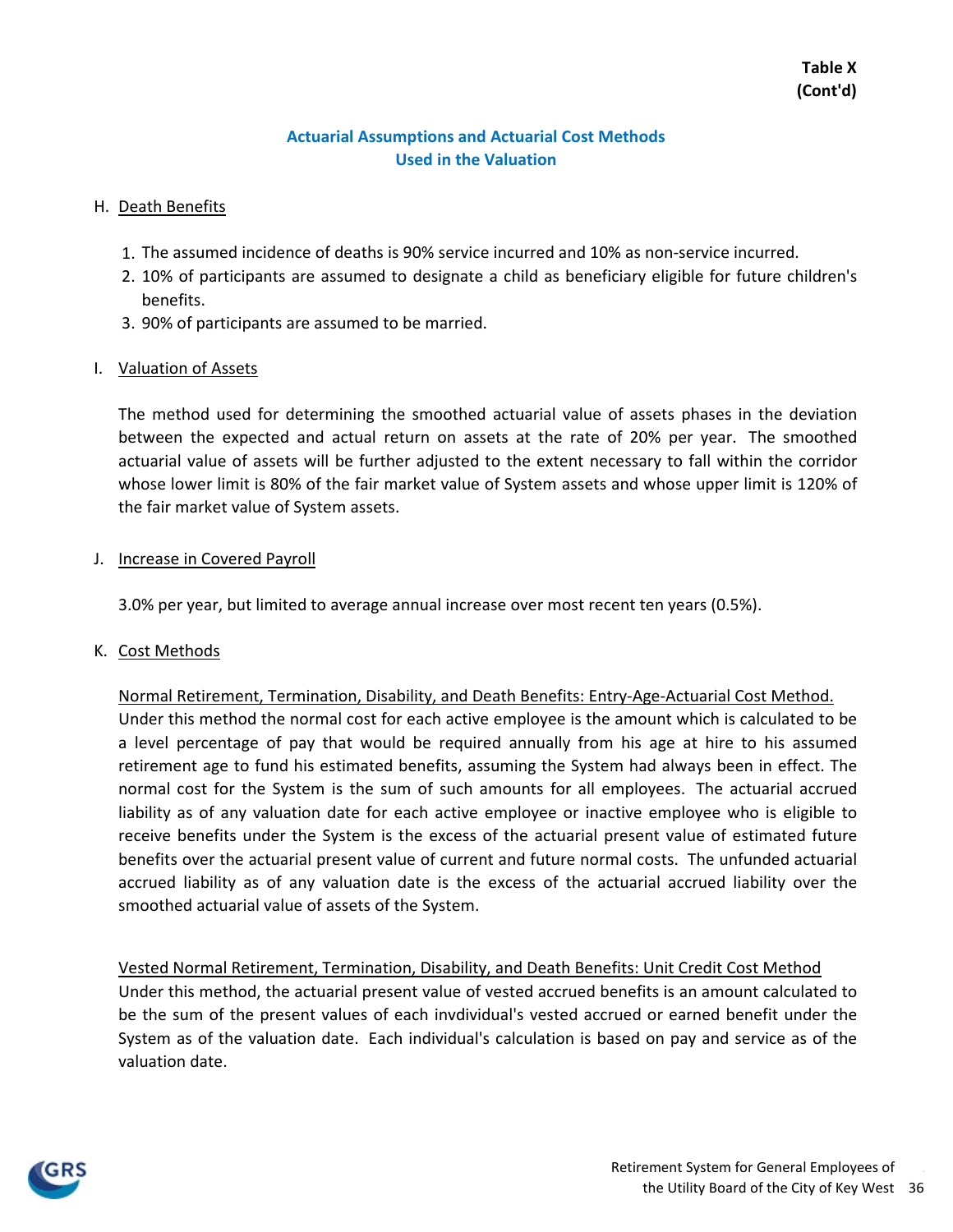## **Actuarial Assumptions and Actuarial Cost Methods Used in the Valuation**

## L. Changes Since Previous Valuation

Interest to be Earned by Fund was 7.40%, net of investment expenses, compounded annually includes inflation of 2.60%.

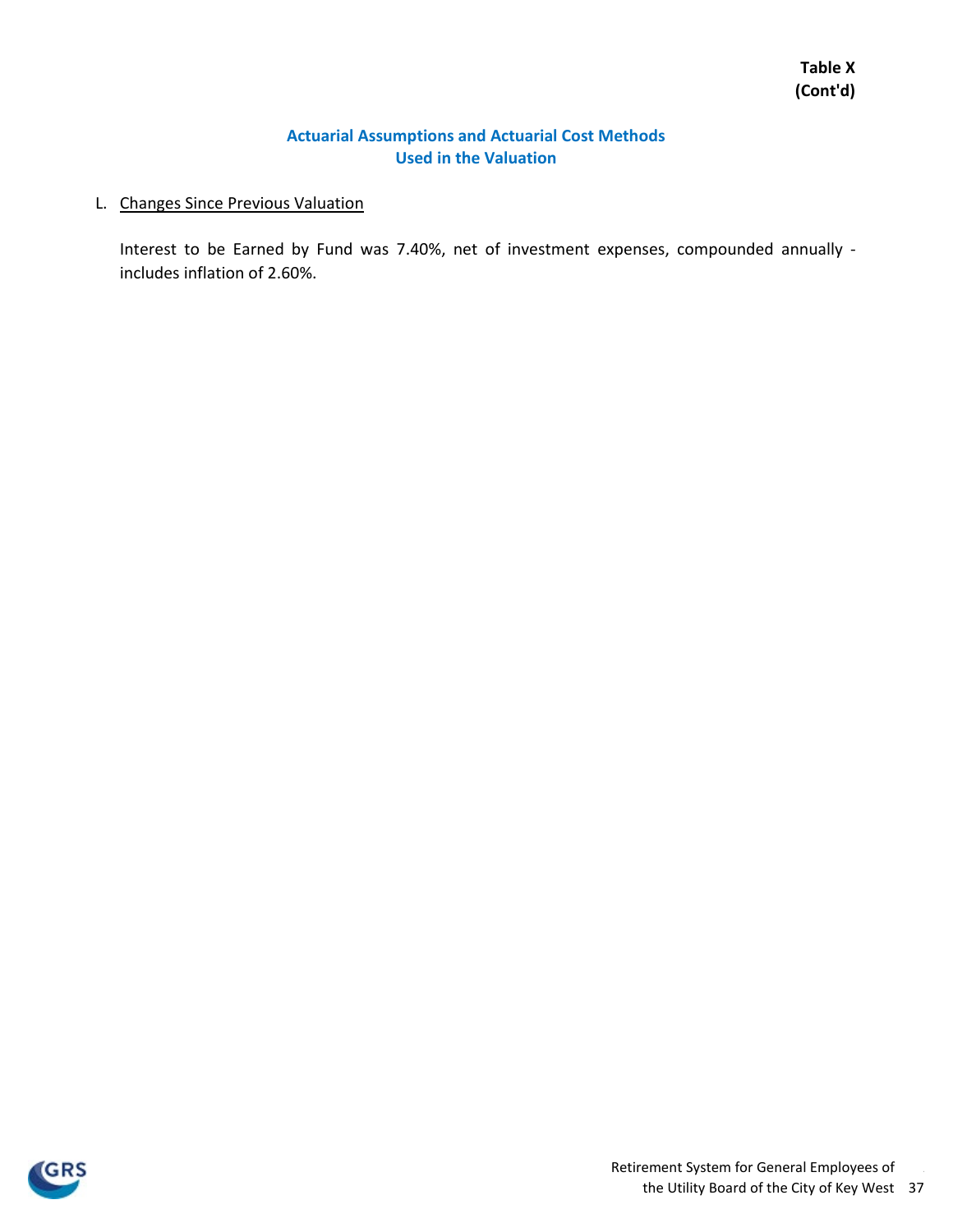# **Reconciliation of System Participants**

## A. Active Participants

| 1. Active participants previous year | 127 |
|--------------------------------------|-----|
| 2. Retired during year               | (6) |
| 3. Deceased during year              |     |
| 4. Disabled during year              |     |
| 5. Terminated during year            | (5) |
| 6. New active participants           |     |
| 7. Rehired participants              |     |
| 8. Active participants               | 123 |

## B. Participants Receiving Benefits

| 1. Participants receiving benefits previous year                | 191 |
|-----------------------------------------------------------------|-----|
| 2. New retired participants                                     | 6   |
| 3. New terminated vested receiving benefits                     |     |
| 4. New disabled receiving benefits                              |     |
| 5. New beneficiaries receiving benefits                         |     |
| 6. Deceased or ceased payment during year                       |     |
| 7. Retired or terminated vested receiving benefits current year | 194 |
|                                                                 |     |
| C. Terminated Vested Participants Entitled to Future Benefits   |     |
|                                                                 |     |

| 1. Terminated vested entitled previous year |     |
|---------------------------------------------|-----|
| 2. Deceased during year                     | 0   |
| 3. Commenced receiving benefits during year | (2) |
| 4. New terminated vested                    |     |
| 5. Terminated vested paid lump sum          | 0   |
| 6. Terminated vested rehired during year    | 0   |
| 7. Adjustment                               | ŋ   |
| 8. Terminated vested entitled current year  |     |

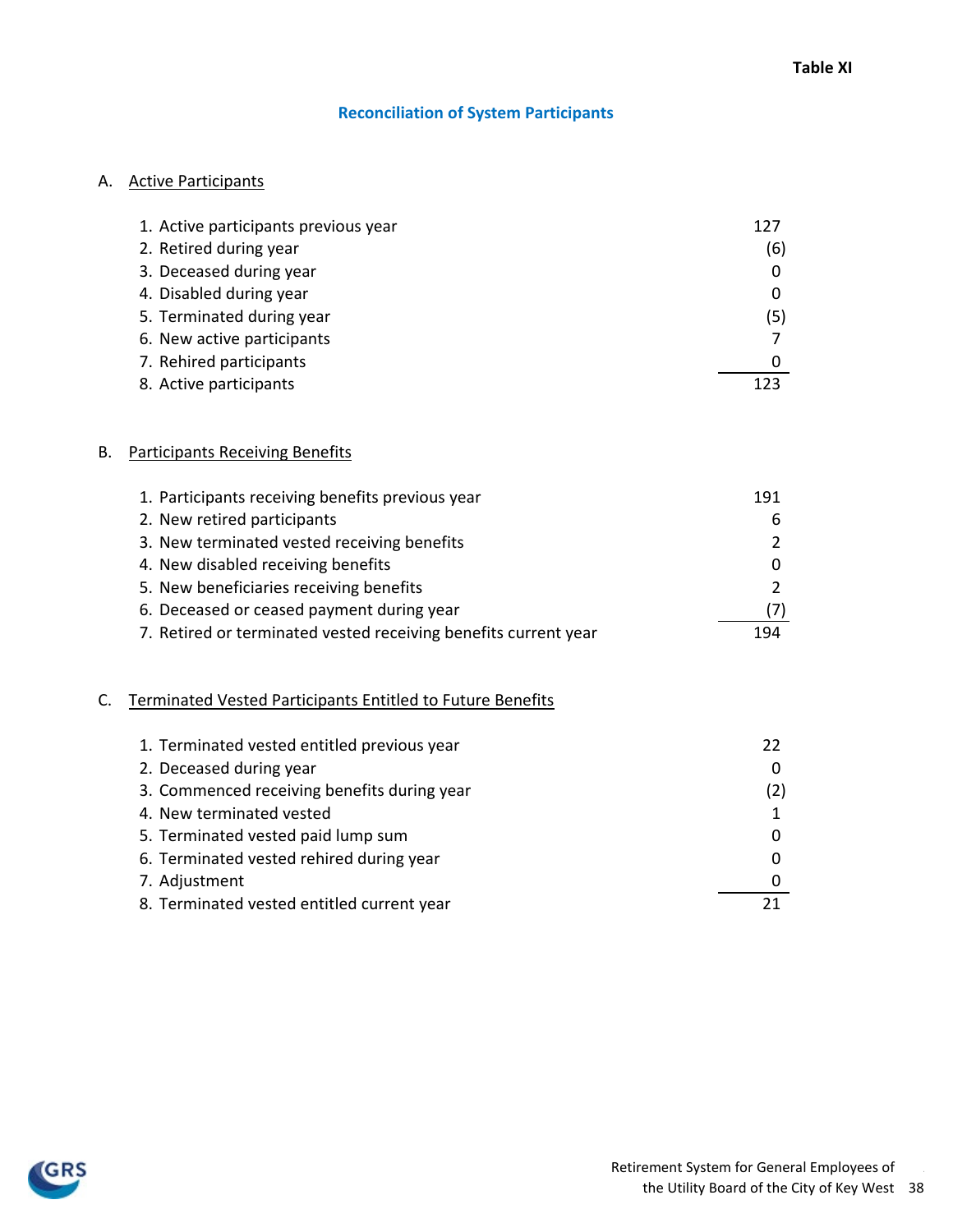# **and Service Groups as of January 1, 2021 Distribution by Attained Age Groups**

| Attained     |                                                                           | -COMPLETED YEARS OF SERVICE- |                         |                                                                     |                |                                                               |                |                |  |  |  |  |
|--------------|---------------------------------------------------------------------------|------------------------------|-------------------------|---------------------------------------------------------------------|----------------|---------------------------------------------------------------|----------------|----------------|--|--|--|--|
| Age Group    | $0 - 4$                                                                   | $5 - 9$                      | $10 - 14$               | $15 - 19$                                                           | $20 - 24$      | $25 - 29$                                                     | 30 & Over      | Total          |  |  |  |  |
| Under 25     | $\pmb{0}$                                                                 |                              |                         |                                                                     |                |                                                               |                | $\pmb{0}$      |  |  |  |  |
| $25 - 29$    | 9                                                                         |                              |                         |                                                                     |                |                                                               |                | 9              |  |  |  |  |
| $30 - 34$    | 11                                                                        | 7                            | 6                       |                                                                     |                |                                                               |                | 24             |  |  |  |  |
| $35 - 39$    | 5                                                                         | 5                            | 5                       | $\overline{2}$                                                      |                |                                                               |                | 17             |  |  |  |  |
| $40 - 44$    | 5                                                                         | $\mathbf{1}$                 | $\overline{\mathbf{4}}$ | 8                                                                   |                |                                                               |                | 18             |  |  |  |  |
| 45 - 49      | $\overline{2}$                                                            |                              | $\mathbf{1}$            | 5                                                                   | 3              |                                                               |                | 11             |  |  |  |  |
| $50 - 54$    | $\overline{2}$                                                            | $\mathbf{1}$                 | 5                       | $\overline{2}$                                                      | 3              | 3                                                             | $\overline{2}$ | 18             |  |  |  |  |
| $55 - 59$    | 4                                                                         | $\overline{2}$               | 5                       | $\overline{2}$                                                      |                |                                                               |                | 13             |  |  |  |  |
| $60 - 64$    |                                                                           | $\mathbf 1$                  | $\mathbf{1}$            | $\mathbf{1}$                                                        | $\overline{2}$ | $\overline{2}$                                                | $\mathbf{1}$   | 8              |  |  |  |  |
| $65 - 69$    | $\mathbf{1}$                                                              | $\mathbf 1$                  |                         | $\mathbf{1}$                                                        |                |                                                               |                | 3              |  |  |  |  |
| 70 & Over    |                                                                           |                              |                         | $\mathbf{1}$                                                        |                | $\mathbf{1}$                                                  |                | $\overline{2}$ |  |  |  |  |
| <b>TOTAL</b> | 39                                                                        | 18                           | 27                      | 22                                                                  | 8              | 6                                                             | 3              | 123            |  |  |  |  |
|              | Average Attained Age<br>Average Hire Age<br>Average Pay<br>Percent Female |                              |                         | 01/01/2020<br>$43.89$ years<br>32.72 years<br>83,001<br>Ś.<br>33.1% |                | 01/01/2021<br>44.40 years<br>33.23 years<br>\$85,833<br>32.5% |                |                |  |  |  |  |

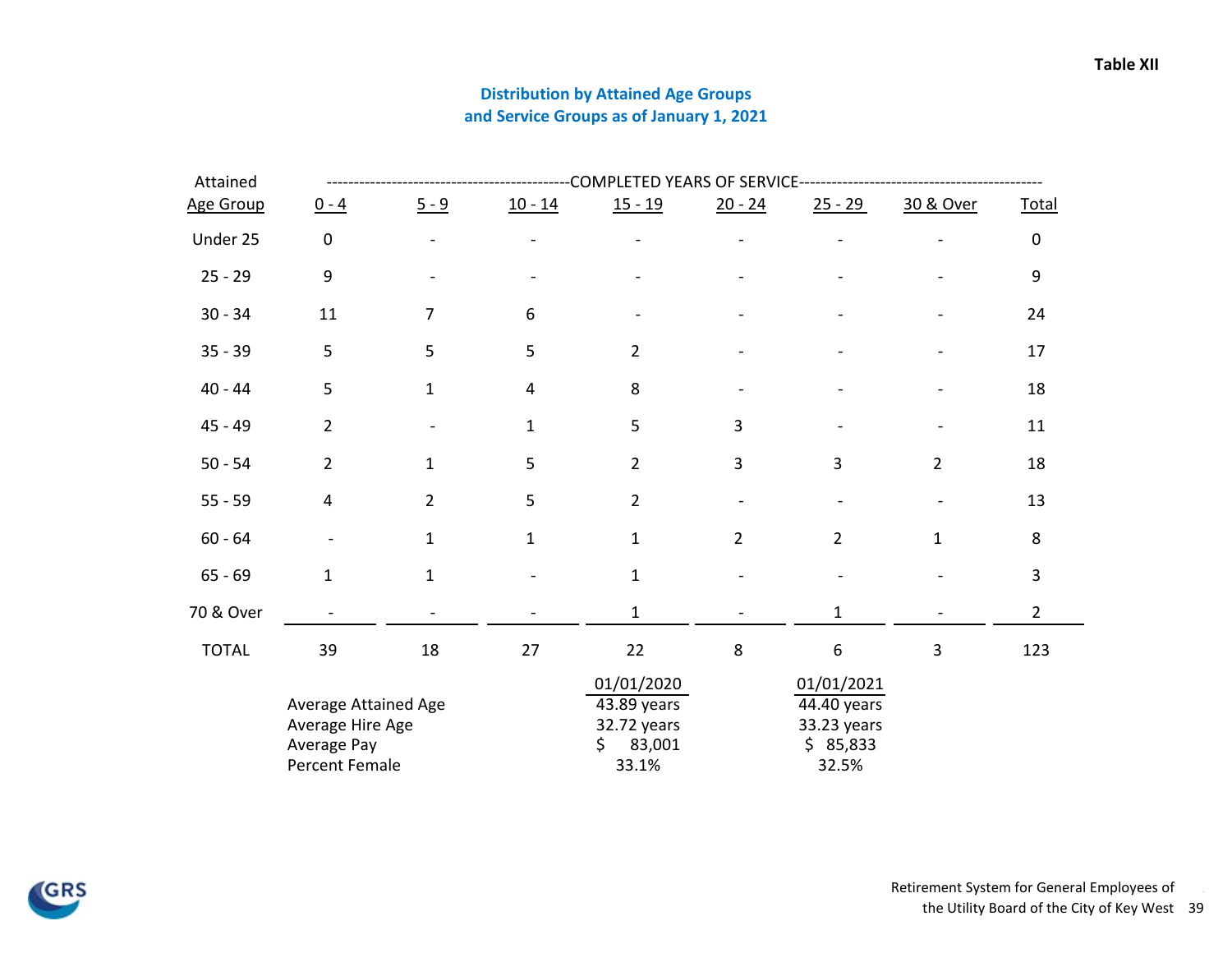## **Statistics for Participants Entitled to Deferred Benefits and Participants Receiving Benefits**

# A. Entitled to Deferred Benefits

| Count                    | <b>Total</b><br>Annual<br><b>Benefit</b> | Average<br>Annual<br><b>Benefit</b> |  |  |  |
|--------------------------|------------------------------------------|-------------------------------------|--|--|--|
| $\overline{2}$           | \$<br>4,023                              | \$<br>2,012                         |  |  |  |
| 4                        | 29,767                                   | 7,442                               |  |  |  |
| 7                        | 89,401                                   | 12,772                              |  |  |  |
| 3                        | 31,511                                   | 10,504                              |  |  |  |
| 5                        | 34,293                                   | 6,859                               |  |  |  |
| $\overline{\phantom{a}}$ |                                          |                                     |  |  |  |
| 21                       | \$<br>188,995                            | \$<br>9,000                         |  |  |  |
|                          |                                          |                                     |  |  |  |

## B. Receiving Benefits

| <b>Current Age</b> |       | <b>Total</b><br>Annual | Average<br>Annual |  |  |  |
|--------------------|-------|------------------------|-------------------|--|--|--|
| Group              | Count | <b>Benefit</b>         | <b>Benefit</b>    |  |  |  |
| Less than 50       | 3     | \$<br>132,507          | \$<br>44,169      |  |  |  |
| $50 - 54$          | 19    | 946,148                | 49,797            |  |  |  |
| $55 - 59$          | 30    | 1,202,256              | 40,075            |  |  |  |
| $60 - 64$          | 32    | 1,087,339              | 33,979            |  |  |  |
| $65 - 69$          | 21    | 719,297                | 34,252            |  |  |  |
| $70 - 74$          | 33    | 1,138,916              | 34,513            |  |  |  |
| $75 - 79$          | 26    | 888,568                | 34,176            |  |  |  |
| $80 - 84$          | 20    | 853,357                | 42,668            |  |  |  |
| $85 - 89$          | 8     | 318,848                | 39,856            |  |  |  |
| 90 & Over          | 2     | 13,451                 | 6,726             |  |  |  |
| <b>TOTAL</b>       | 194   | \$<br>7,300,687        | \$<br>37,632      |  |  |  |

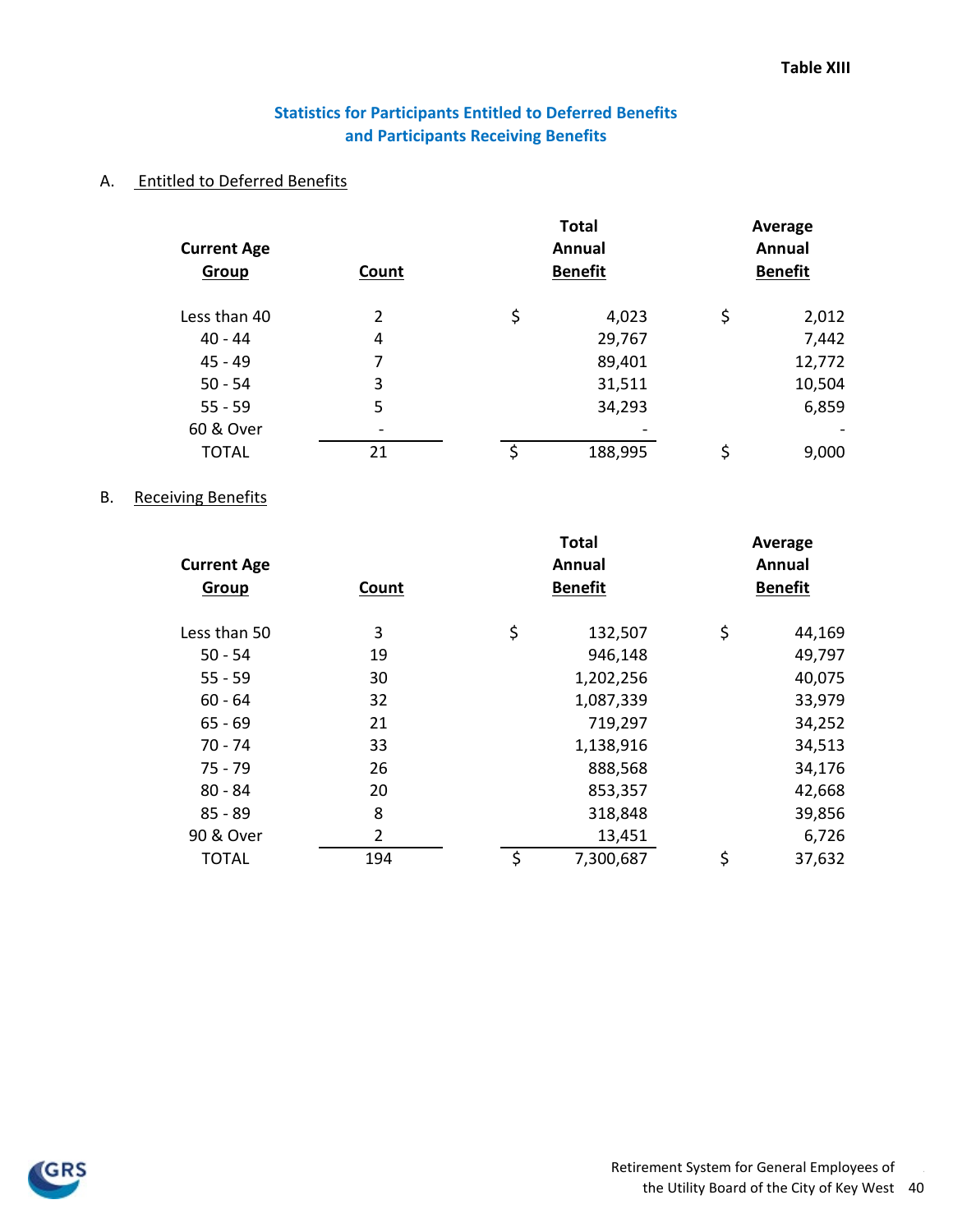|               |              |          |                 |           | <b>Investment Return</b> |                     |
|---------------|--------------|----------|-----------------|-----------|--------------------------|---------------------|
|               | Compensation |          | Termination     | Smoothed  |                          |                     |
| Calendar      | % Increase   | Assumed  | Ratio of Actual | Actuarial | Market                   | <b>Assumed Rate</b> |
| Year          | (Decrease)   | Increase | to Expected     | Value     | Value                    | of Return           |
| 2020          | 4.5%         | 5.1%     | 1.1             | 11.45%    | 14.17%                   | 7.40%               |
| 2019          | 4.9%         | 5.2%     | 0.7             | 7.80%     | 21.91%                   | 7.45%               |
| 2018          | 5.4%         | 5.8%     | 0.0             | 5.2%      | (2.2%)                   | 7.5%                |
| 2017          | 5.5%         | 5.6%     | 0.2             | 8.6%      | 15.8%                    | 7.5%                |
| 2016          | 2.0%         | 5.6%     | 0.3             | 7.9%      | 6.6%                     | 7.5%                |
| 2015          | 9.7%         | 5.6%     | 0.9             | 7.7%      | (0.7%)                   | 7.5%                |
| 2014          | 2.3%         | 5.6%     | 1.2             | 10.5%     | 5.1%                     | 7.5%                |
| 2013          | 3.1%         | 7.2%     | 1.2             | 12.8%     | 21.0%                    | 8.0%                |
| 2012          | 3.8%         | 7.2%     | 0.4             | 3.6%      | 13.5%                    | 8.0%                |
| 2011          | 4.4%         | 7.4%     | 0.9             | 2.6%      | 1.2%                     | 8.0%                |
|               |              |          |                 |           |                          |                     |
| Last 3 Years  | 4.9%         | 5.4%     | 0.5             | 8.1%      | 10.8%                    | 7.4%                |
| Last 5 Years  | 4.5%         | 5.5%     | 0.4             | 8.2%      | 10.9%                    | 7.5%                |
| Last 10 Years | 4.5%         | 6.0%     | 0.6             | 7.8%      | 9.3%                     | 7.6%                |

## **Recent Compensation, Termination and Investment Return Experience**

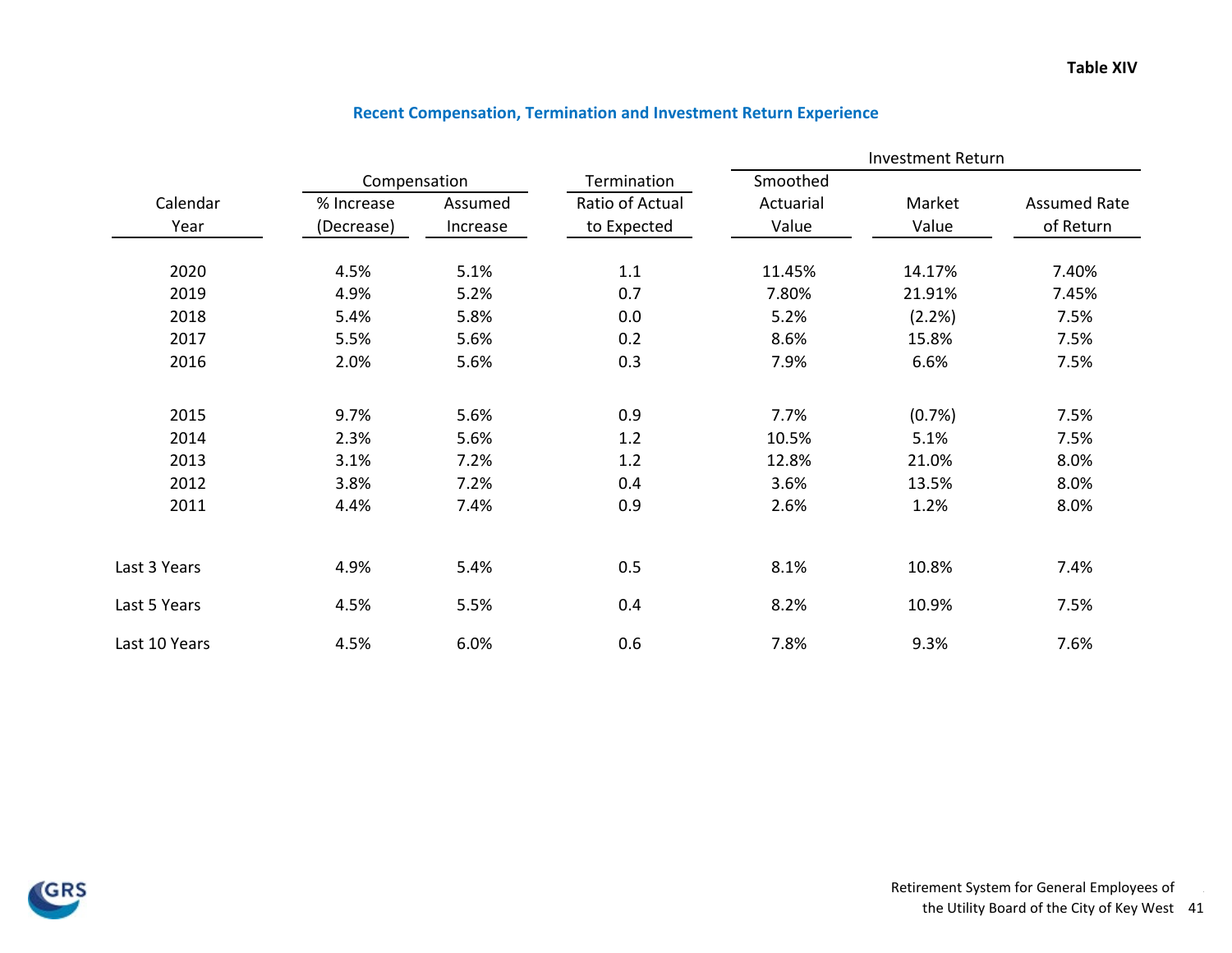## **Utility Board Contribution Information**

|            | Contribution | Minimum Required          | <b>Actual Utility</b> |               |  |  |
|------------|--------------|---------------------------|-----------------------|---------------|--|--|
| Valuation  | Fiscal       | <b>Utility Board</b>      |                       | <b>Board</b>  |  |  |
| Date       | Year End     | Contributions             |                       | Contributions |  |  |
|            |              |                           |                       |               |  |  |
| 01/01/2021 | 12/31/2021   | \$<br>3,862,826<br>$\ast$ |                       | N/A           |  |  |
| 01/01/2020 | 12/31/2020   | \$<br>4,174,762           | \$                    | 4,596,321     |  |  |
| 01/01/2019 | 12/31/2019   | \$<br>4,468,689           | \$                    | 4,468,689     |  |  |
| 01/01/2018 | 12/31/2018   | \$<br>4,175,289           | \$                    | 4,175,289     |  |  |
| 01/01/2017 | 12/31/2017   | \$<br>3,860,513           | \$                    | 3,860,513     |  |  |
|            |              |                           |                       |               |  |  |
| 01/01/2016 | 12/31/2016   | \$<br>3,986,227           | \$                    | 3,986,227     |  |  |
| 01/01/2015 | 12/31/2015   | \$<br>3,653,199           | \$                    | 3,653,199     |  |  |
| 01/01/2014 | 12/31/2014   | \$<br>3,511,645           | \$                    | 3,511,645     |  |  |
| 01/01/2013 | 12/31/2013   | \$<br>3,628,209           | \$                    | 3,628,209     |  |  |
| 01/01/2012 | 12/31/2012   | \$<br>3,356,361           | \$                    | 3,356,361     |  |  |
|            |              |                           |                       |               |  |  |
| 01/01/2011 | 12/31/2011   | \$<br>3,174,884           | \$                    | 3,174,884     |  |  |
| 01/01/2010 | 12/31/2010   | \$<br>3,045,252           | \$                    | 3,103,795     |  |  |
| 01/01/2009 | 12/31/2009   | \$<br>3,318,721           | \$                    | 3,318,721     |  |  |
| 01/01/2008 | 12/31/2008   | \$<br>2,537,303           | \$                    | 2,537,303     |  |  |
| 01/01/2007 | 12/31/2007   | \$<br>2,462,847           | \$                    | 2,462,847     |  |  |
|            |              |                           |                       |               |  |  |
| 01/01/2006 | 12/31/2006   | \$<br>2,208,905           | \$                    | 2,208,905     |  |  |

\* 36.6% of expected 2021 covered payroll - \$10,557,428

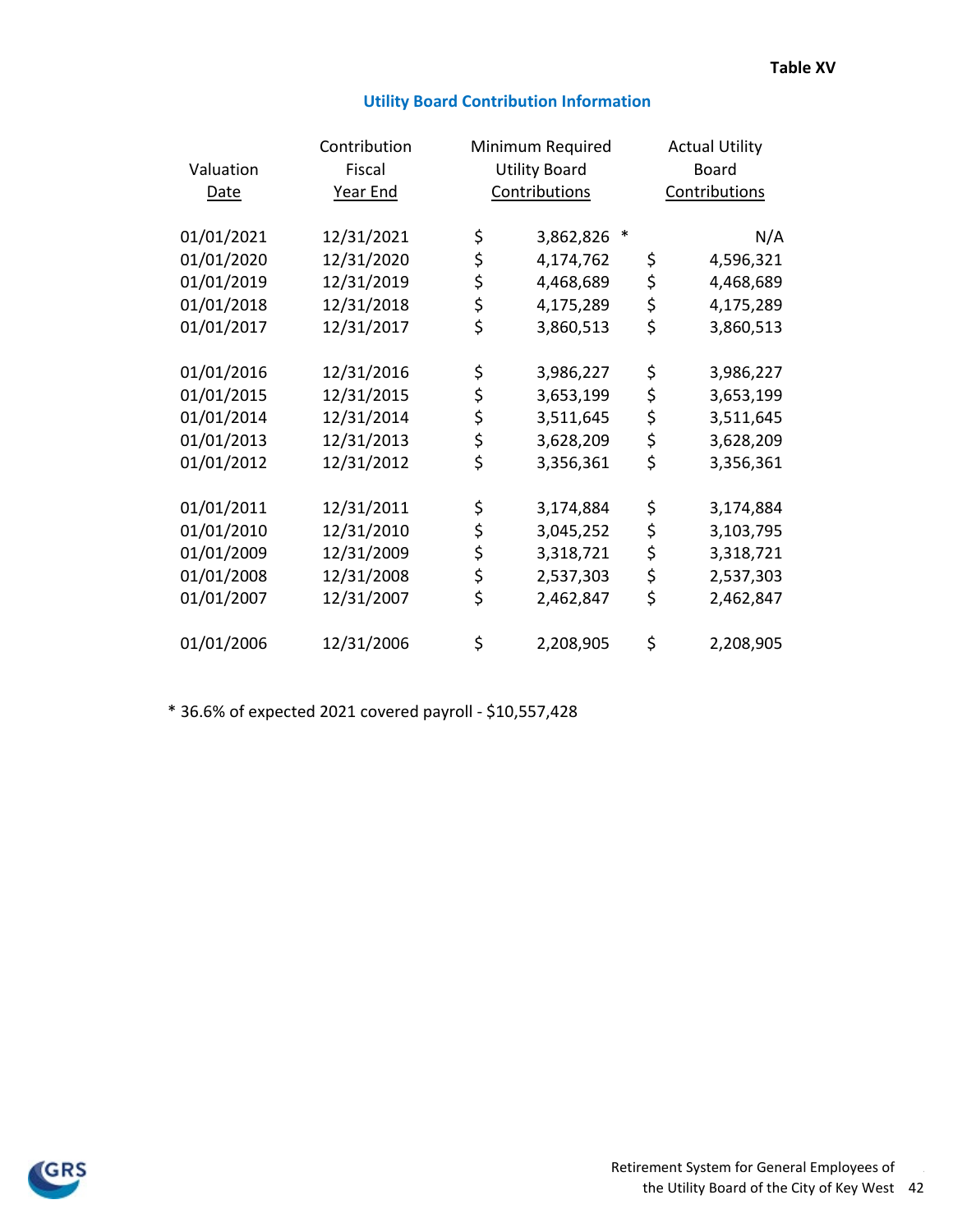## **Actuarial Valuation as of January 1, 2021**

#### **State Required Exhibit**

|    |                                                                                                            |         | <b>Current</b><br><b>Assumptions</b><br>01/01/2021 | Prior<br><b>Assumptions</b><br>01/01/2021 |             | 01/01/2020 |            |
|----|------------------------------------------------------------------------------------------------------------|---------|----------------------------------------------------|-------------------------------------------|-------------|------------|------------|
| А. | Participant Data                                                                                           |         |                                                    |                                           |             |            |            |
|    | 1. Active participants<br>2. Retired participants and beneficiaries receiving                              |         | 123                                                |                                           | 123         |            | 127        |
|    | benefits                                                                                                   |         | 186                                                |                                           | 186         |            | 183        |
|    | 3. Disabled participants receiving benefits                                                                |         | 8                                                  |                                           | 8           |            | 8          |
|    | 4. Terminated vested participants                                                                          |         | 21                                                 |                                           | 21          |            | 22         |
|    | 5. Annual payroll of active participants<br>6. Annual benefits payable to those currently                  | \$      | 10,557,428                                         | \$                                        | 10,557,428  | \$         | 10,541,172 |
|    | receiving benefits                                                                                         | \$      | 7,300,687                                          | \$                                        | 7,300,687   | \$         | 6,941,325  |
| В. | <b>Smoothed Actuarial Value of Assets</b>                                                                  | \$      | 105,685,369                                        | \$                                        | 105,685,369 | \$         | 97,054,114 |
| C. | Liabilities                                                                                                |         |                                                    |                                           |             |            |            |
|    | 1. Actuarial present value of future expected benefit<br>payments for active members                       |         |                                                    |                                           |             |            |            |
|    | a. Retirement benefits                                                                                     | \$      | 40,266,796                                         | \$                                        | 39,877,138  | \$         | 41,414,781 |
|    | b. Vesting benefits                                                                                        |         | 1,783,390                                          |                                           | 1,758,261   |            | 1,824,432  |
|    | c. Death benefits                                                                                          |         | 1,002,794                                          |                                           | 993,299     |            | 978,757    |
|    | d. Disability benefits                                                                                     |         | 1,225,846                                          |                                           | 1,215,760   |            | 1,209,661  |
|    | e. Total                                                                                                   | $\zeta$ | 44,278,826                                         | \$                                        | 43,844,458  | \$         | 45,427,631 |
|    | 2. Actuarial present value of future expected benefit                                                      |         |                                                    |                                           |             |            |            |
|    | payments for terminated vested members                                                                     | \$      | 1,722,372                                          | \$                                        | 1,707,298   | \$         | 1,944,852  |
|    | 3. Actuarial present value of future expected benefit<br>payments for members currently receiving benefits |         |                                                    |                                           |             |            |            |
|    | a. Service retired                                                                                         | \$      | 85,495,932                                         | \$                                        | 85,071,091  | \$         | 80,519,308 |
|    | b. Disability retired                                                                                      |         | 1,783,877                                          |                                           | 1,777,054   |            | 1,775,655  |
|    | c. Beneficiaries                                                                                           |         | 5,865,125                                          |                                           | 5,837,144   |            | 5,530,701  |
|    | d. Total                                                                                                   | $\zeta$ | 93,144,934                                         | \$                                        | 92,685,289  | \$         | 87,825,664 |

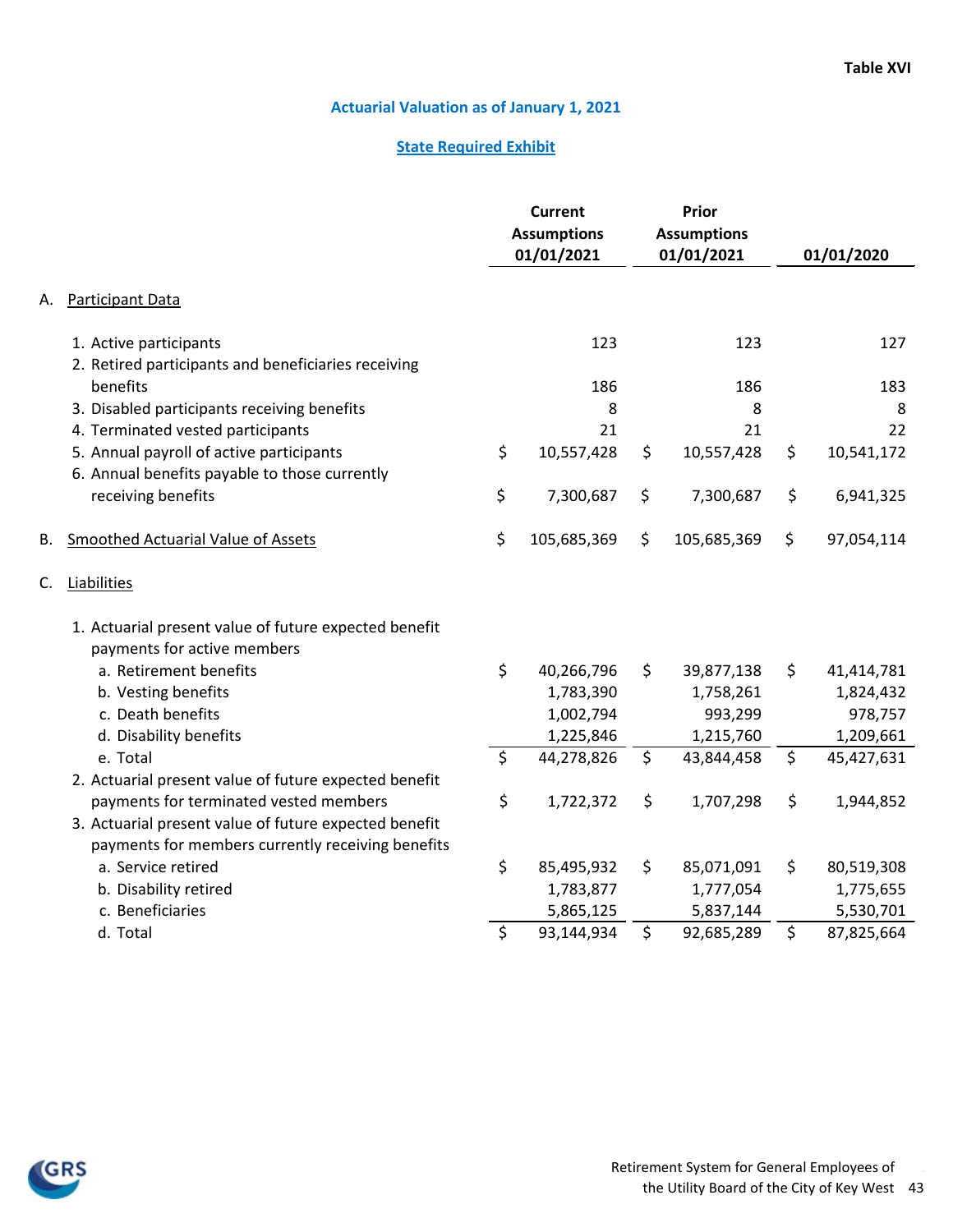## **Actuarial Valuation as of January 1, 2021**

# **State Required Exhibit**

|    |                                                                                              |         | <b>Current</b><br><b>Assumptions</b><br>01/01/2021 |                  | Prior<br><b>Assumptions</b><br>01/01/2021 |    | 01/01/2020  |  |
|----|----------------------------------------------------------------------------------------------|---------|----------------------------------------------------|------------------|-------------------------------------------|----|-------------|--|
|    | 4. Total actuarial present value of future expected                                          |         |                                                    |                  |                                           |    |             |  |
|    | benefit payments                                                                             | \$      | 139,146,132                                        | \$               | 138,237,045                               | \$ | 135,198,147 |  |
|    | 5. Actuarial accrued liability                                                               | \$      | 126,468,473                                        | \$               | 125,756,745                               | \$ | 122,603,852 |  |
|    | 6. Unfunded actuarial accrued liability                                                      | \$      | 20,783,104                                         | \$               | 20,071,376                                | \$ | 25,549,738  |  |
|    | D. Statement of Accumulated System Benefits                                                  |         |                                                    |                  |                                           |    |             |  |
|    | 1. Actuarial present value of accumulated vested<br>benefits                                 |         |                                                    |                  |                                           |    |             |  |
|    | a. Participants currently receiving benefits                                                 | \$      | 93,144,934                                         | \$               | 92,685,289                                | \$ | 87,825,664  |  |
|    | b. Other participants                                                                        |         | 24,726,553                                         |                  | 24,532,858                                |    | 26,643,228  |  |
|    | c. Total                                                                                     | \$      | 117,871,487                                        | $\overline{\xi}$ | 117,218,147                               | \$ | 114,468,892 |  |
|    | 2. Actuarial present value of accumulated non-                                               |         |                                                    |                  |                                           |    |             |  |
|    | vested System benefits                                                                       |         | 918,637                                            |                  | 907,166                                   |    | 759,558     |  |
|    | 3. Total actuarial present value of accumulated                                              |         |                                                    |                  |                                           |    |             |  |
|    | System benefits                                                                              | \$      | 118,790,124                                        | \$               | 118,125,313                               | \$ | 115,228,450 |  |
| Е. | <b>Statement of Change in Accumulated System Benefits</b>                                    |         |                                                    |                  |                                           |    |             |  |
|    | 1. Actuarial present value of accumulated System                                             |         |                                                    |                  |                                           |    |             |  |
|    | benefits as of January 1, 2020                                                               | \$      | 115,228,450                                        |                  |                                           |    |             |  |
|    | 2. Increase (decrease) during year attributable to:                                          |         |                                                    |                  |                                           |    |             |  |
|    | a. System amendment                                                                          | \$      | 0                                                  |                  |                                           |    |             |  |
|    | b. Change in actuarial assumptions                                                           |         | 664,811                                            |                  |                                           |    |             |  |
|    | c. Benefits paid                                                                             |         | (6,882,561)                                        |                  |                                           |    |             |  |
|    | d. Other, including benefits accumulated and<br>increase for interest due to decrease in the |         |                                                    |                  |                                           |    |             |  |
|    | discount period                                                                              |         | 9,779,424                                          |                  |                                           |    |             |  |
|    | e. Net increase                                                                              | $\zeta$ | 3,561,674                                          |                  |                                           |    |             |  |
|    | 3. Actuarial present value of accumulated System                                             |         |                                                    |                  |                                           |    |             |  |
|    | benefits as of January 1, 2021                                                               | \$      | 118,790,124                                        |                  |                                           |    |             |  |

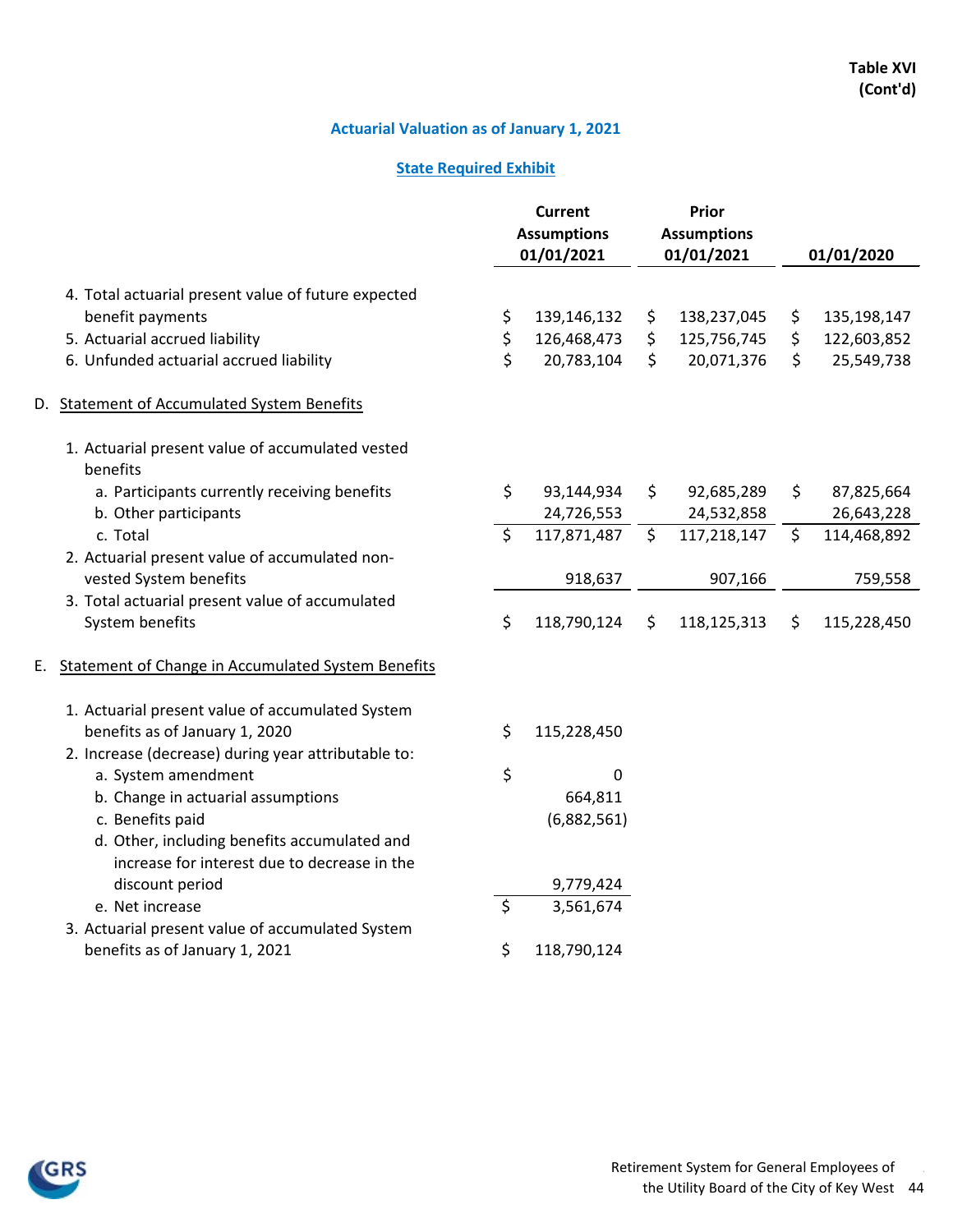## **Actuarial Valuation as of January 1, 2021**

## **State Required Exhibit**

|    |                                                      | <b>Current</b><br><b>Assumptions</b> | Prior<br><b>Assumptions</b> |    |             |
|----|------------------------------------------------------|--------------------------------------|-----------------------------|----|-------------|
|    |                                                      | 01/01/2021                           | 01/01/2021                  |    | 01/01/2020  |
| F. | <b>Pension Cost</b>                                  |                                      |                             |    |             |
|    | 1. Total normal cost                                 | \$<br>1,605,957                      | \$<br>1,586,648             | \$ | 1,612,001   |
|    | 2. Payment required to amortize unfunded liability   | 2,119,942                            | 2,072,688                   |    | 2,426,425   |
|    | 3. Interest adjustment                               | 136,927                              | 135,395                     |    | 149,422     |
|    | 4. Total required contribution                       | \$<br>3,862,826                      | \$<br>3,794,731             | \$ | 4,187,848   |
|    | 5. Item 4 as a percentage of payroll                 | 36.6%                                | 35.9%                       |    | 39.7%       |
|    | 6. Estimated employee contributions                  | \$<br>0                              | \$<br>0                     | \$ | $\mathbf 0$ |
|    | 7. Item 6 as a percentage of payroll                 | 0.0%                                 | 0.0%                        |    | 0.0%        |
|    | 8. Net amount payable by Utility Board               | \$<br>3,862,826                      | \$<br>3,794,731             | \$ | 4,187,848   |
|    | 9. Item 8 as a percentage of payroll                 | 36.6%                                | 35.9%                       |    | 39.7%       |
|    | G. Past Contributions                                |                                      |                             |    |             |
|    | 1. Total contribution required (% of actual payroll) | \$<br>3,862,826                      | \$<br>3,794,731             | \$ | 4,174,762   |
|    | 2. Actual contributions made                         | N/A                                  | N/A                         | \$ | 4,596,321   |
|    | H. Net Actuarial Gain / (Loss)                       | \$<br>4,333,947                      | \$<br>4,333,947             | \$ | (458,060)   |
| Ι. | Disclosure of Following Items:                       |                                      |                             |    |             |
|    | 1. Actuarial present value of future salaries -      |                                      |                             |    |             |
|    | attained age                                         | \$<br>94,133,154                     | \$<br>93,843,031            | \$ | 93,182,162  |
|    | 2. Actuarial present value of future employee        |                                      |                             |    |             |
|    | contributions - attained age                         | \$<br>$\pmb{0}$                      | \$<br>$\pmb{0}$             | \$ | $\mathbf 0$ |
|    | 3. Actuarial present value of future contributions   |                                      |                             |    |             |
|    | from other sources                                   | N/A                                  | N/A                         |    | N/A         |
|    | 4. Amount of active members' accumulated             |                                      |                             |    |             |
|    | contributions                                        | \$<br>0                              | \$<br>0                     | \$ | $\mathbf 0$ |
|    | 5. Actuarial present value of future salaries and    |                                      |                             |    |             |
|    | future benefits at entry age                         | N/A                                  | N/A                         |    | N/A         |
|    | 6. Actuarial present value of future employee        |                                      |                             |    |             |
|    | contributions at entry age                           | N/A                                  | N/A                         |    | N/A         |

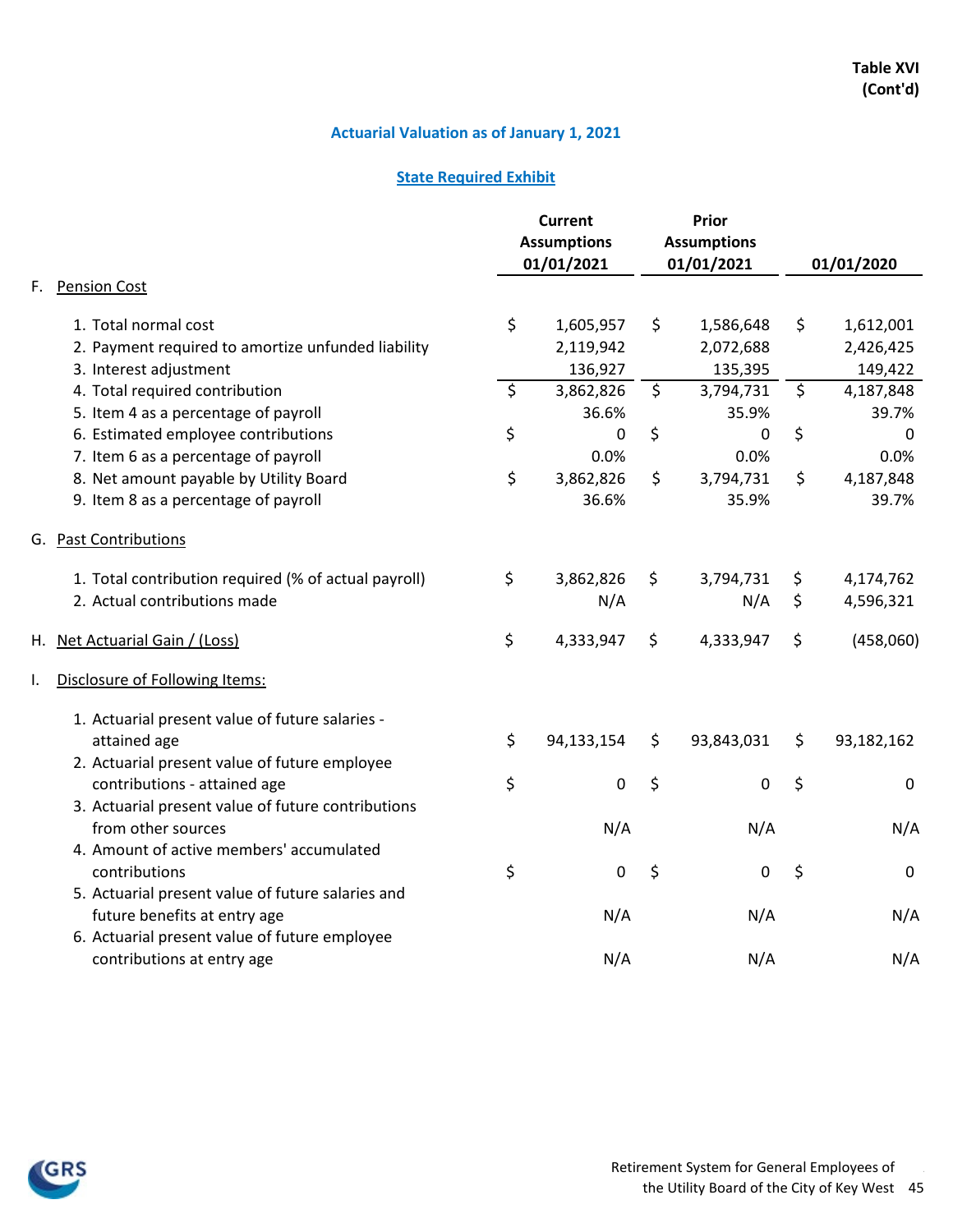#### **State Required Exhibit**

|            |                                    |                  |            | Current      | Prior           |           |
|------------|------------------------------------|------------------|------------|--------------|-----------------|-----------|
|            |                                    | Current          | Assumption |              | Assumption      | Remaining |
|            | Unfunded Actuarial                 | Unfunded         |            | Amortization | Amortization    | Funding   |
|            | <b>Accrued Liabilities</b>         | Liabilities      |            | Payment      | Payment         | Period    |
| 01/01/2003 | Actuarial Loss / (Gain)            | 7,662,932        |            | 894,375      | 896,343         | 12 years  |
| 01/01/2003 | <b>Method Change</b>               | (6,616,162)      |            | (772, 202)   | (773, 901)      | 12 years  |
| 01/01/2003 | <b>Assumption Change</b>           | (418, 331)       |            | (48, 825)    | (48, 933)       | 12 years  |
| 01/01/2004 | Actuarial Loss / (Gain)            | 1,682,544        |            | 186,510      | 186,952         | 13 years  |
| 01/01/2005 | <b>Retiree Benefit Corrections</b> | (1, 116, 359)    |            | (118, 189)   | (118, 489)      | 14 years  |
| 01/01/2005 | Actuarial Loss / (Gain)            | 1,652,944        |            | 174,997      | 175,441         | 14 years  |
| 01/01/2006 | Actuarial Loss / (Gain)            | 2,211,595        |            | 224,691      | 225,297         | 15 years  |
| 01/01/2007 | Plan Amendment                     | 43,045           |            | 4,214        | 4,226           | 16 years  |
| 01/01/2007 | Actuarial Loss / (Gain)            | 1,541,866        |            | 150,945      | 151,376         | 16 years  |
| 01/01/2008 | Actuarial Loss / (Gain)            | (351,053)        |            | (33, 234)    | (33, 334)       | 17 years  |
| 01/01/2009 | Actuarial Loss / (Gain)            | 9,391,216        |            | 862,455      | 865,174         | 18 years  |
| 01/01/2009 | <b>Assumption Change</b>           | 1,726,012        |            | 158,511      | 159,010         | 18 years  |
| 01/01/2009 | Plan Amendment                     | 32,419           |            | 2,977        | 2,987           | 18 years  |
| 01/01/2010 | Actuarial Loss / (Gain)            | (2,064,487)      |            | (184, 426)   | (185, 034)      | 19 years  |
| 01/01/2011 | Actuarial Loss / (Gain)            | 2,127,105        |            | 185,291      | 185,927         | 20 years  |
| 01/01/2012 | Actuarial Loss / (Gain)            | 2,534,152        |            | 215,722      | 216,492         | 21 years  |
| 01/01/2013 | Actuarial Loss / (Gain)            | 3,154,281        |            | 262,907      | 263,879         | 22 years  |
| 01/01/2014 | Actuarial Loss / (Gain)            | (3, 281, 537)    |            | (268, 272)   | (269, 298)      | 23 years  |
| 01/01/2014 | <b>Assumption Change</b>           | 3,751,522        |            | 306,694      | 307,867         | 23 years  |
| 01/01/2015 | Actuarial Loss / (Gain)            | (2,354,624)      |            | (189, 102)   | (189, 848)      | 24 years  |
| 01/01/2016 | Actuarial Loss / (Gain)            | 282,842          |            | 22,347       | 22,437          | 25 years  |
| 01/01/2016 | <b>Assumption Change</b>           | 2,679,902        |            | 211,732      | 212,592         | 25 years  |
| 01/01/2017 | Actuarial Loss / (Gain)            | (1,092,689)      |            | (85,038)     | (85, 393)       | 26 years  |
| 01/01/2017 | <b>Assumption Change</b>           | 108,300          |            | 8,428        | 8,464           | 26 years  |
| 01/01/2017 | Plan Amendment                     | 126,906          |            | 9,876        | 9,918           | 26 years  |
| 01/01/2018 | Actuarial Loss / (Gain)            | (600, 053)       |            | (46, 053)    | (46, 251)       | 27 years  |
| 01/01/2019 | Combined Bases *                   | 1,610,281        |            | 250,664      | 251,033         | 8 years   |
| 01/01/2019 | Actuarial Loss / (Gain)            | 2,030,070        |            | 153,816      | 154,491         | 28 years  |
| 01/01/2019 | <b>Assumption Change</b>           | (211,907)        |            | (16,056)     | (16, 126)       | 28 years  |
| 01/01/2020 | Actuarial Loss / (Gain)            | 449,331          |            | 33,643       | 33,794          | 29 years  |
| 01/01/2020 | <b>Assumption Change</b>           | (2, 286, 740)    |            | (171, 216)   | (171, 985)      | 29 years  |
| 01/01/2021 | Actuarial Loss / (Gain)            | (4,333,947)      |            | (320, 946)   | (322, 420)      | 30 years  |
| 01/01/2021 | <b>Assumption Change</b>           | 711,728          |            | 52,706       | N/A             | 30 years  |
|            | <b>TOTAL</b>                       | \$<br>20,783,104 | \$         | 2,119,942    | \$<br>2,072,688 |           |

\* Combined per Internal Revenue Code Regulation 1.412(b)-1

This actuarial valuation and/or cost determination was prepared and completed by us or under our direct supervision, and we acknowledge responsibility for the results. To the best of our knowledge, the results are complete and accurate, and in our opinion, the techniques and assumptions used are reasonable and meet the requirements and intent of Part VII, Chapter 112, Florida Statutes. There is no benefit or expense to be provided by the Plan and/or paid from the Plan's assets for which liabilities or current costs have not been established or other wise provided for in the valuation. All known events or trends which may require material increase in Plan costs or required contribution rates have been taken into account in the valuation.

Michelle Jones

Shelly L. Jones, A.S.A. **Jennifer M. Borregard, E.A.** 

Dated: April 9, 2021

Jennifee Borregard

Enrollment Number: 20-08646 Enrollment Number: 20-07624

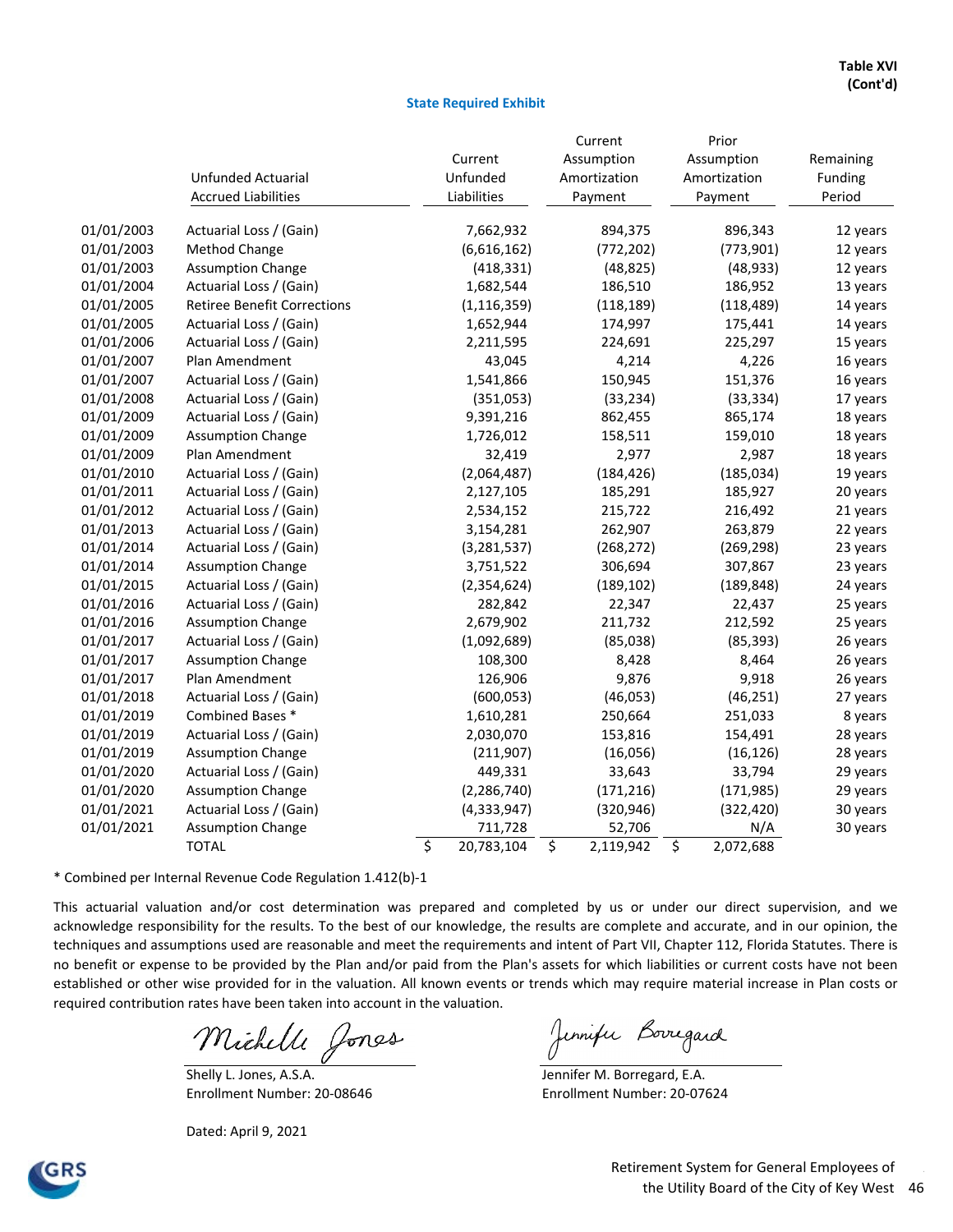#### **Glossary**

**Actuarial Accrued Liability**. The difference between the Actuarial Present Value of Future Benefits, and the Actuarial Present Value of Future Normal Costs.

**Actuarial Assumptions.** Assumptions about future plan experience that affect costs or liabilities, such as: mortality, withdrawal, disablement, and retirement; future increases in salary; future rates of investment earnings; future investment and administrative expenses; characteristics of members not specified in the data, such as marital status; characteristics of future members; future elections made by members and other items.

**Actuarial Cost Method**. A procedure for allocating the Actuarial Present Value of Future Benefits between the Actuarial Present Value of Future Normal Costs and the Actuarial Accrued Liability.

**Actuarial Equivalent**. Of equal Actuarial Present Value, determined as of a given date and based on a given set of Actuarial Assumptions.

**Actuarial Present Value of Future Benefits**. The Actuarial Present Value of amounts which are expected to be paid at various future times to active members, retired members, beneficiaries receiving benefits and inactive, non-retired members entitled to either a refund or a future retirement benefit. Expressed another way, it is the value that would have to be invested on the valuation date so that the amount invested plus investment earnings would provide sufficient assets to pay all projected benefits and expenses when due.

**Actuarial Valuation**. The determination, as of a valuation date, of the Normal Cost, Actuarial Accrued Liability, Actuarial Value of Assets, and related Actuarial Present Values for a plan. An Actuarial Valuation for a governmental retirement system typically also includes calculations of items needed for compliance with GASB No. 67.

**Actuarial Value of Assets**. The value of the assets as of a given date, used by the actuary for valuation purposes. This may be the market or fair value of plan assets or a smoothed value in order to reduce the year-to-year volatility of calculated results, such as the funded ratio and the actuarially required contribution.

**Amortization Method**. A method for determining the Amortization Payment. The most common methods used are level dollar and level percentage of payroll. Under the Level Dollar method, the Amortization Payment is one of a stream of payments, all equal, whose Actuarial Present Value is equal to the UAAL. Under the Level Percentage of Pay method, the Amortization Payment is one of a stream of increasing payments, whose Actuarial Present Value is equal to the UAAL. Under the Level Percentage of Pay method, the stream of payments increases at the rate at which total covered payroll of all active members is assumed to increase.

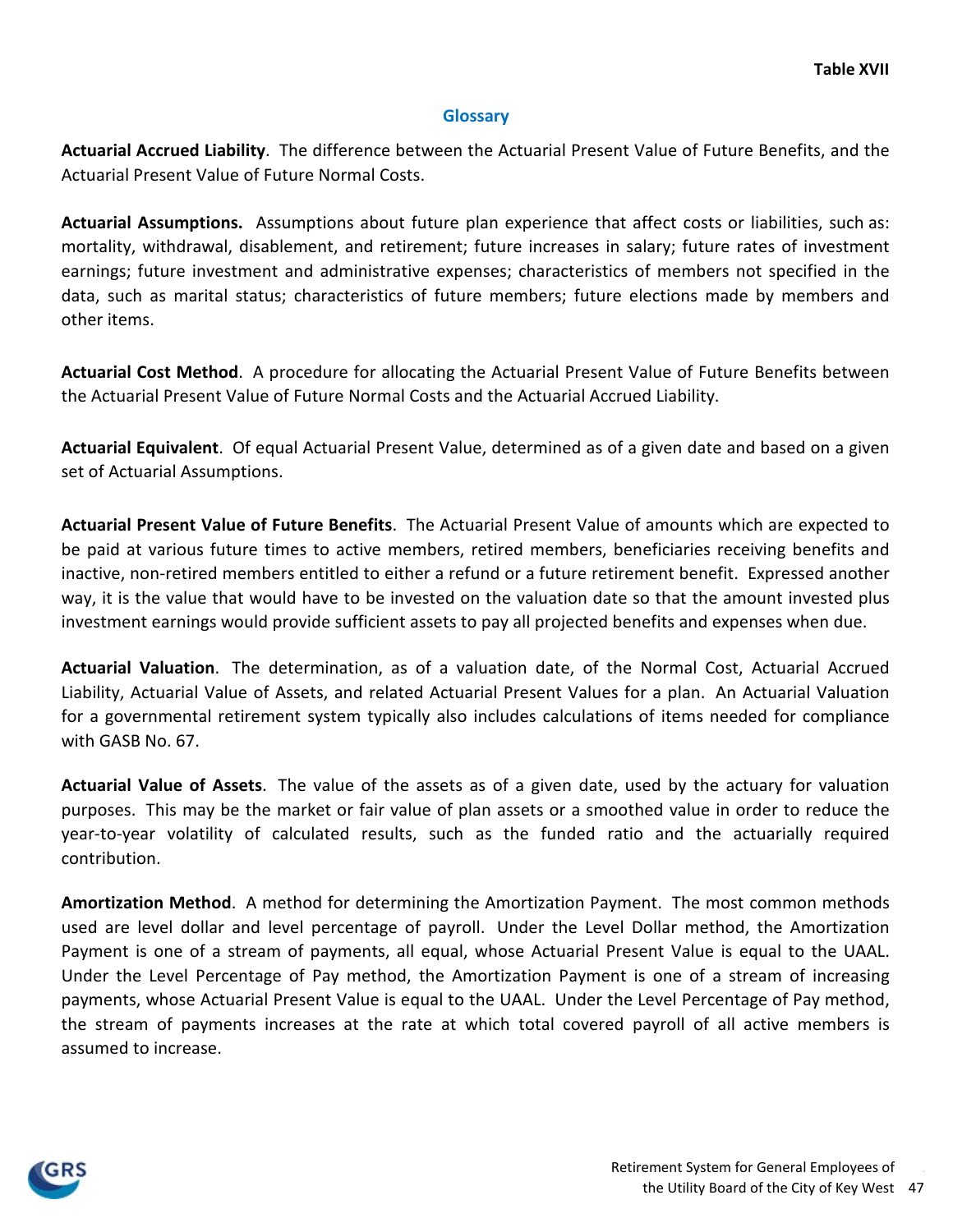## **Glossary**

**Amortization Payment**. That portion of the plan contribution which is designed to pay interest on and to amortize the Unfunded Actuarial Accrued Liability.

**Amortization Period.** The period used in calculating the Amortization Payment.

**Annual Required Contribution**. The employer's periodic required contributions, expressed as a dollar amount or a percentage of covered plan compensation. The annual required contribution consists of the Employer Normal Cost and Amortization Payment plus interest adjustment.

**Closed Amortization Period.** A specific number of years that is reduced by one each year, and declines to zero with the passage of time. For example if the amortization period is initially set at 30 years, it is 29 years at the end of one year, 28 years at the end of two years, etc.

**Employer Normal Cost.** The portion of the Normal Cost to be paid by the employer. This is equal to the Normal Cost less expected member contributions.

**Equivalent Single Amortization Period.** For plans that do not establish separate amortization bases (separate components of the UAAL), this is the same as the Amortization Period. For plans that do establish separate amortization bases, this is the period over which the UAAL would be amortized if all amortization bases were combined upon the current UAAL payment.

**Experience Gain/Loss.** A measure of the difference between actual experience and that expected based upon a set of Actuarial Assumptions, during the period between two actuarial valuations. To the extent that actual experience differs from that assumed, Unfunded Actuarial Accrued Liabilities emerge which may be larger or smaller than projected. Gains are due to favorable experience, e.g., the assets earn more than projected, salaries do not increase as fast as assumed, members retire later than assumed, etc. Favorable experience means actual results produce actuarial liabilities not as large as projected by the actuarial assumptions. Losses are the result of unfavorable experience, i.e., actual results that produce Unfunded Actuarial Accrued Liabilities which are larger than projected.

**GASB.** Governmental Accounting Standards Board.